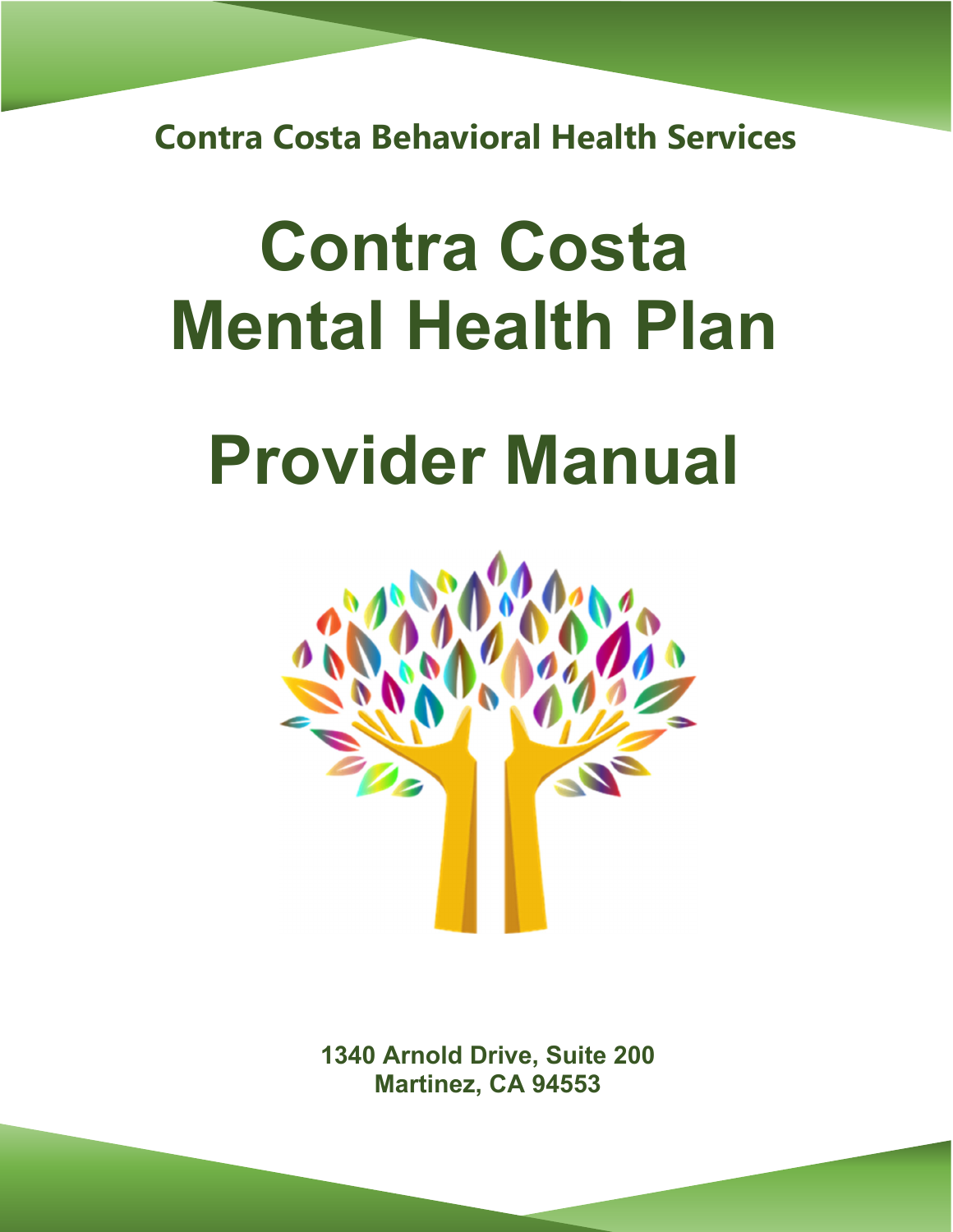# **TABLE OF CONTENTS**

| CHAPTER 1. Categories of CCMHP Participating Providers/Covered Services/Practice Guidelines 6 |  |  |  |
|-----------------------------------------------------------------------------------------------|--|--|--|
| 1.1                                                                                           |  |  |  |
| COUNTY OWNED AND OPERATED CLINICS AND COMMUNITY-BASED ORGANIZATIONS (CBOs) 6<br>1.2           |  |  |  |
| 1.3                                                                                           |  |  |  |
| 1.4                                                                                           |  |  |  |
| Chapter 2.                                                                                    |  |  |  |
| 2.1                                                                                           |  |  |  |
| 2.2                                                                                           |  |  |  |
| 2.3                                                                                           |  |  |  |
| Chapter 3.                                                                                    |  |  |  |
| 3.1                                                                                           |  |  |  |
|                                                                                               |  |  |  |
| 4.1                                                                                           |  |  |  |
| 4.2                                                                                           |  |  |  |
| Chapter 5.                                                                                    |  |  |  |
| 5.1                                                                                           |  |  |  |
| Chapter 6.                                                                                    |  |  |  |
| 6.1                                                                                           |  |  |  |
| 6.2                                                                                           |  |  |  |
| 6.3                                                                                           |  |  |  |
| 6.4                                                                                           |  |  |  |
| Chapter 7.                                                                                    |  |  |  |
| 7.1                                                                                           |  |  |  |
| 7.2                                                                                           |  |  |  |
| Chapter 8.                                                                                    |  |  |  |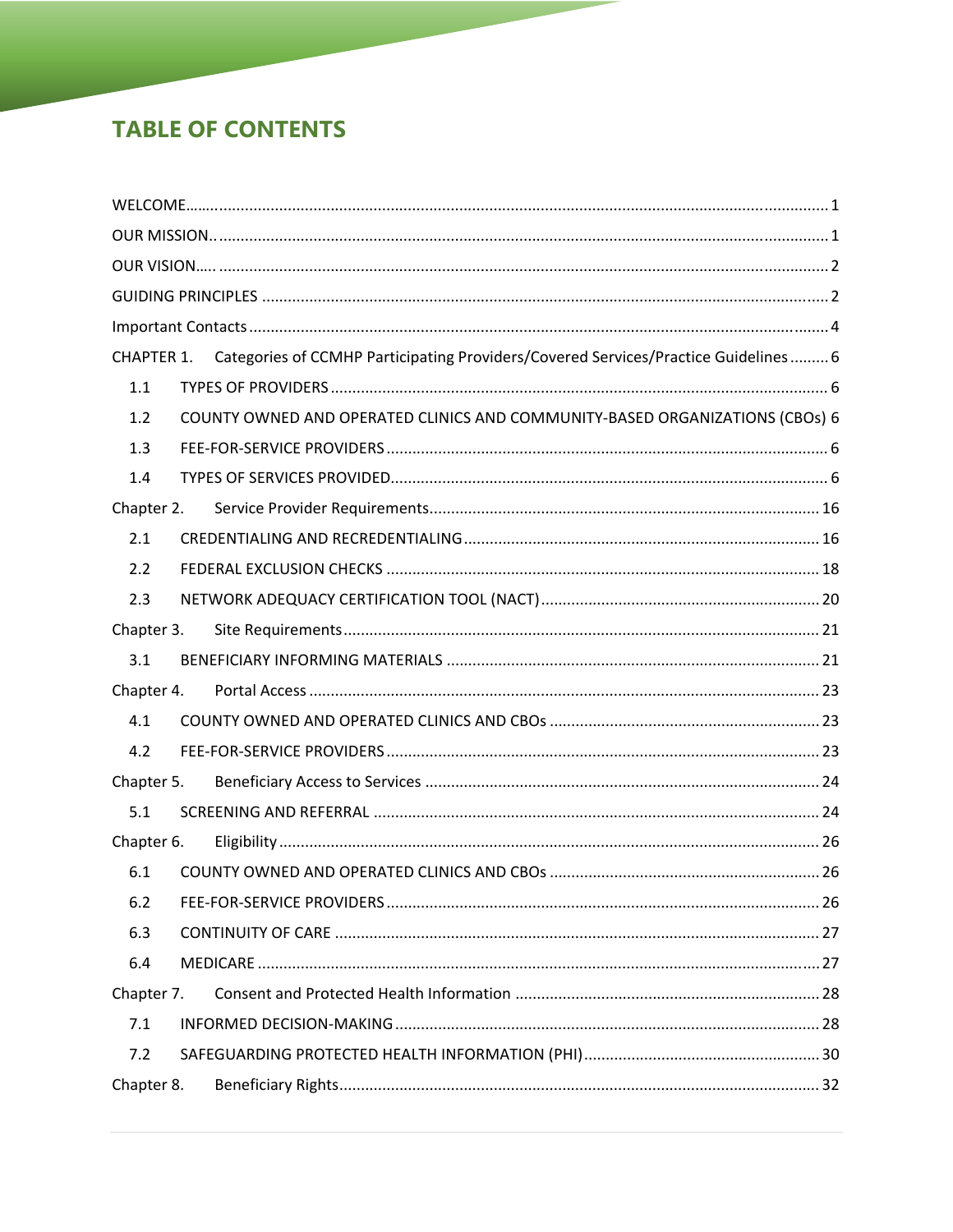| 9.1  |  |  |
|------|--|--|
| 9.2  |  |  |
|      |  |  |
| 10.1 |  |  |
| 10.2 |  |  |
| 10.3 |  |  |
|      |  |  |
| 11.1 |  |  |
|      |  |  |
|      |  |  |
| 12.1 |  |  |
|      |  |  |

# APPENDICES

Appendix A: Contra Costa Health Services Policy PCC 504, Safeguarding Protected Health Information

Appendix B: Medi-Cal Certification and Site Visit Preparation Guide

Appendix C: Site Review Preparation Guide for Individual Medi-Cal Providers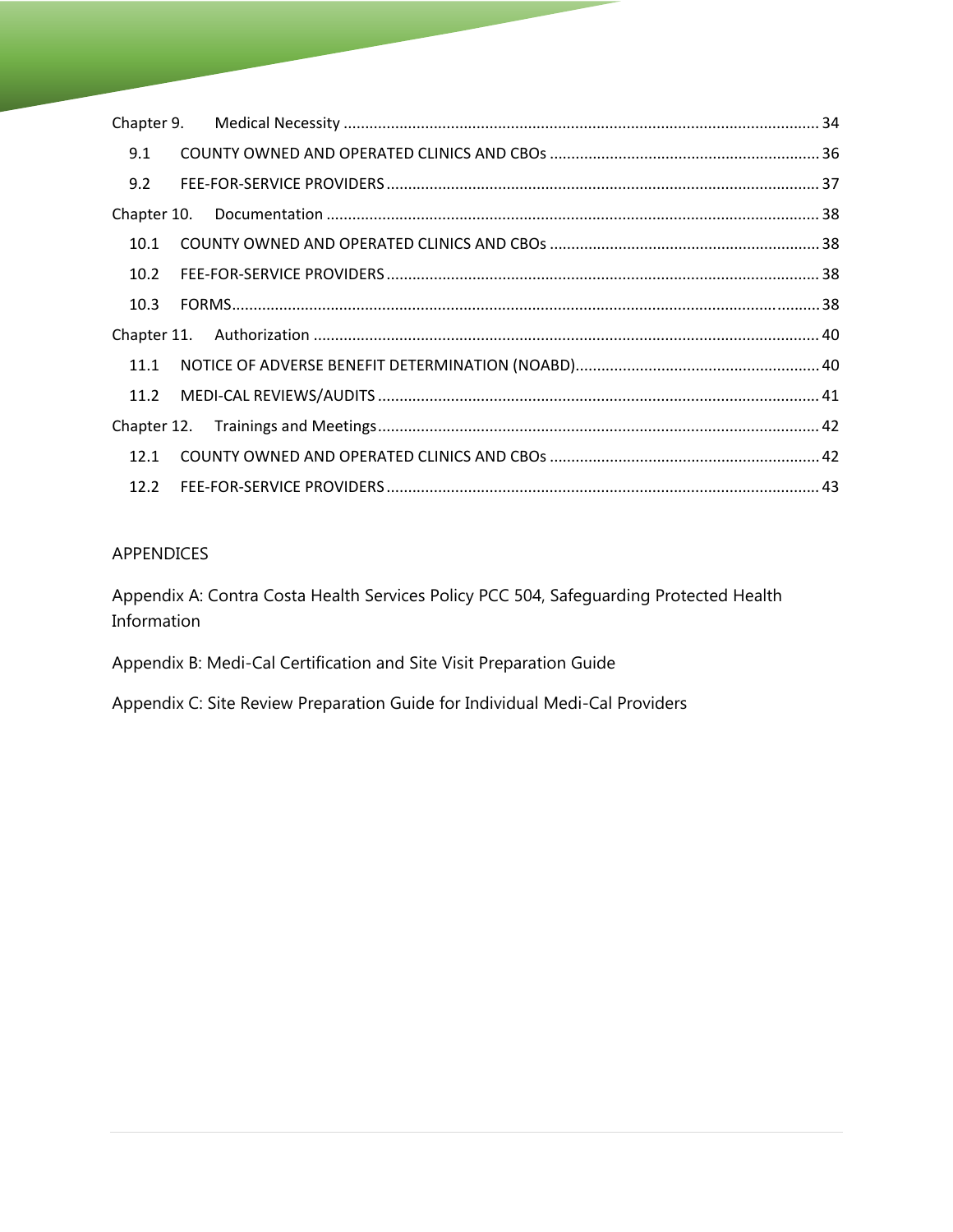# **WELCOME**

Welcome to Contra Costa Mental Health Plan (CCMHP), a part of Contra Costa Behavioral Health Services Division.

We hope that you will find the Provider Manual to be a useful resource. In this manual, you will find information regarding the types of services provided within the county, how to get started working with Contra Costa County beneficiaries, documentation requirements, and links to resources to provide further assistance.

This manual has been developed as a resource for Providers within the CCMHP. It seeks to ensure that Providers meet regulatory and compliance standards of competency, accuracy, and integrity in the provision and documentation of their services. As with any manual, updates will need to be made as policies and regulations change.

We look forward to working with you to ensure the delivery of quality Specialty Mental Health Services to Contra Costa County Medi-Cal beneficiaries.

## **Contra Costa Behavioral Health Services (CCBHS)**

The Behavioral Health Services Division of Contra Costa Health Services brings together Mental Health and Alcohol and Other Drugs into a single system of care. With increasing challenges in serving complex populations with multiple needs, this integration is a response to the growing desire to have improved consumer outcomes through a systems approach that emphasizes "any door is the right door," and that provides enhanced coordination and collaboration when caring for the "whole" individual.

## **Contra Costa Mental Health Plan (CCMHP)**

As a result of the Medi-Cal Specialty Mental Health Services Consolidation Phase II that took effect in Contra Costa County on April 1, 1998, all non-hospital Specialty Mental Health Services are administered and provided through the Contra Costa Mental Health Plan (CCMHP). Medi-Cal beneficiaries previously seen in the Short-Doyle/Medi-Cal system and those previously seen in the Fee-for-Services Medi-Cal system are served by CCMHP.

# **OUR MISSION**

The mission of Contra Costa Behavioral Health Services, in partnership with consumers, families, staff, and community-based agencies, is to provide welcoming, integrated services for mental health, substance abuse, homelessness and other needs that promotes wellness, recovery, and resiliency while respecting the complexity and diversity of the people we serve.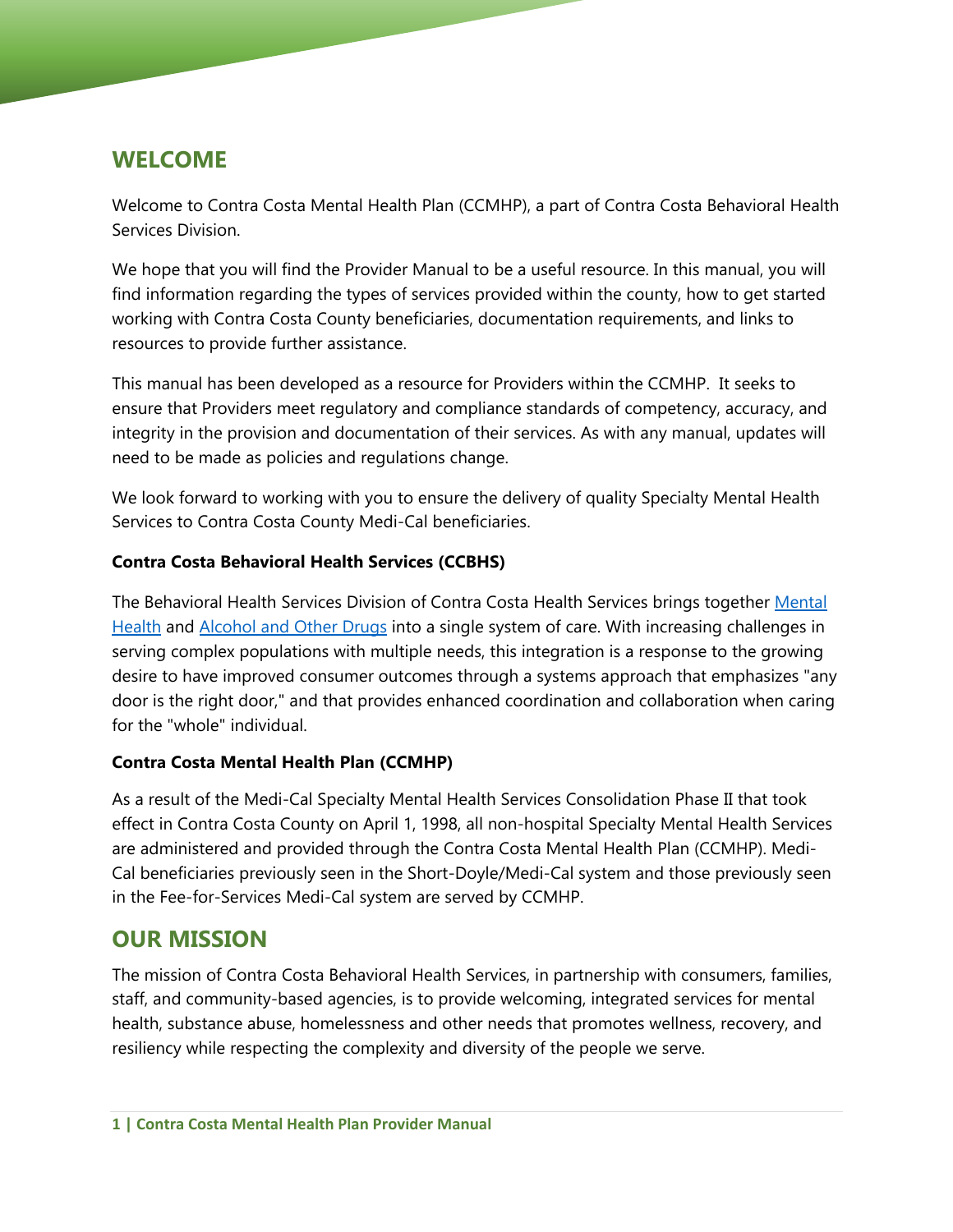# **OUR VISION**

Contra Costa Behavioral Health Services (CCBHS) envisions a system of care that supports independence, hope, and healthy lives by making accessible behavioral health services that are responsive, integrated, compassionate, and respectful.

CCBHS strives to create an effective, high quality integrated system to meet the needs of all residents of Contra Costa County. We work together with those individuals with psychiatric conditions to provide:

Hope supports all human beings in becoming their unique and best selves.

Recovery empowers individuals to manage their symptoms and reclaim meaningful lives and relationships.

Partnership brings consumers, family, friends, and mental health professionals together in the hope-filled journey of recovery.

CCBHS provides an array of opportunities for partners to work together in the spirit of hope toward recovery. This includes programs and services for children, adolescents, young adults, adults, and older adults of Contra Costa County.

# **GUIDING PRINCIPLES**

CCMHP is guided by the following principles that affect the implementation of all levels of beneficiary services:

- 1. Services are provided to beneficiaries with respect, dignity and their right to privacy regardless of race, religion, education, sex, cultural background, physical or mental handicaps, or financial status.
- 2. Services focus on consumers' strengths and not weaknesses.
- 3. Services are provided in an appropriate, accessible, culturally sensitive manner with beneficiary rights to interpreter services.
- 4. Services are delivered in an organized, coordinated, and cost-effective approach to care and treatment.
- 5. Services are beneficiary-driven, family focused and achieve positive mental health outcomes for culturally diverse populations across all age groups.
- 6. Services are delivered through a comprehensive, community-based coordinated system of care when serving adults with serious and persistent mental illnesses and children and adolescents with serious emotional disturbances.
- 7. Services are delivered with emphasis on problem-focused treatment at all levels when conditions are less serious and less enduring.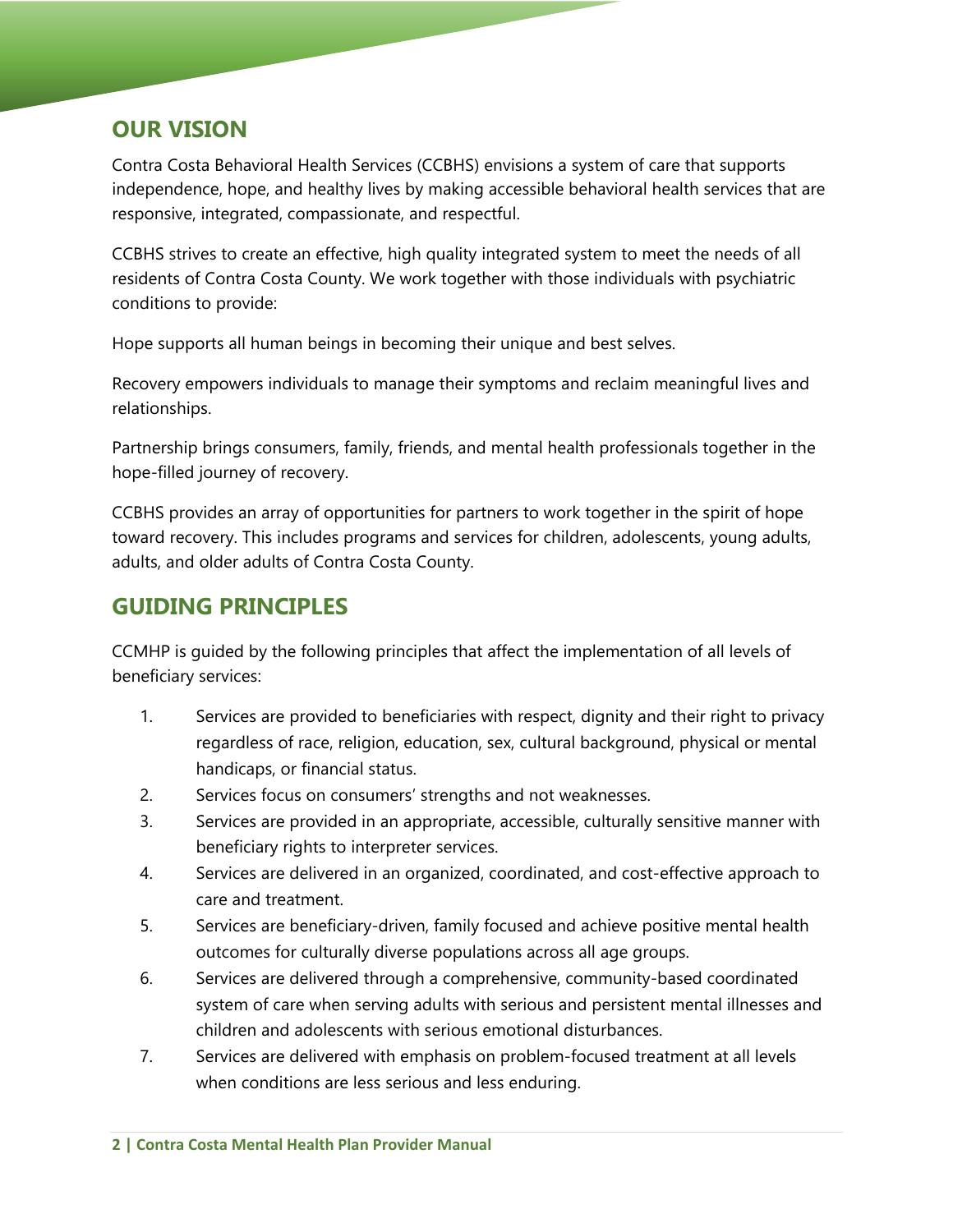- 8. Services are provided in a "user-friendly" system with easy access for beneficiaries, and a "seamless" interface with the physical health, Alcohol & Other Drugs and Homeless services.
- 9. Services are delivered in an accountable system to quality assurance, standards of access, timeliness, quality and effectiveness.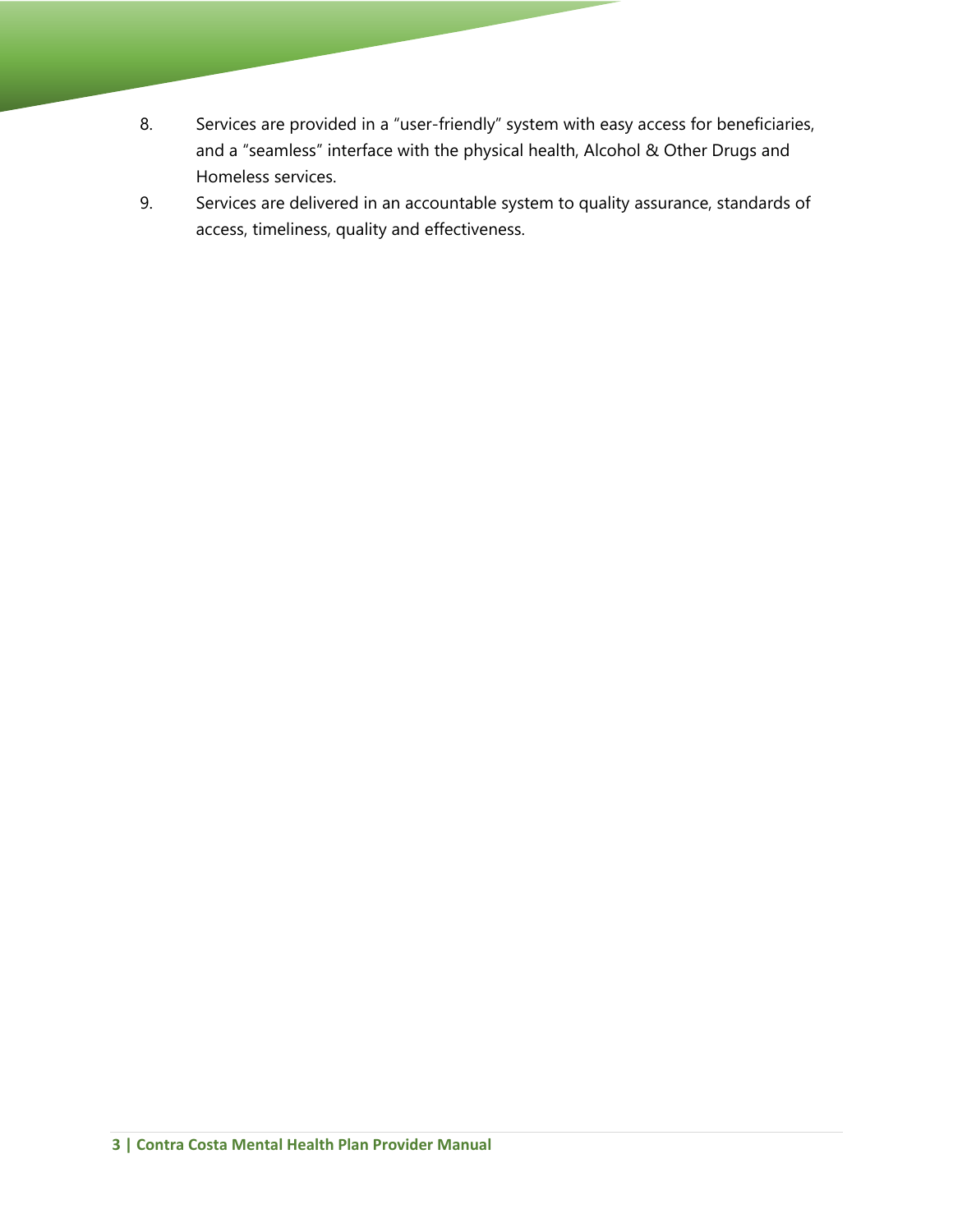# **Important Contacts**

#### **BENEFICIARY REFERRAL**

#### **Behavioral Health Access Line**

Beneficiary screenings for mental health, psychiatry, and AOD services, and information about other programs; Therapeutic Behavioral Services (TBS) Referrals

Phone: 1 (888) 678-7277

#### **ADMINISTRATIVE ASSISTANCE**

#### **Quality Improvement Coordinator**

Phone: (925) 957-5160

#### **Provider Services Unit**

Site Certification, Credentialing, Recredentialing, Informing Materials and Posters Website: https://cchealth.org/mentalhealth/provider/ Credentialing Email: Provider.Services@cchealth.org Recredentialing Email: BHRecredentialing@cchealth.org ShareCare Access and Training Request Email (CBOs only): Provider.Services2@cchealth.org Phone: (925) 608-6790

#### **Medi-Cal Provider Telephone Service Center**

Phone: (800) 541-5555

#### **Help Desk / ShareCare Assistance**

Phone: (925) 957-7272

# **FOR COUNTY OWNED AND OPERATED CLINICS AND COMMUNITY-BASED ORGANIZATIONS (CBOs)**

#### **Utilization Review (UR)**

Website: https://cchealth.org/mentalhealth/clinical-documentation/ Phone: (925) 608-6760 Fax: (925) 608-6791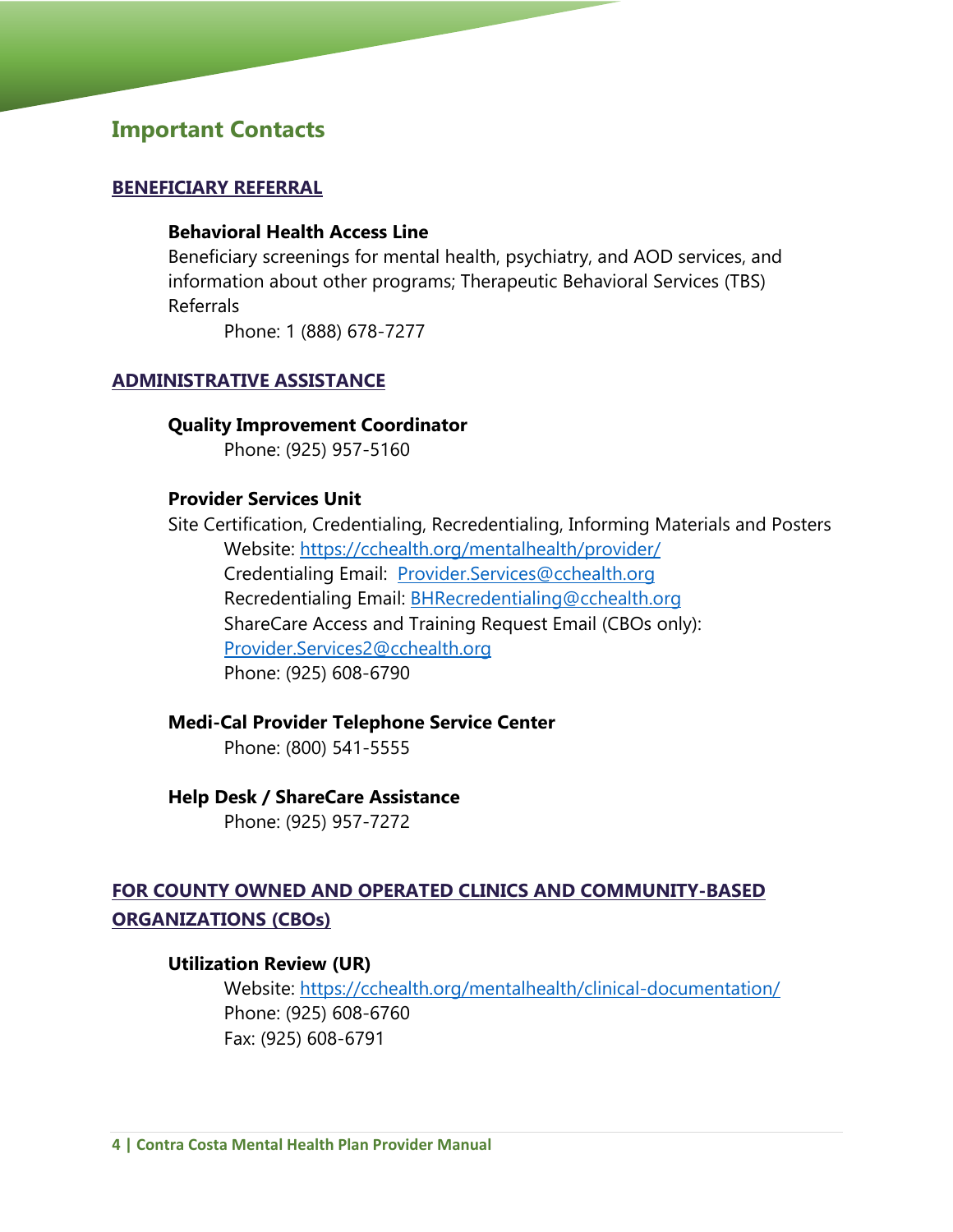## **FEE-FOR-SERVICE PROVIDERS**

#### **Care Management Unit (CMU)**

Website: https://cchealth.org/mentalhealth/network-provider Email: CMUProvider.Services@cchealth.org (DO NOT EMAIL ANY PHI) Phone: (925) 372-4400 Fax: (925) 372-4410

#### **Provider Portal Support (Fee-for-Service Providers only)**

Email: BHS.Support@cchealth.org Phone: (925) 957-7272

#### **EMERGENCY SERVICES**

**Psychiatric Emergency Services** 

Phone: (925) 646-2800

**Mobile Crisis Response Team**  Adult Phone: (833) 443-2672

**Contra Costa Crisis Center**  Phone: 1 (800) 833-2900

## **Mobile Response Team**

Phone: (510) 317-1444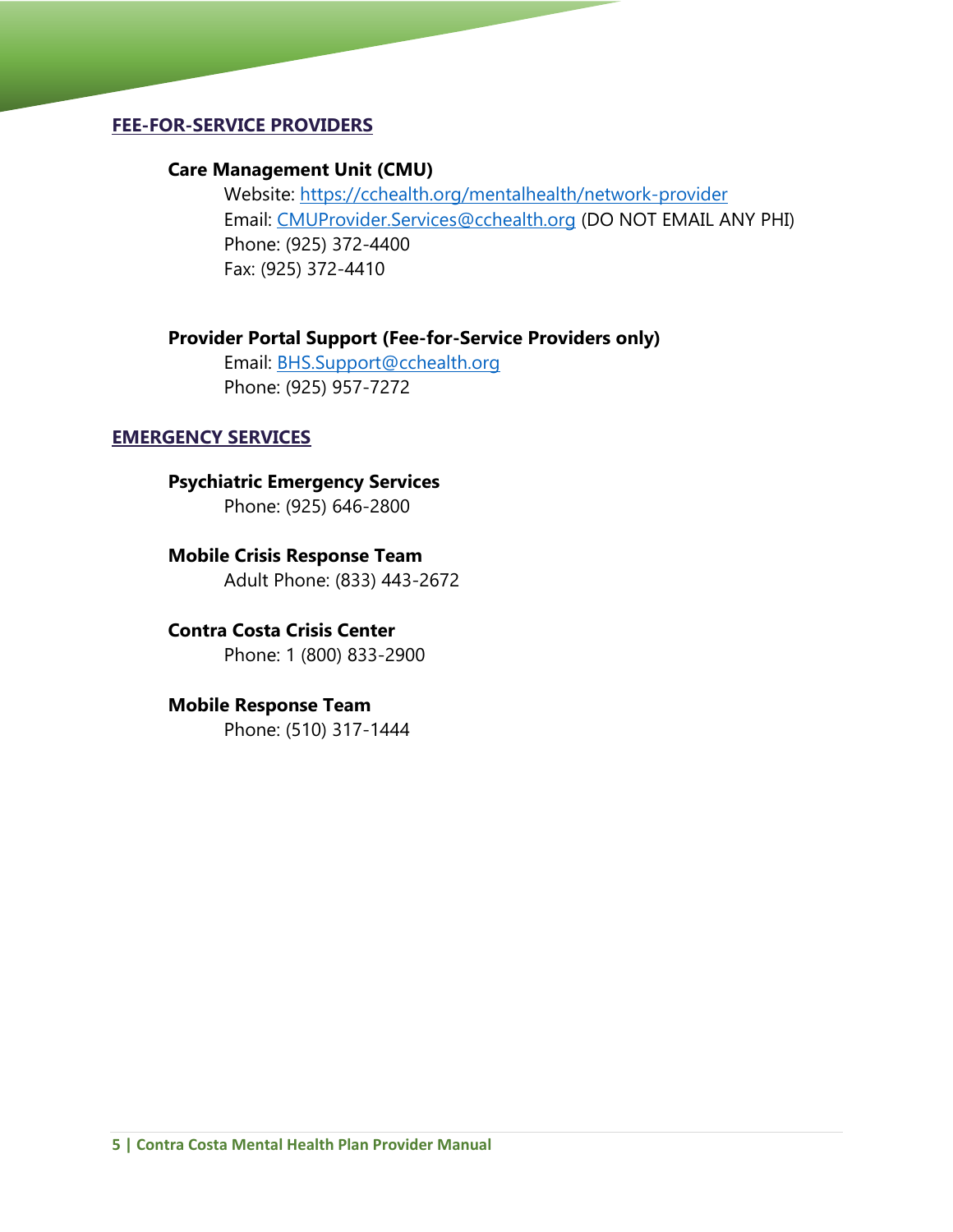# **CHAPTER 1. Categories of CCMHP Participating Providers/Covered Services/Practice Guidelines**

# **1.1 TYPES OF PROVIDERS**

The system of care utilizes a wide variety of professionals in order to service the needs of our beneficiaries. Each provider will be allowed to provide certain mental health services based on their scope of practice. Each site and its specific contract will dictate what type of provider is employed in each setting. Below are types of providers found in the various settings within Contra Costa County.

# **1.2 COUNTY OWNED AND OPERATED CLINICS AND COMMUNITY-BASED ORGANIZATIONS (CBOs)**

County Owned and Operated Clinics and CBOs certified by Contra Costa Mental Health Plan (CCMHP) and Department of Health Care Services (DHCS) to deliver Short-Doyle Medi-Cal specialty mental health services may be staffed by licensed, license-eligible mental health professionals, registered interns, trainees under supervision by licensed staff, and other staff as approved by the Mental Health Director or designee. Services provided at each site are determined by each site's Medi-Cal certification.

# **1.3 FEE-FOR-SERVICE PROVIDERS**

Fee-For-Service providers can hold any of the following credentials: Psychiatrist, Psychologist, Clinical Social Worker, and Marriage and Family Therapist who are licensed for independent practice. The fee-for-service network is comprised of both individual and group practice providers. Fee-for-service providers contract directly with the Care Management Unit, and the types of services they provide is based on the individual's credentials and contract.

# **1.4 TYPES OF SERVICES PROVIDED**

Contra Costa County beneficiaries have access to a myriad of treatment options within the system of care. Depending on the beneficiaries' treatment needs, geographic location and functional impairment, services may be provided in a county owned and operated clinic, one of the county's contracted clinic partners or at a private practice location. Below you will find lists for the populations served in Contra Costa and the treatments available to them.

# **Services for Children & Families**

CCMHP operates regional clinics as well as contracts with community-based organizations to offer home, school, and community-based services to meet the varied needs of children, youth, and their families.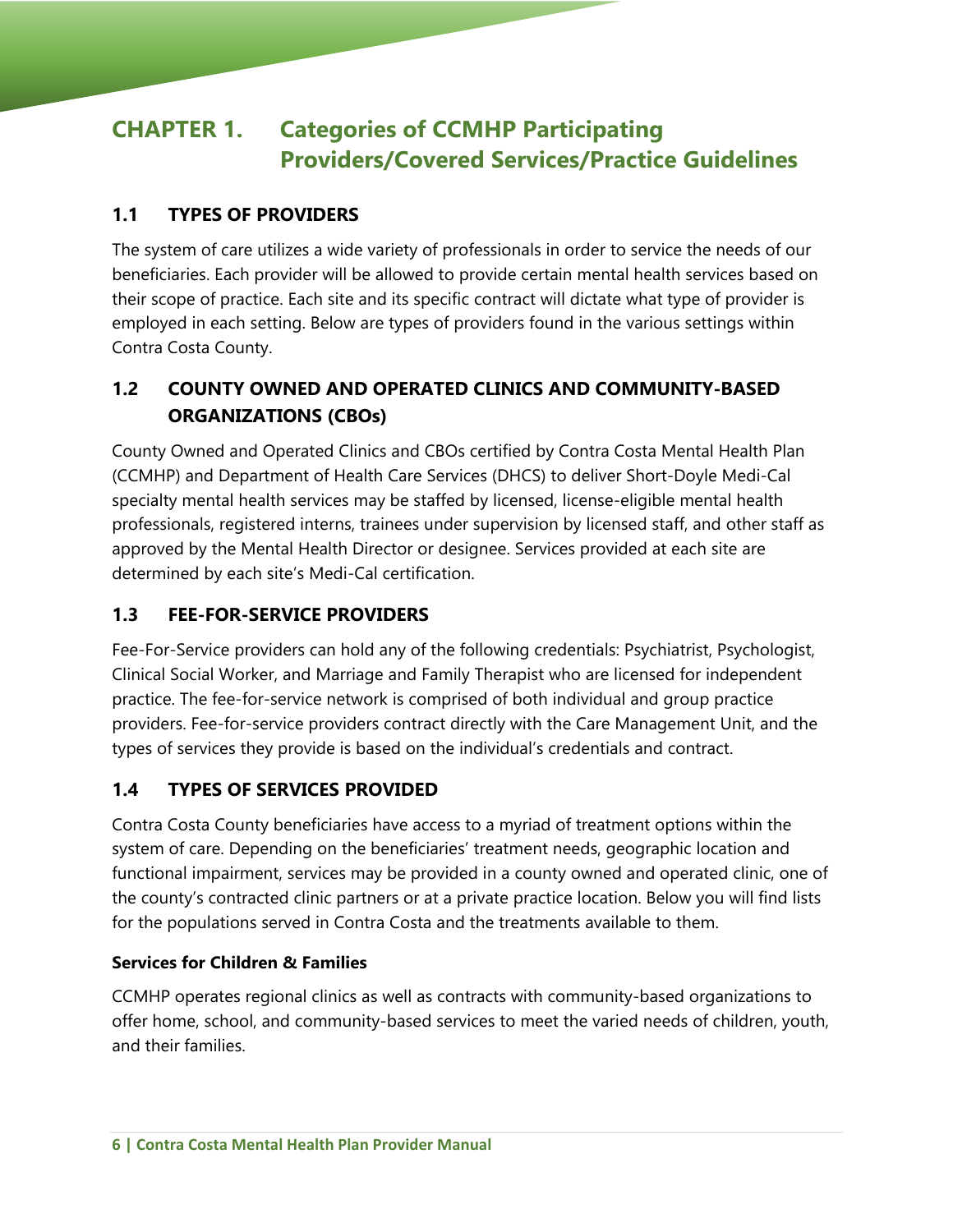#### Services:

- Psychiatric and medication assessments, consultation, and medication management
- **Individual, family, and group outpatient therapy**
- **EXEC** Case management to coordinate services
- Family Partners, with lived experience caring for family members with serious mental illness, support families of participants and help them navigate services and resources
- Wraparound services for children with serious emotional disturbances that involves each family's social network
- **Example 1** Evidence-based practices that are supported by research to be effective treatments
- CCMHP has implemented the Pathways to Wellbeing (Katie A Settlement Agreement) to serve children and youth who are eligible for Intensive Care Coordination (ICC), Intensive Home Based Services (IHBS) and Therapeutic Foster Care (TFC) services, including those who have been identified as Katie A subclass members. CCMHP provides ICC, IHBS and TFC under the Core Practice Model (CPM) for beneficiaries under the age of 21 who are eligible for full scope Medi-Cal, when medically necessary.
- Presumptive Transfer and Service Authorization Request (SAR) authorized providing specialty mental health services to children and youth who are placed outside of their home county.

#### Other Children/Adolescent Services

- Psychological evaluations to aid with placement planning and treatment of children in the child welfare system who have been removed from the home due to abuse or neglect
- **First Hope, a prevention program that provides diagnostic and treatment services for** adolescents and young adults who are at risk for psychosis
- Full-Service Partnership (FSP) for participants who may need 24-hour services, including crisis intervention and stabilization, treatment, family support, and family education services
- Mobile Response Team (MRT) travels to participants who are 18 and younger to provide immediate crisis intervention
- Multi-Dimensional Family Therapy (MDFT) is family-based treatment for substanceabusing adolescents, or those with co-occurring substance use and mental disorders
- Multi-Systemic Therapy (MST) is community-based, family-driven treatment for antisocial or delinquent behavior in youth
- Therapeutic Behavioral Services (TBS) for youth who are placed or being considered for placement in a high-level group home or locked treatment facilities for treatment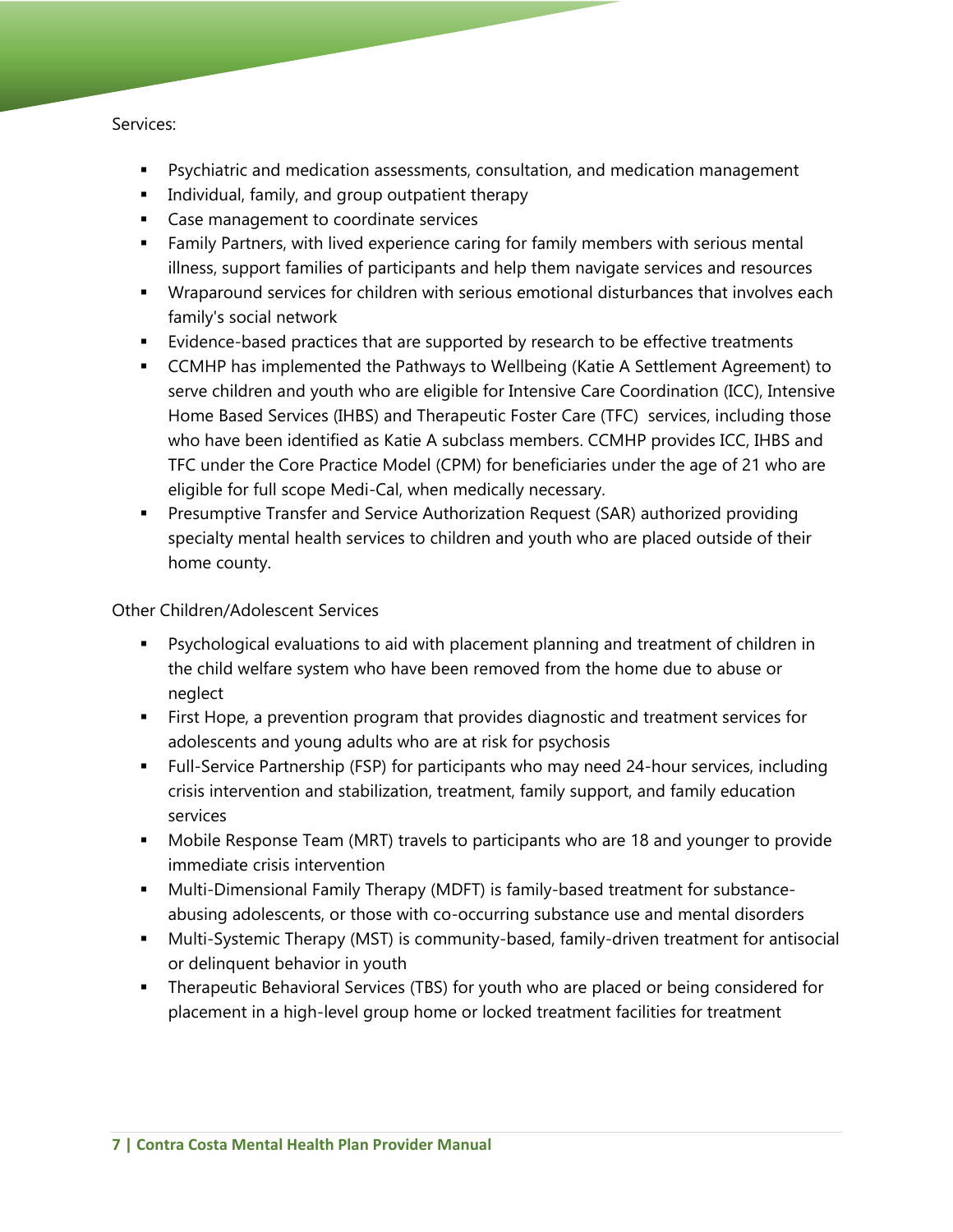#### **Evidence-Based Practices**

Providers are encouraged to utilize treatment modalities that have been proven effective in treating various mental health symptoms. These interventions are targeted to specific populations. Evidence-based practices (EBP) require the treatment to be implemented correctly and consistently over the duration of treatment. These practices are routinely reviewed and assessed for appropriate usages to their target populations. Our system of care utilizes EBPs for services provided in both children and adult programs.

## **Evidence-Based Practice for Children Services**

There are a wide variety of evidence-based practices (EBP) that are utilized in our system of care. Below are a few brief explanations of some of the EBPs being used.

#### Child Parent Psychotherapy

Per the Child Trauma Research Program at UCSF, Child Parent Psychotherapy (CPP) is an intervention model for children aged 0-5 who have experienced at least one traumatic event (e.g. maltreatment, the sudden or traumatic death of someone close, a serious accident, sexual abuse, exposure to domestic violence) and/or are experiencing mental health, attachment, and/or behavioral problems, including post-traumatic stress disorder (PTSD).

The treatment is based in attachment theory but also integrates psychodynamic, developmental, trauma, social learning, and cognitive behavioral theories. Therapeutic sessions include the child and parent or primary caregiver. The primary goal of CPP is to support and strengthen the relationship between a child and his or her caregiver as a vehicle for restoring the child's cognitive, behavioral, and social functioning. Treatment also focuses on contextual factors that may affect the caregiver-child relationship (e.g. cultural norms and socioeconomic and immigration-related stressors).

## Trauma Focused Cognitive Behavior Therapy

Trauma Focused Cognitive Behavior Therapy (TF-CBT) is the most researched model for treatment of trauma symptoms. The protocol is straight forward and child and family friendly. It involves teaching parents and their child what it means to experience trauma, develop the tools to cope with it, learn about safety planning, and bringing new meaning to their experiences and hopes for the future.

It is a model designed for children 8 - 18 years old that can be implemented in as few as 16-20 weeks. Parents or other significant care givers participate throughout the treatment with an emphasis on psychoeducation, supportive parenting, safety planning, and emotional support to the parent. The child learns healthy ways to cope with their thoughts and feelings, how to face their fears and worries, and developing trust and emotional connection by sharing their story with their provider and when appropriate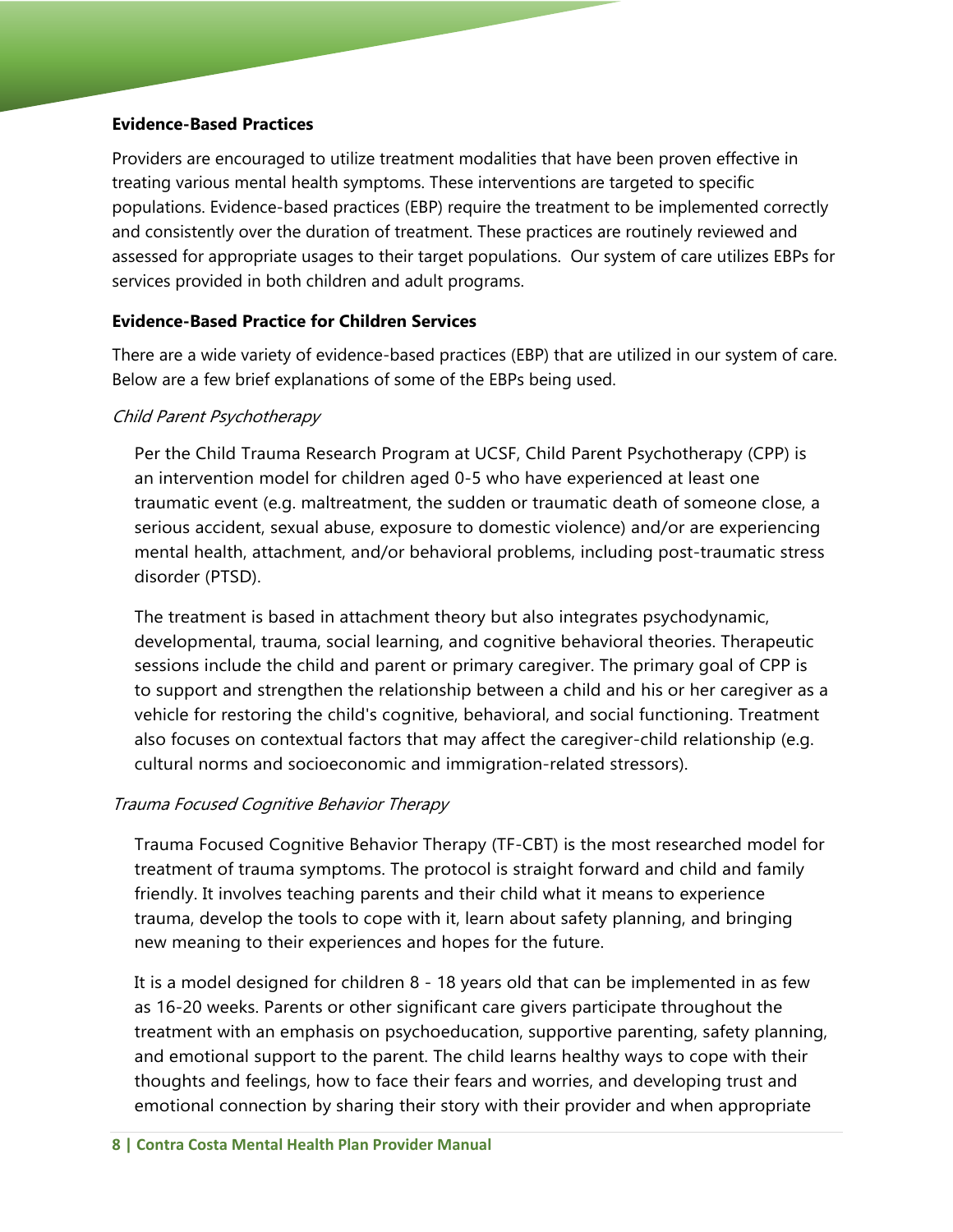with their primary support person.

#### Dialectical Behavior Therapy

Dialectical Behavior Therapy (DBT) is a cognitive behavioral treatment for suicidal and depressed adolescents (ages 14-18) as well as other conditions that result in symptoms of emotion dysregulation. When teens are showing signs of depression, suicidal feelings, have engaged in impulsive behaviors, and are having anger problems, they are experiencing a very serious level of emotional suffering. The primary focus of DBT is based on a hierarchy of safety first, skill development, and building a life worth living.

emotional sensitivity than others, and that our society is often invalidating to teens It is based on the premise of the bio-social theory that some of us are born with more who experience high levels of emotional sensitivity. By teaching teens, and at least one parent/guardian how to monitor and analyze their emotions and behaviors, along with helpful skills to address their symptoms, suffering is reduced, and functioning improves. Skills taught include Mindfulness, Interpersonal Effectiveness, Emotion Regulation, Middle Path and Distress Tolerance. The full DBT model involves a 20-week commitment to the multi-family skills group, concurrent weekly individual therapy, telephone coaching, and consultation team.

#### Family-Based Therapy for Eating Disorders

Eating disorders have historically been considered a chronic and intractable mental illness that is difficult to treat. Family-Based Therapy (FBT) is an evidence-based practice that has been found to be effective with children and adolescents, who have been ill for less than 3 years and are under age 18. Studies show between 50-70% of patients achieving recovery after a year of FBT treatment.

The treatment emphasizes empowering parents to manage their child's eating disorder through a firm, compassionate focus on re-nourishment and then transitioning control back to the adolescent. Helping both the beneficiary and parents recognize the eating disorder as a separate illness that is not part of the child's identity helps them align with each other against the disordered behaviors.

#### Functional Family Therapy (FFT)

Functional Family Therapy identifies specific phases of treatment that help to organize the interventions. This allows the provider to focus on the context of family and individual disruption. FFT focus on working with children and youth ages 10-18 and their families with problems ranging from acting out to conduct disorder to substance abuse. Each phase includes specific goals, assessment, and specific techniques of intervention. The specific interventions focus on engagement/motivation, behavior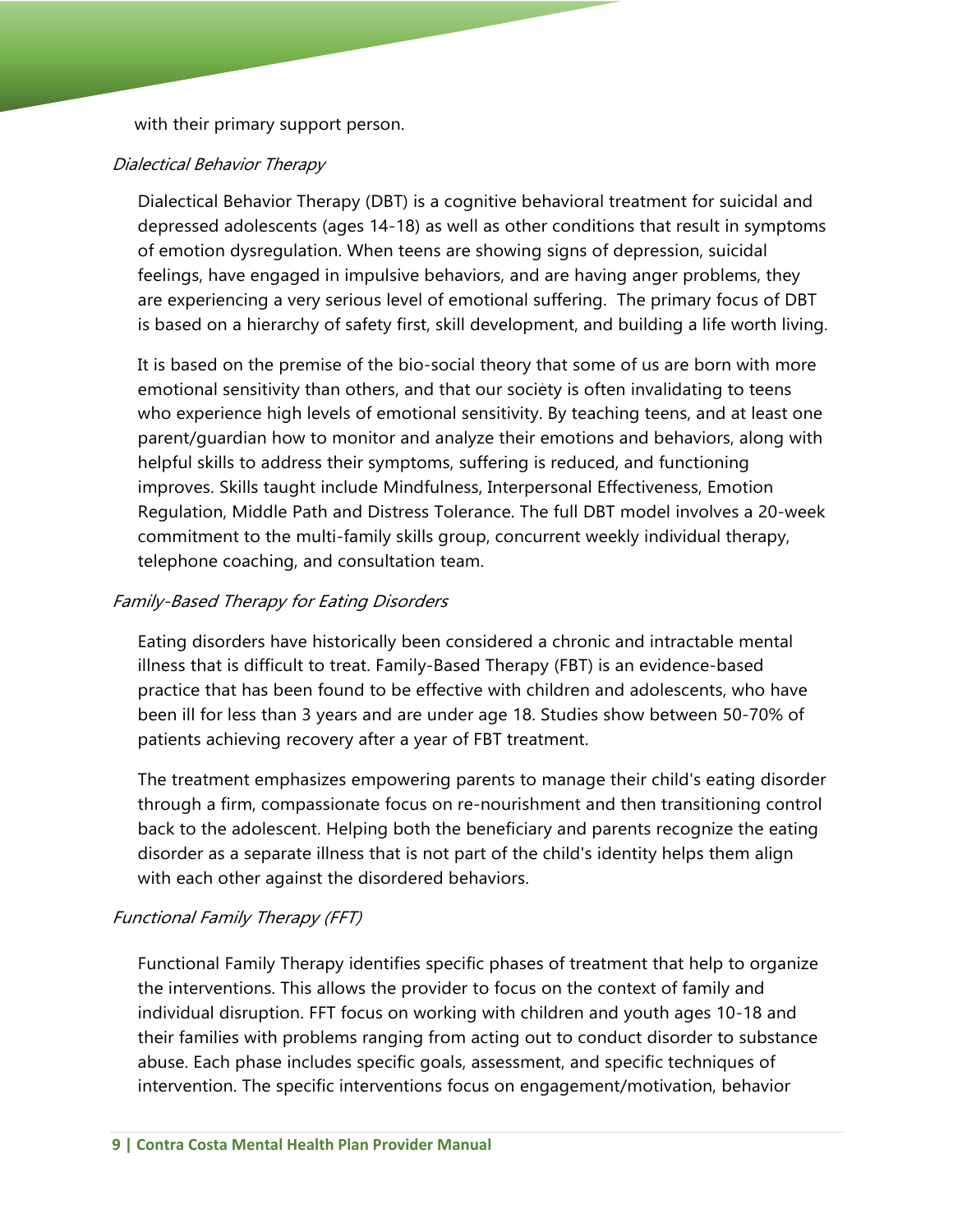change and generalization of new behaviors and skills.

#### Multidimensional Family Therapy (MDFT) Program

Multidimensional Family Therapy is an intensive in-home program that focuses on several core areas of the adolescent's life simultaneously (parents, schools, other family members and the community). The targeted age group is 11-18-year olds who have behavioral difficulties and serious substance abuse issues. MDFT focuses on helping the family understand the connections between drug use, criminal behavior and mental health.

Throughout the treatment, skills are taught to improve positive peer relations: healthy self-esteem; connection to school and community activities; increased autonomy; and emotional connection to family members. It is important for all members of the family to be involved so that they also learn skills to improve the relationship with the beneficiary; increase their knowledge of successful parenting techniques; and improve everyday communication.

#### Portland Identification and Early Referral (PIER)

Portland Identification and Early Referral is a specialized program that provides early identification and intensive interventions to young people from the of ages 12-25 years old showing early signs of psychosis. PIER focuses on educating the beneficiary and their families about early warning signs of psychosis. In addition, PIER provides treatment for the beneficiary through psychosocial and psychopharmacological interventions.

#### National Wraparound Initiative

The Wraparound Program is a strengths-based process, which engages family members to determine and prioritize their needs. The targeted age group is 5-18-year olds with significant mental health issues. Wraparound is described as a four-phase program (Engagement and team preparation, Initial plan development, Implementation, and Transition).

Wraparound aims to develop problem-solving skills, coping skills, and self-efficacy of the beneficiary and family members. There is an emphasis on integrating the beneficiary into the community and building the family's social support system. Throughout the Wraparound process, a team of people who are significant to the beneficiary's life collaboratively develop an individualized plan of care, implement this plan, monitor the efficacy of the plan, and work towards success over time.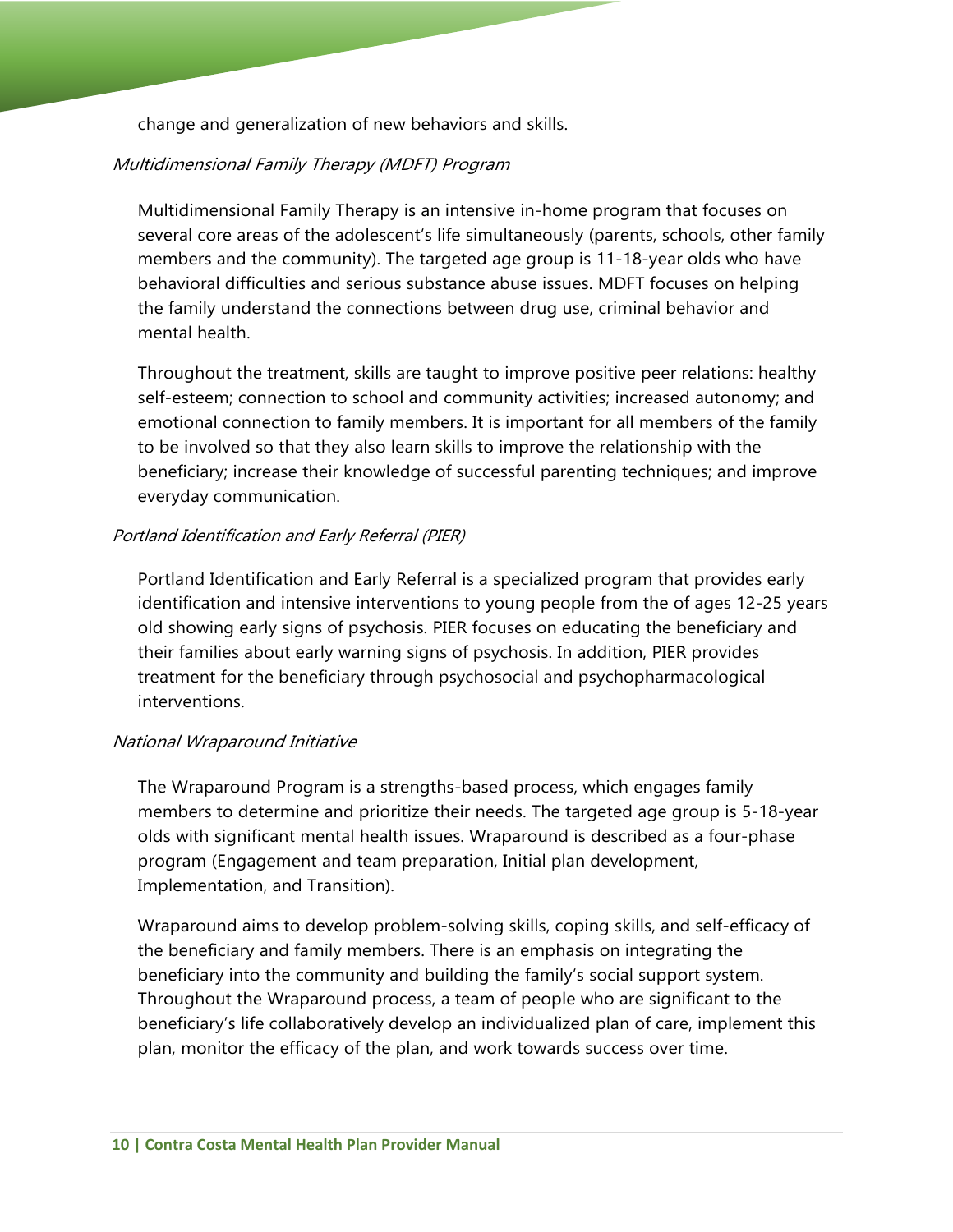## **Services for Adults**

CCMHP operates regional adult and older adult mental health clinics as well as contracts with community-based organizations to support additional services throughout Contra Costa.

Services:

- Psychiatric and medication assessments, consultation, and medication management
- **Individual, family, and group outpatient therapy**
- **Case management to coordinate services**
- **EXP** Community Support Workers are peer providers with experience as a mental health participant help navigate our services and resources
- Family Support Workers with experience caring for loved ones with serious mental illness, available to inform and support family members of participants on services and information needed to provide better care to their loved ones
- Wellness and prevention planning using the evidence-based Wellness Recovery Action Plan (WRAP) process
- Assistance planning and managing financial benefits and resources
- Crisis intervention, including psychiatric diagnostic assessment, medication, emergency treatment, screening for hospitalization and intake, discharge planning and placement, and referral services

## **Services for Older Adults**

- **Intensive Care Management (ICM) to support aging in place**
- Improving Mood Providing Access to Collaborative Treatment (IMPACT) for those experiencing depression while receiving medical care
- **Senior peer counseling**

Other Adult Services

- Crisis, transitional, and supervised residential care
- First Hope, a prevention program that provides diagnostic and treatment services for adolescents and young adults aged 12-30 years old who are at risk for psychosis
- Community reintegration services for those with co-occurring mental health and substance related disorders who are transitioning from the justice system
- Full-Service Partnership (FSP) for participants who may need 24-hour services, including crisis intervention and stabilization, treatment, peer support, and family education services
- Short-term case management transition services for participants with severe and persistent mental illness, in order to engage them in mental health services and move into the appropriate environment
- Vocational services including job search preparation, referrals, coaching, and benefits management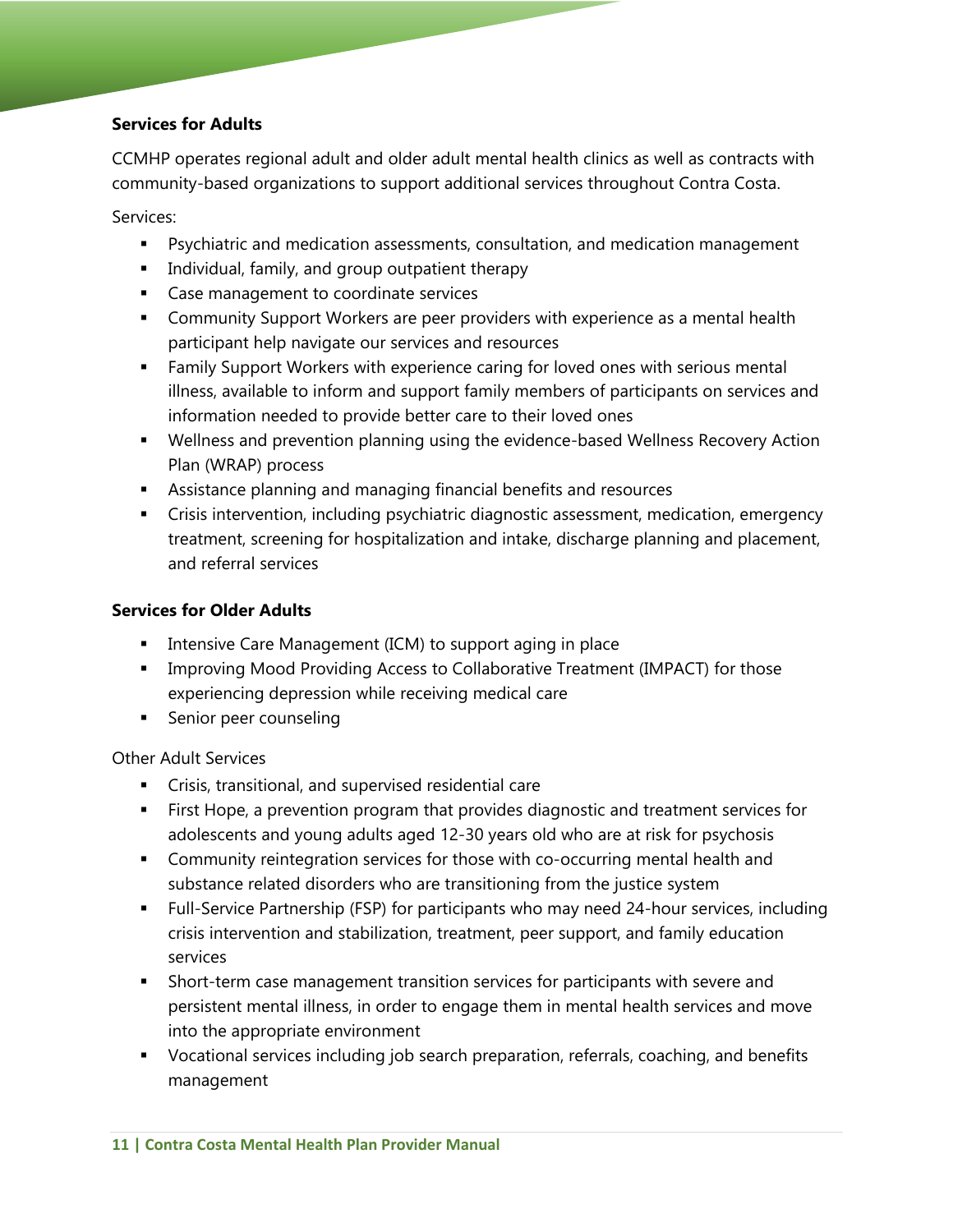- Assisted outpatient treatment for those with severe mental illness who may be a danger to themselves or others, and will not participate in treatment
- **Evidence-based practices based on need**

#### **Evidence-Based Practice for Adult/ Older Adult Services**

There are a wide variety of evidence-based practices (EBP) that are utilized in our system of care. Below are a few brief explanations of some of the EBPs being used.

## Cognitive Behavioral Therapy - CBT

Cognitive behavioral therapy (CBT) is the one of the most commonly used evidencebased practices. This treatment approach can be used for a wide range of psychological symptoms in children, adolescents, and adults. Throughout treatment, the beneficiary is examining the relationship of emotions, behaviors, and thoughts. The model adheres to therapeutic strategies that change maladaptive cognitions and lead to a decrease in emotional distress and problematic behaviors.

#### Cognitive Behavioral Social Skills Training – CBSST

Building upon two strong and previously validated EBPs, CBSST combines cognitive behavioral therapy, CBT, and social skills training, SST, to target functional disability in schizophrenia. It is a manualized, but flexible, intervention that teaches cognitive skills, social skills, and problem-solving skills to help beneficiaries achieve their living, learning, socializing, and working goals.

CBSST targets the range of multidimensional deficits that can lead to functional disability in people with serious mental illness (SMI). The primary goal of CBSST training is to train providers to deliver CBT and SST interventions to systematically help people with SMI achieve their personal recovery goals. SST involves learning communication and social problem-solving skills, and CBT teaches individuals to learn how to catch, check and change unhelpful thoughts that interfere with successful goaldirected skill performance in the community.

## Cognitive Behavioral Therapy for Psychosis – CBTp

CBTp is an evidence approach that can improve symptoms and functioning in those who are experiencing psychotic symptoms. The goal is to enhance functioning even though there are difficult symptoms such as delusion, hallucination, and thought disturbance. This method forms a collaborative alliance whereby the beneficiary and provider explore psychotic experiences and beliefs the beneficiary has formed about those experiences. The hope is to reduce the stress and disabling effects of these experiences. CBTp is a time limited, structured, and goal-oriented treatment. It can be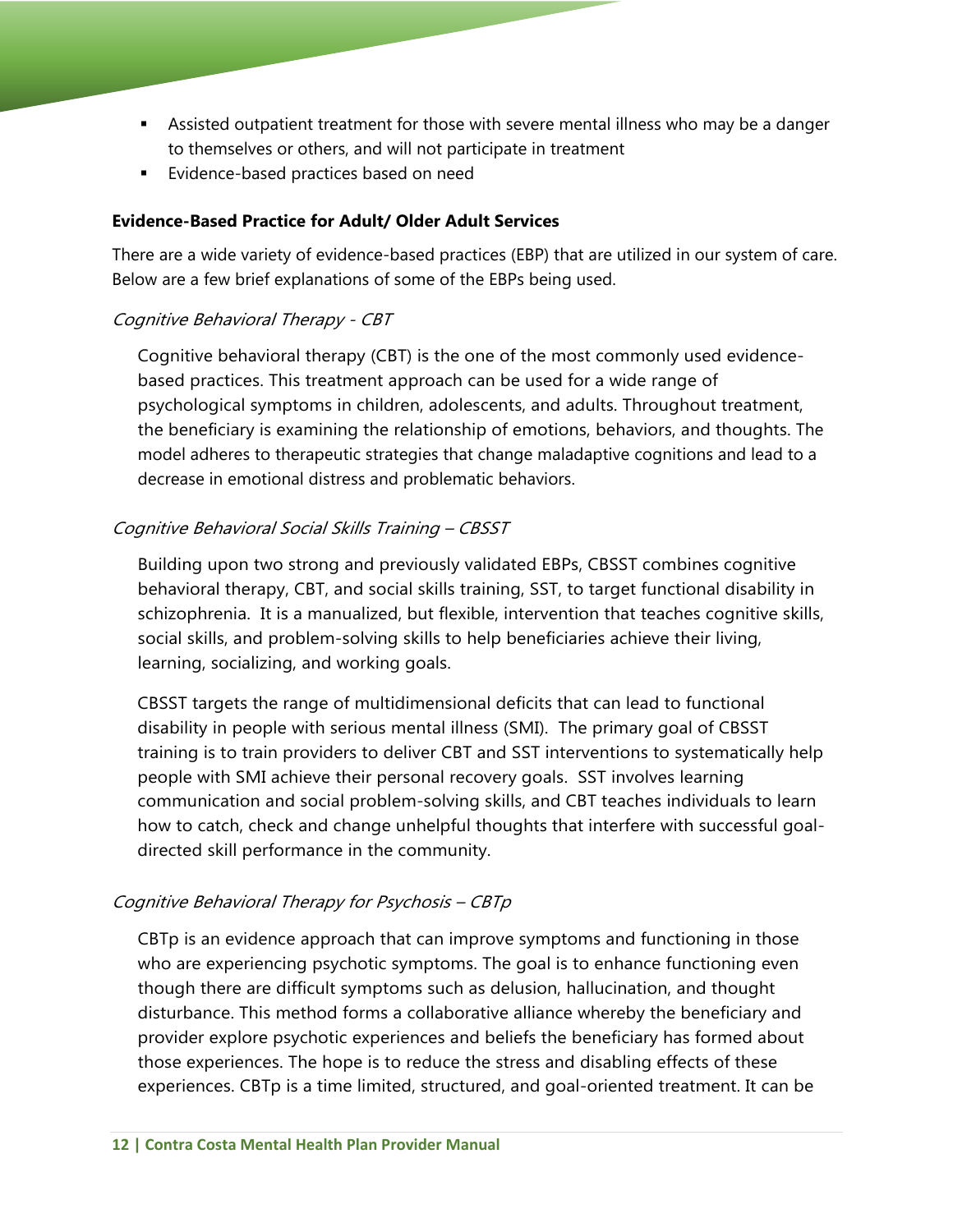delivered in either a group or individual setting and has long lasting affects after termination of services.

#### Dialectical Behavior Therapy - DBT

DBT is an evidence-based practice utilizing a cognitive behavioral therapy approach combined with several critical and unique elements: 1) the biosocial theory with focus on emotions in treatment, 2) a consistent dialectical philosophy, 3) mindfulness and acceptance-oriented interventions, and 4) the five functions of treatment.

It has been found to be effective with parasuicidal women with Borderline Personality Disorder, BPD, but there have been promising findings for beneficiaries with BPD and substance use disorders, persons who meet criteria for binge eating disorder, and depressed elderly beneficiaries. DBT includes skills training for beneficiaries, usually in a group format; individual DBT psychotherapy to help beneficiaries identify and solve problems in changing their behavior; and treatment modalities to support generalization of the new skills beyond the treatment environment, most commonly by telephone coaching.

## Improving Mood Providing Access to Collaborative Treatment- IMPACT

IMPACT is an EBP which provides depression treatment to individuals age 55 and over in a primary care setting. The IMPACT model prescribes short-term – 8 to 12 visits – Problem Solving Therapy and medication consultation with up to one-year follow-up as necessary. Services are provided by a treatment team consisting of licensed clinicians, psychiatrists, and primary care physicians in a primary care setting.

The target population of the IMPACT program is adults age 55 years and older who are receiving health care services at a federally qualified health center. The program focuses on treating older adults with late life depression and co-occurring physical health impairments, such as cardio-vascular disease, diabetes, or chronic pain. The primary goals of the IMPACT program are to prevent more severe psychiatric symptoms, assist beneficiaries in accessing community resources as needed, reducing stigma related to accessing mental health treatment and providing access to therapy to this underserved population.

## Eye Movement Desensitization and Reprocessing Therapy -EMDR

EMDR is an evidence-based practice that can be used for a wide range of psychological issues that result from having overwhelming life experiences. In order to practice this technique, the provider must complete an extensive training program. EMDR is an eight-phase treatment, which include: identifying and addressing experiences that have overwhelmed the brain's natural resilience or coping capacity. Throughout the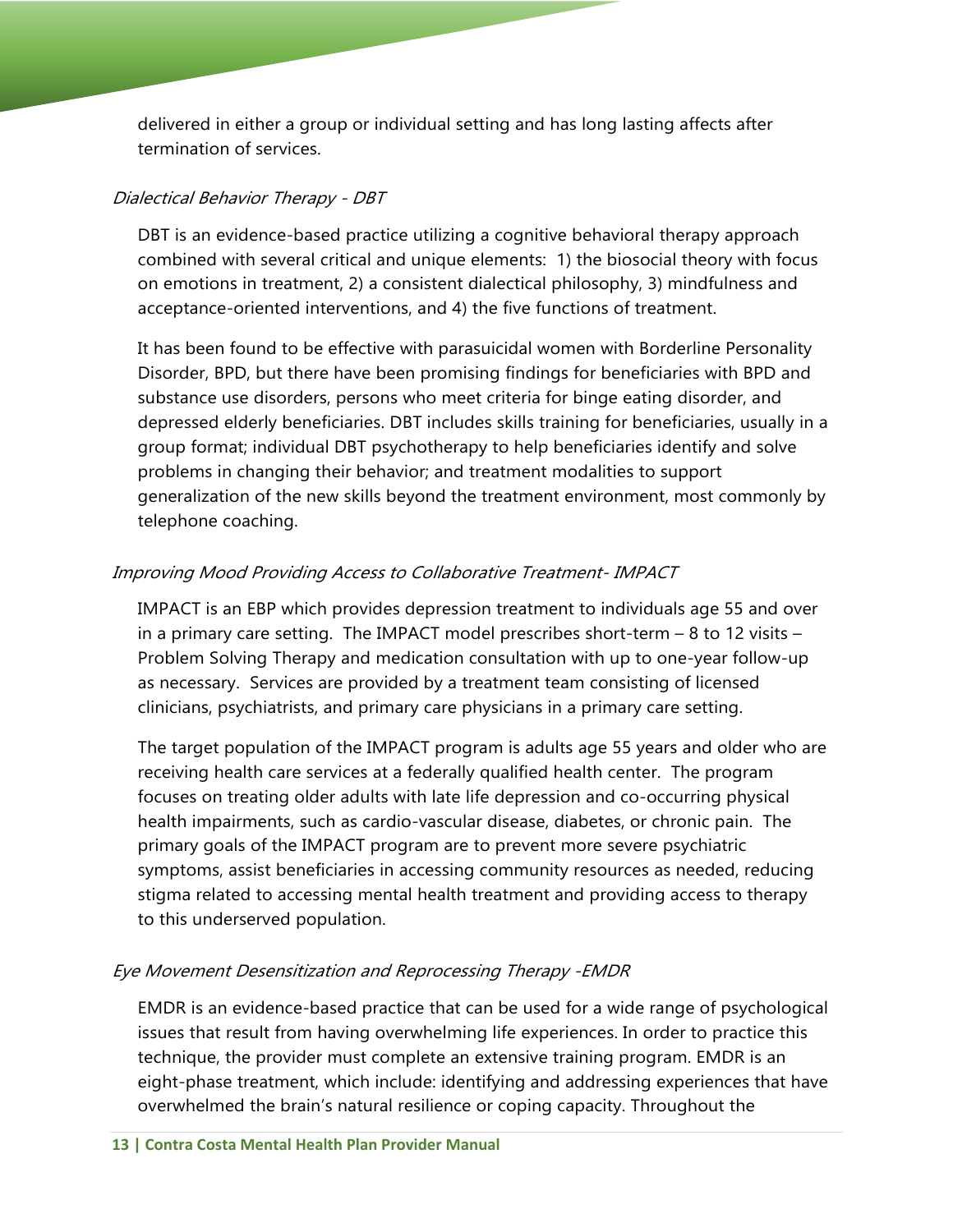treatment, the beneficiary reprocesses the traumatic information until it is no longer psychologically disruptive.

## Wellness Recovery Action Plan (Wrap)

Wrap is an evidence-based practice which has shown positive outcomes in the categories of mental health, quality of life, social functioning, and treatment/recovery. There are five key recovery concepts for Wrap that include: Hope, Personal Responsibility, Education, Self-Advocacy, and Support. Wrap focuses on helping the beneficiary to identify upsetting events and early warning signs, then developing action plans for responding at these times.

## **Medication Support Services**

This service is used exclusively by medical providers where it is within their scope of practice to provide such services. This service type may include:

- **•** Detailed information about how medications work
- **Different types of medications available and why they are used**
- **Anticipated outcomes of taking a medication**
- **IMPORT** Importance of continuing to take a medication even if the symptoms improve or disappear (as determined clinically appropriate)
- How the use of the medication may improve the effectiveness of other services a beneficiary is receiving (e.g., group or individual therapy)
- Possible side effects of medications and how to manage them
- **Information about medication interactions or possible complications related to using** medications with alcohol or other medications or substances
- **IMPACT OF CHOOSING TO THE MEDICAL PROPERTY**

Medication Support Services support beneficiaries in taking an active role in making choices about their behavioral health care and help them make specific, deliberate, and informed decisions about their treatment options. CCMHP regularly analyzes data to ensure that State health measures are met or exceeded in an ongoing effort to improve the medication services provided.

## **Mental Health Crisis Services**

Anyone living in Contra Costa County who experiences a mental or emotional crisis can get help. Mental Health Crisis Services are available in person or over the phone 24 hours a day, seven days a week at: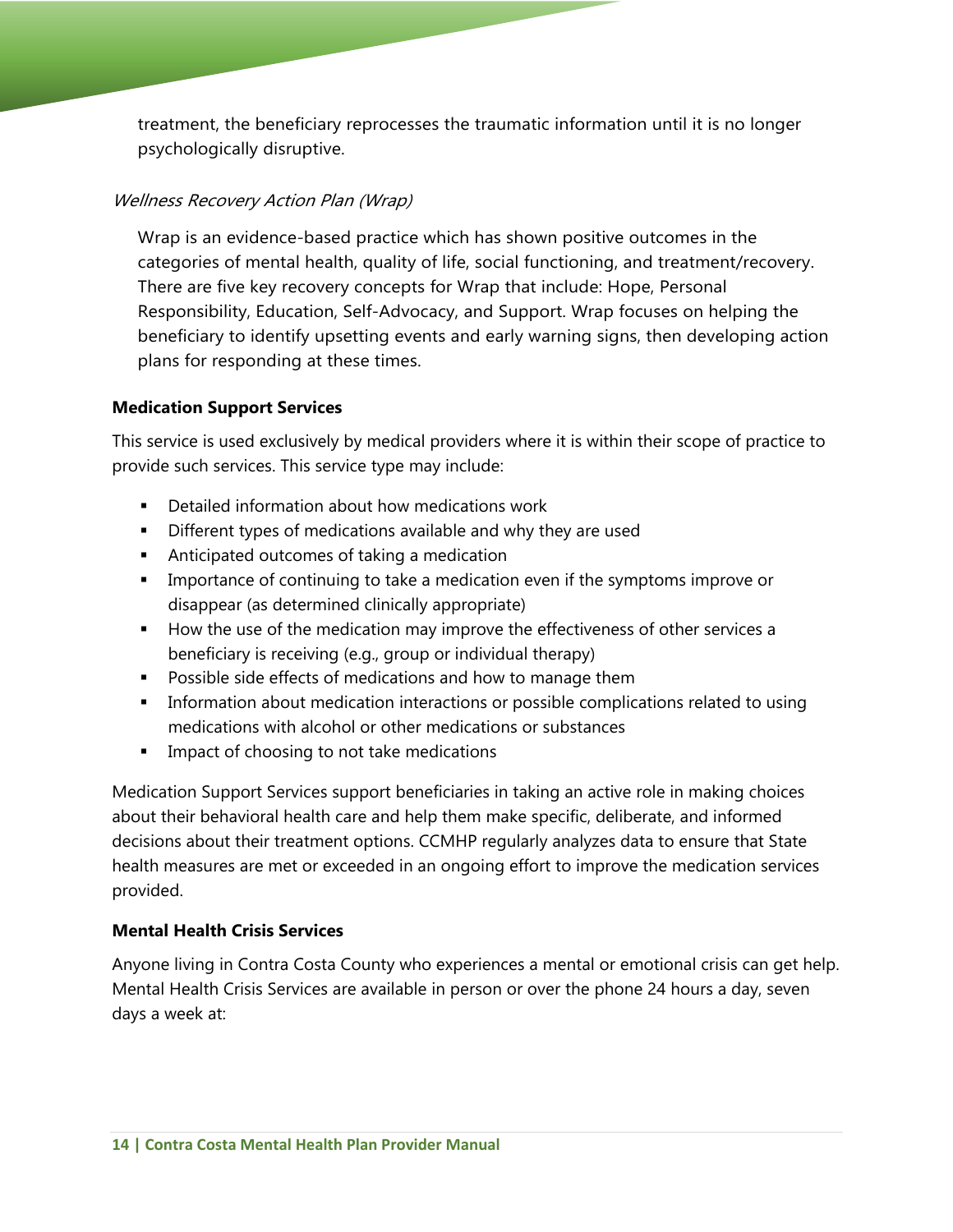- **Psychiatric Emergency Services** Contra Costa Regional Medical Center (north side) 2500 Alhambra Avenue Martinez, CA 94553 (925) 646-2800
- For inquiries and referral information, call 1-888-678-7277 any time day or night. The call is free.
- The Mobile Crisis Response Team (MCRT) provides professional, same-day interventions for adults who are experiencing mental health crisis. Call 1-833-443-2672 if the behavior is escalating, but the person has not physically harmed or tried to harm anyone during the incident. If you are not sure what to do, call MCRT for advice.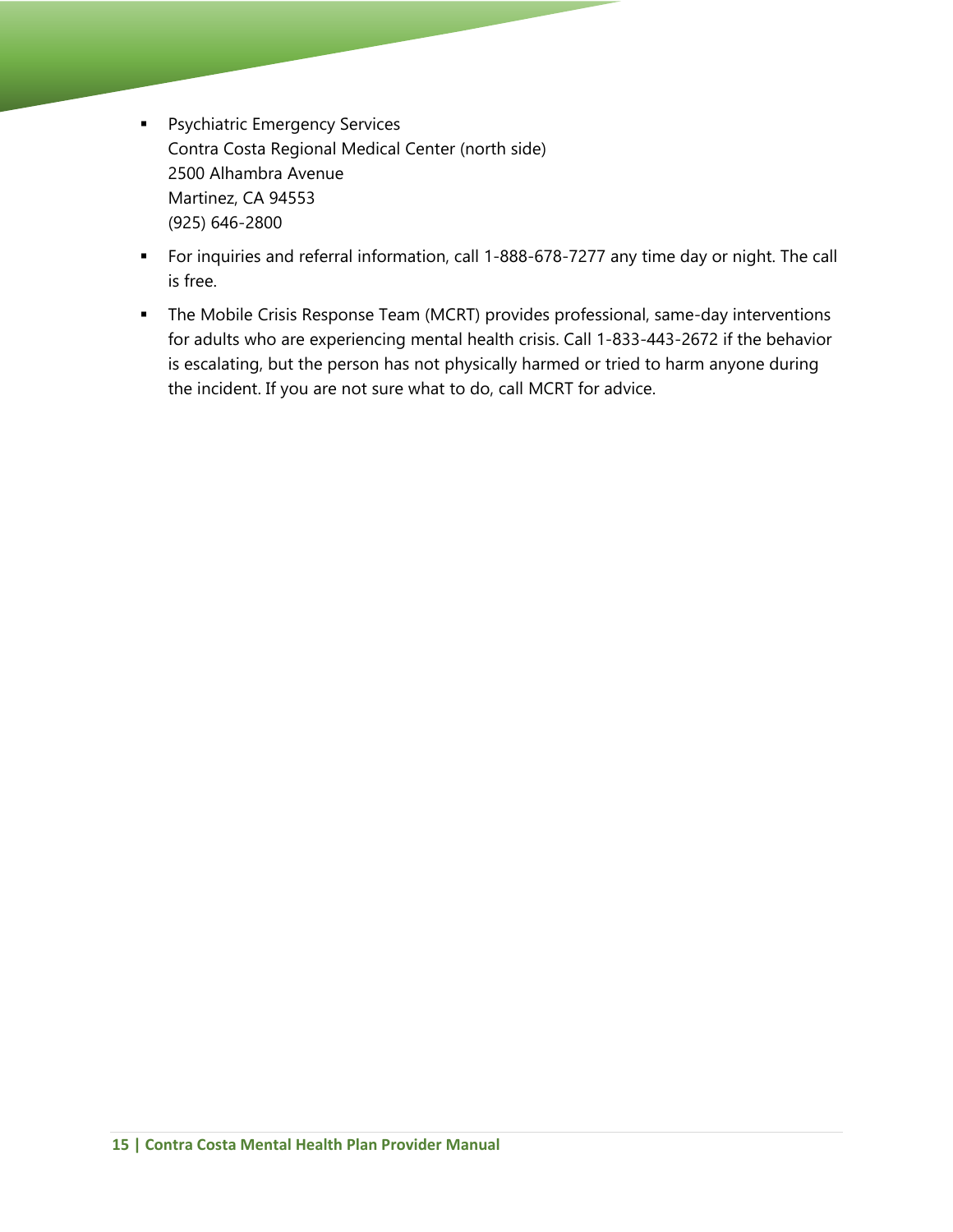# **Chapter 2. Service Provider Requirements**

CCMHP requires all providers take initial steps in order to be connected to the Mental Health Plan prior to providing services to beneficiaries. All providers must successfully complete the credentialing process and clear all federal exclusion checks.

**County Owned and Operated Clinic and Community Based Organization providers** must complete these steps with the Provider Services Unit.

**Fee-for-Service Providers** must complete these steps with the Care Management Unit.

# **2.1 CREDENTIALING AND RECREDENTIALING**

All providers must complete the Credentialing Application packet in order to receive a ShareCare Staff ID and be allowed to provide billable services. After successfully completing the initial credentialing process, all providers are required to be re-credentialed at least every three (3) years and must be re-credentialed sooner if they become eligible for a new credentialing category, or if they return to CCMHP after being inactive for more than thirty (30) days.

All applications for credentialing and re-credentialing must be submitted in writing and on forms approved by CCMHP.

## **County Owned and Operated Clinics and CBOs**

Credentialing and Recredentialing forms and resources are available on the Provider Services website https://cchealth.org/mentalhealth/provider/

Initial Credentialing Application Requirements:

- 1. ShareCare ID Request Form (form MHA12).
- 2. Credentialing/Privileging Form (form MHA22).
- 3. Social Security Number for Provider Credentialing and Recredentialing (form MHA22c)
- 4. Verification of highest level of education attained (copy of degree or official transcript). Verification of highest level of education is not required for licensed and registered providers due to it being verified by the applicable licensing board.
- 5. A copy of current government-issued photo identification.
- 6. NPI registration with the correct taxonomy code.
- 7. A copy of their California professional license and /or board certification or registration (Must have no limitations in California or in other states).
- 8. DEA registration (required for MDs, DOs and NPs only).
- 9. CCMHP Peer Reference Form (MHA22g) (Required for MDs, DOs, and NPs only)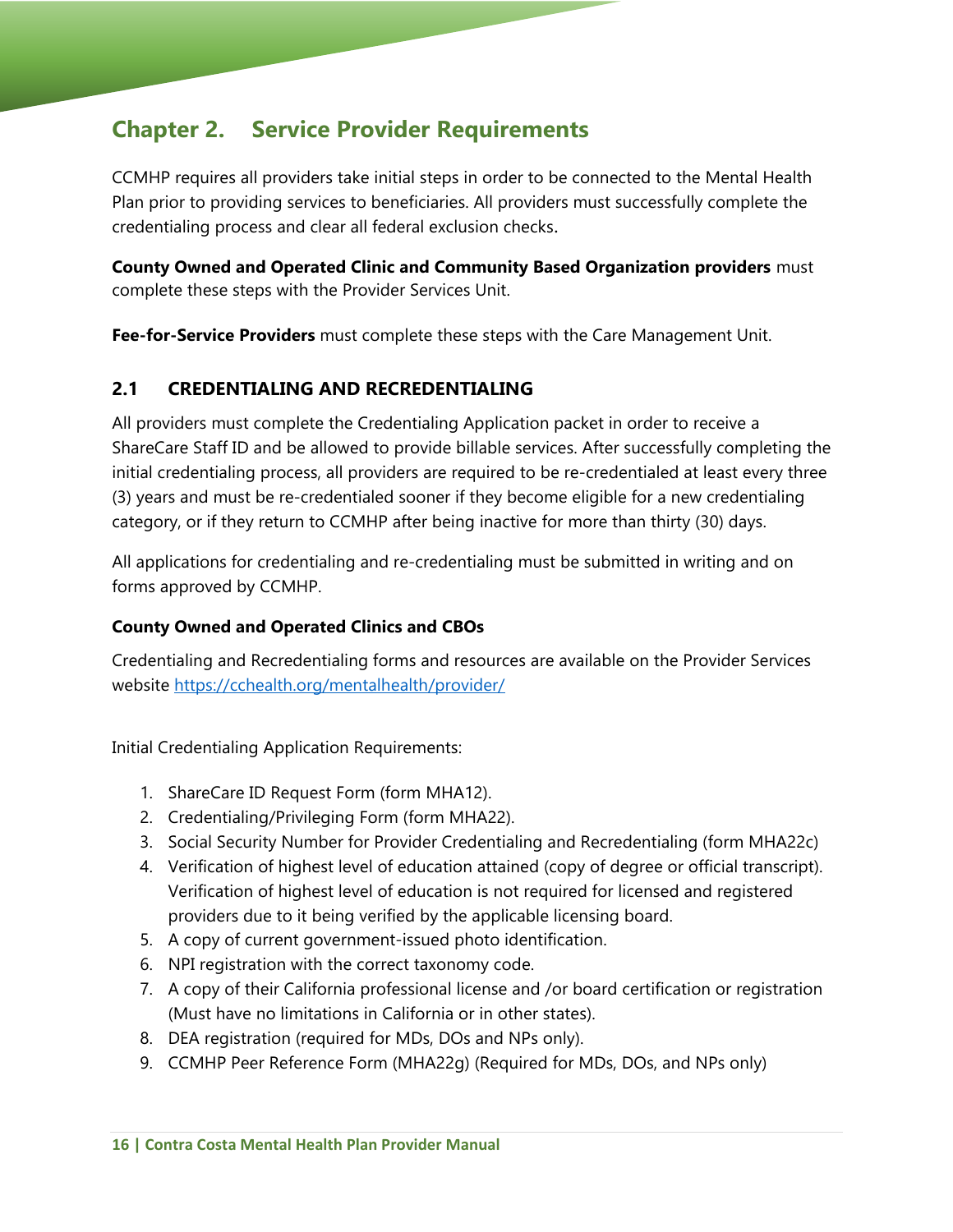- 10. For MDs and DOs in County Owned and Operated Clinics and Psychiatric Emergency Services [PES] only. Approved Credentialing Application from the CCRMC Medical Staff Office in lieu of the Credentialing/Privileging Form (form MHA22.)
- 11. If the provider is a Psychiatrist or a Nurse Practitioner, they must be enrolled in Provider Application and Validation for Enrollment (PAVE) portal for Medi-Cal, have completed the Ordering/Referring/ Prescribing (ORP) application, and are enrolled in the Medi-Cal Rx portal.
- 12. If the provider is a Licensed Clinical Social Worker, Licensed Marriage and Family Therapist, Licensed Professional Clinical Counselor, and Licensed Psychologist, they must attest on the Credentialing/Privileging Form (form MHA11) that they are currently enrolled in Provider Application and Validation for Enrollment (PAVE) portal for Medi-Cal and have completed the Ordering/Referring/Prescribing (ORP) application.
- 13. If the provider is a trainee, they must also include the executed agreement or contract between the agency and school; field placement agreement signed by the student, individual supervisor and/or coordinator and school field placement liaison.
- 14. If the provider is requesting a PhD waiver, PsyD waiver or a Pre-Doctoral waiver, they must also include their official transcripts and curriculum vitae or resume.
- 15. If the provider is an unlicensed Therapeutic Behavioral Service (TBS) worker, they must attest on the Credentialing/Privileging Form (form MHA22) that they have received the required training in functional behavioral analysis with an emphasis on positive behavioral interventions prior to providing Specialty Mental Health Services.
- 16. If the provider is a Therapeutic Foster Care (TFC) parent, they must attest on the Credentialing/Privileging Form (form MHA22) that they have completed the forty (40) hours of initial TFC parent training that shall include a thorough understanding of the Therapeutic Foster Care (TFC) service model including an introduction to TFC and TFC service system, understanding child and adolescent development and appropriate interventions, working with children/youth using a trauma-informed approach, preventing and managing crises, communication with children/youth and families, cultural competency, client sensitivity, and parent self-care prior to providing Specialty Mental Health Services.

Recredentialing Application Requirements:

- 1. Re-credentialing Application (form MHA22b).
- 2. Social Security Number for Provider Credentialing and Recredentialing (form MHA22c)
- 3. Verification of highest level of education attained (if a new degree obtained since last credentialing). Verification of highest level of education is not required for licensed and registered providers due to it being verified by the applicable licensing board.
- 4. A copy of current government-issued photo identification.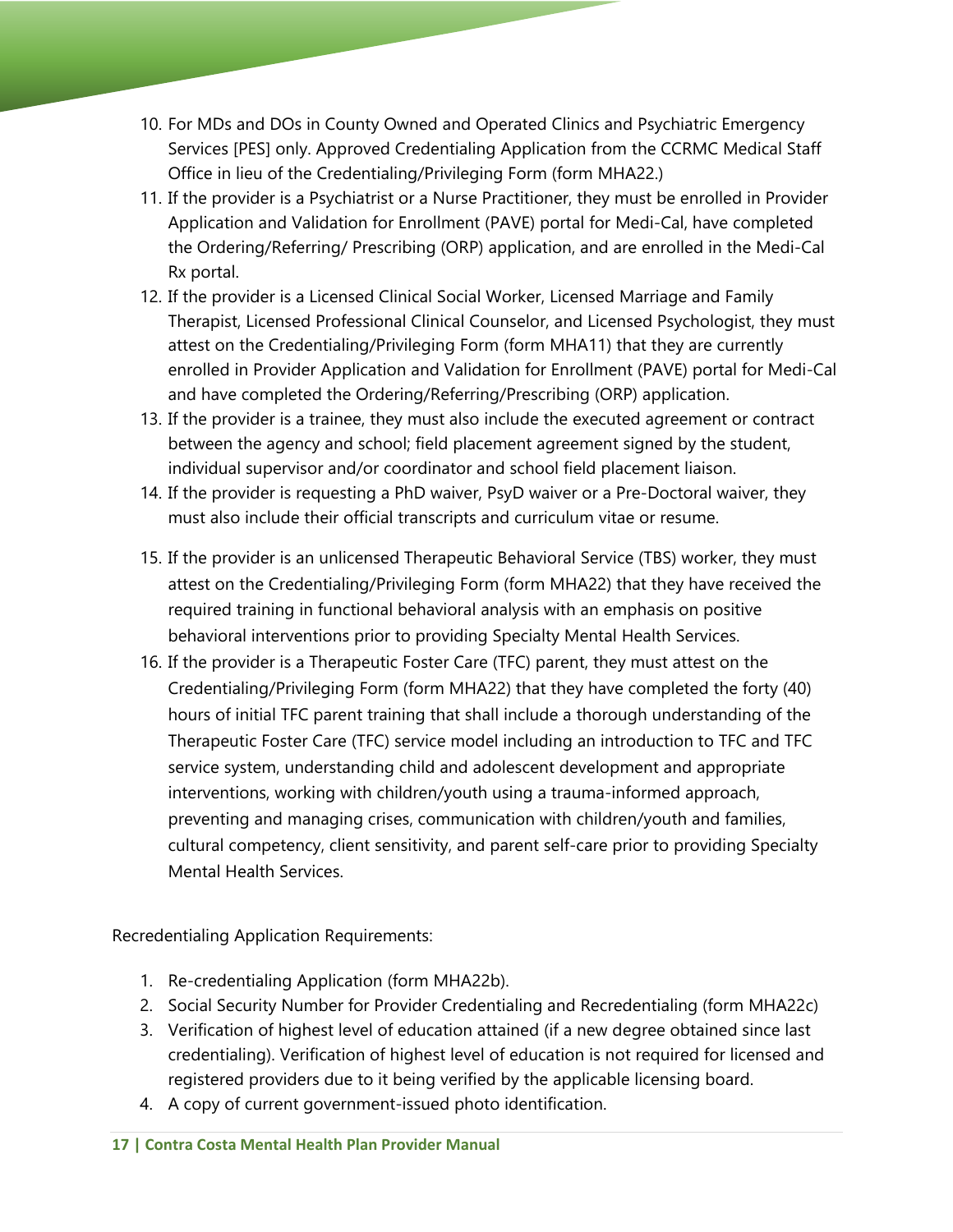- 5. NPI registration with the correct taxonomy code.
- 6. A copy of their California professional license and /or board certification or registration (Must have no limitations in California or in other states).
- 7. DEA registration (required for MDs, DOs and NPs only).
- 8. For MDs and DOs in County Owned and Operated Clinics and PES only. Approved Recredentialing Application from the CCRMC Medical Staff Office in lieu of the Credentialing/Privileging Form (form MHA22.)
- 9. If the provider's license status changed since the previous credentialing and the provider is now a Psychiatrist or Nurse Practitioner, they must be enroll in Provider Application and Validation for Enrollment (PAVE) portal for Medi-Cal, have completed the Ordering/Referring/Prescribing (ORP) application, and are enrolled in the Medi-Cal Rx portal. If the provider's license status changed since the previous credentialing and the provider is now a Licensed Clinical Social Worker, Licensed Marriage and Family Therapist, Licensed Professional Clinical Counselors, or Licensed Psychologist, then they must attest on the Credentialing/Privileging Form (form MHA22b) that they are currently enrolled in Provider Application and Validation for Enrollment (PAVE) portal for Medi-Cal and have completed the Ordering/Referring/Prescribing (ORP) application.
- 10. If the provider is being recredentialed as a trainee, they must also include the executed agreement or contract between the agency and school; and the field placement agreement signed by the student, individual supervisor and/or coordinator and school field placement liaison.
- 11. If the provider is requesting a PhD waiver, PsyD waiver or Pre-Doctoral waiver, they must also include their official transcripts and curriculum vitae or resume.

## **Fee-For-Service Providers**

All providers must complete the credentialing process and clear all exclusion checks (see next section for details) before they can provide billable services. Care Management Unit will assist with the completion of the credentialing and re-credentialing process for all Fee-For-Service Providers.

# **2.2 FEDERAL EXCLUSION CHECKS**

CCMHP will not contract with any provider excluded from participating in a Federally funded health care program. In the event a current provider is found on an excluded list, at a minimum, CCMHP will stop claiming federal and state funding for that provider, may terminate their contract, and will promptly notify Department of Health Care Services (DHCS).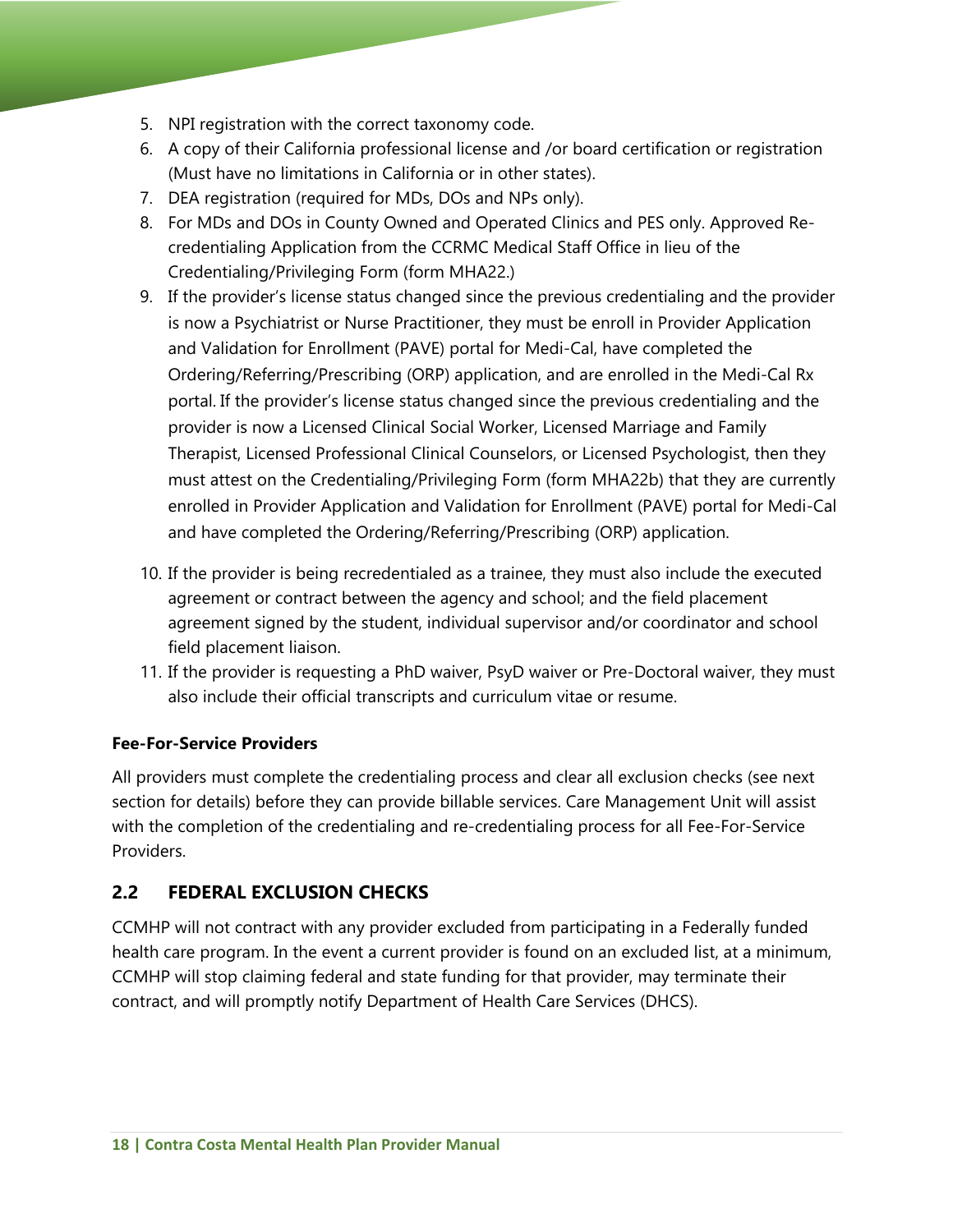## **County Owned and Operated Clinics and CBOs**

- 1. At initial credentialing and at recredentialing, the Provider Services Unit will run a search on each individual providing services for CCMHP using the following websites:
	- Department of Health Care Services (DHCS)
	- U.S. Department of Health & Human Services Office of Inspector General
	- **System for Award Management**
	- National Plan & Provider Enumeration System (NPPES)
	- **Social Security Death Master File**
	- National Practitioner Data Bank (NPDB)
- 2. On a monthly basis, the Provider Services Unit will run a search on all staff using the following websites:
	- **Department of Health Care Services (DHCS)**
	- U.S. Departments of Health & Human Services Office of Inspector General.
	- **System for Award Management**
	- National Plan & Provider Enumeration System (NPPES)
- 3. CBOs will run a search on these websites upon employment and monthly thereafter.
	- **•** Department of Health Care Services (DHCS)
	- **U.S. Dept. of Health & Human Services Office of Inspector General.**
	- **System for Award Management**

In the event a current provider is on the excluded list, CBOs are required to notify the Provider Services Unit immediately and, at a minimum, stop claiming federal and state funding.

## **Fee-For-Service Providers**

- 1. At initial credentialing and at recredentialing, the Provider Services Unit will run a search on each individual providing services for CCMHP using the following websites:
	- **Department of Health Care Services (DHCS)**
	- **U.S. Department of Health & Human Services Office of Inspector General**
	- **System for Award Management**
	- National Plan & Provider Enumeration System (NPPES)
	- **Social Security Death Master File**
	- National Practitioner Data Bank (NPDB)
- 2. On a monthly basis, the Provider Services Unit will run a search on all Fee-for-Service Providers using the following websites:
	- **Department of Health Care Services (DHCS)**
	- U.S. Departments of Health & Human Services Office of Inspector General
	- System for Award Management
	- National Plan & Provider Enumeration System (NPPES)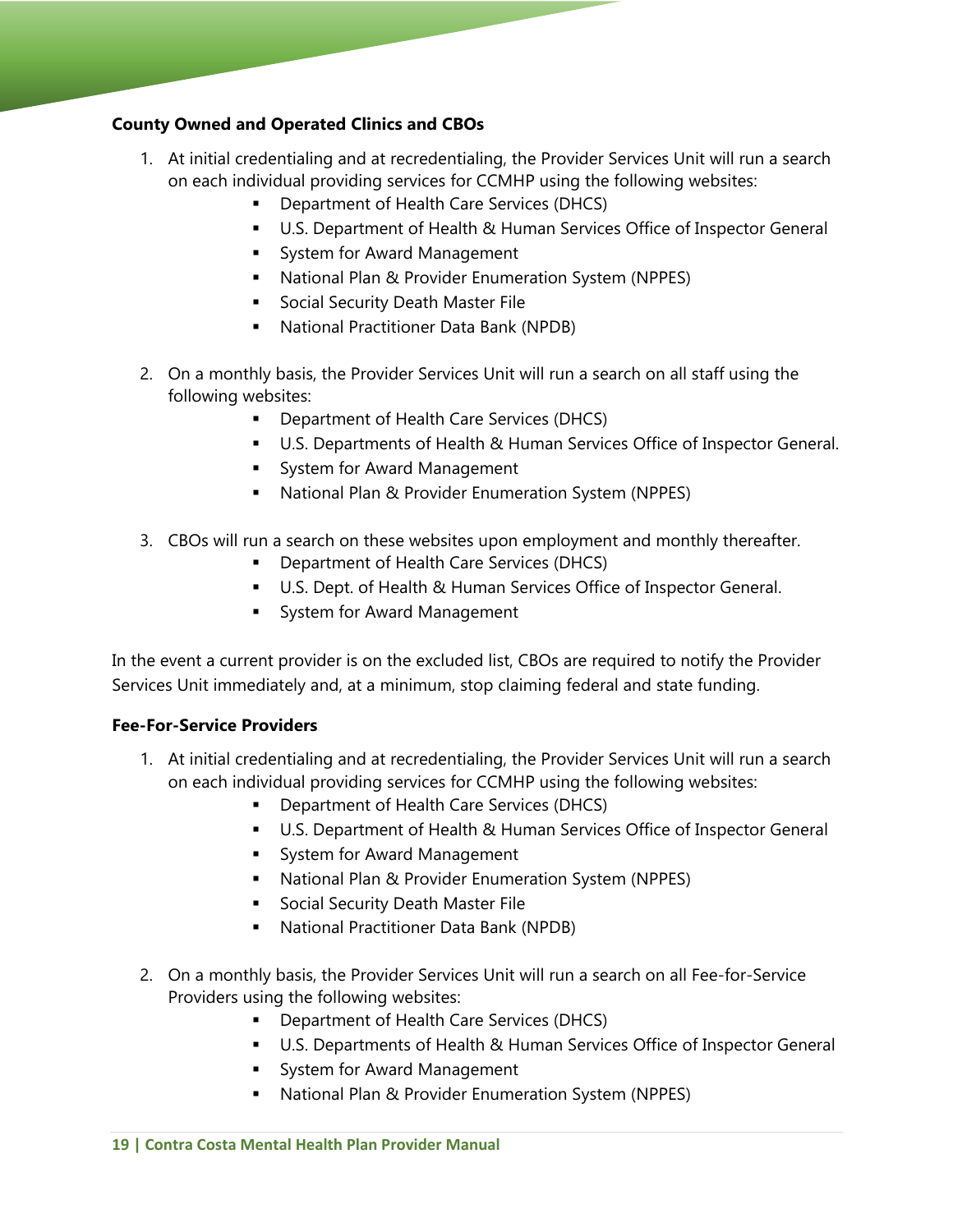# **2.3 NETWORK ADEQUACY CERTIFICATION TOOL (NACT)**

CCMHP must regularly submit the NACT to DHCS in order to demonstrate compliance with the network adequacy requirements. Some of these requirements are as follow:

Timely Access

CCMHP is required to meet time or distance standards as set by DHCS. To meet the standards, services must be within 15 miles or within a 30-minute drive from the beneficiary's residence.

Network Certification

CCMHP is required to:

**•** Offer an appropriate range of services that is adequate for the anticipated number of beneficiaries.

-AND-

**Maintain a network of providers that is sufficient in number, mix, and geographic** distribution to meet the needs of the anticipated number of beneficiaries in the service area.

**County Owned and Operated Clinics and CBOs** this data is collected and reviewed twice a quarter by the Provider Services Unit.

**Fee-For-Service Providers** this data is collected by Care Management Unit and submitted to the Provider Services Unit for review.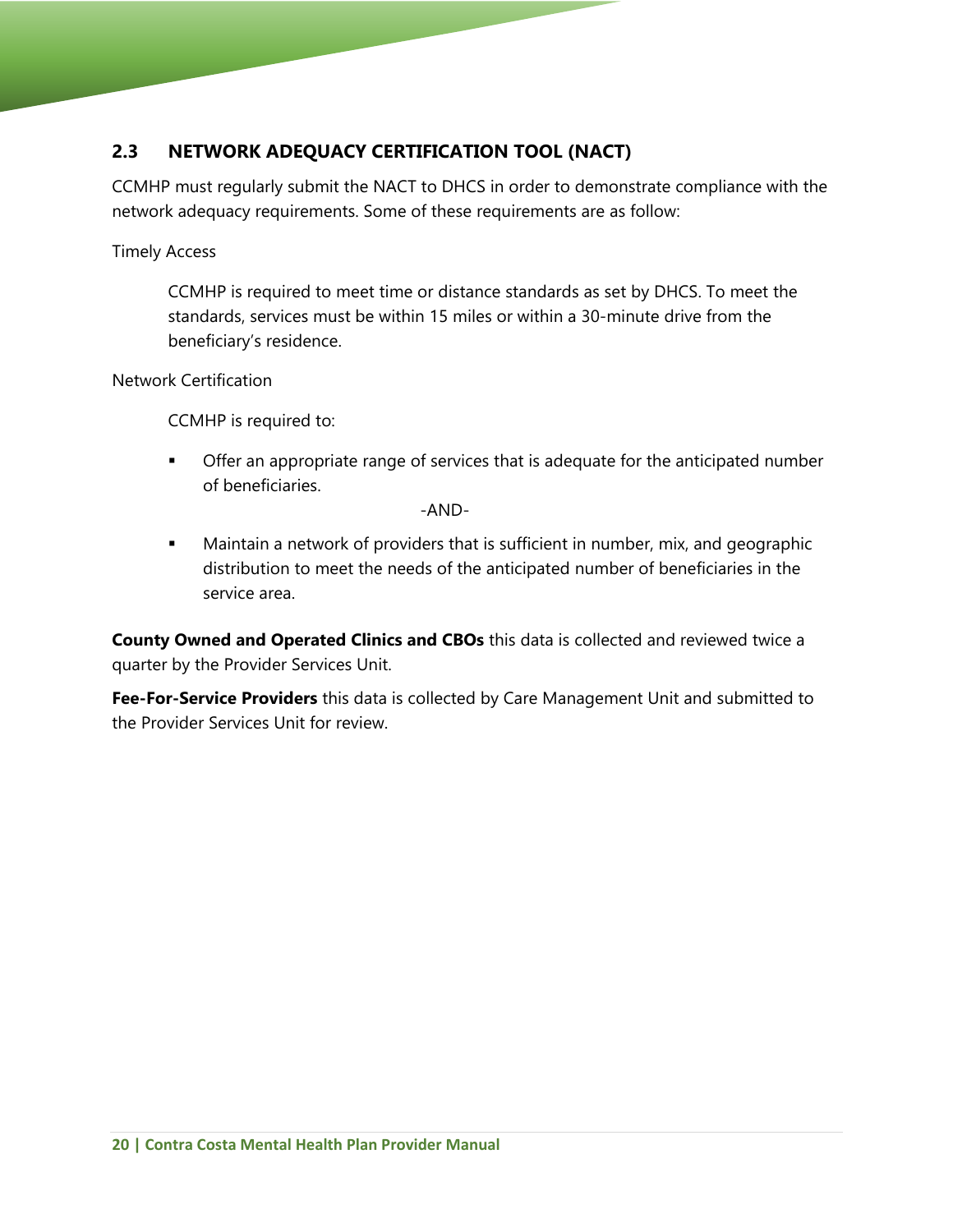# **Chapter 3. Site Requirements**

All sites in which services are provided to CCMHP beneficiaries are required to be Medi-Cal certified through the Behavioral Health Provider Services Unit. County Owned and Operated Clinics, CBOs and Fee-for Service Providers are required to ensure that the physical space is safe for beneficiaries and staff, and all required Informing Materials are available and easily accessible by being displayed in the waiting area. Required policies and procedures must also be in writing and in place at every site.

The site review will also include an informal review of beneficiary charts for the purpose of assessing general compliance with Medi-Cal documentation requirements. However, no services will be recouped as a result of this type of review. For further details about what to expect during the site visit and the beneficiary informing materials, refer to the following:

**County Owned and Operated Clinics and CBOs** – Appendix B (Medi-Cal Certification and Site Visit Preparation Guide)

**Fee-for-Service Providers** – Appendix C (Site Review Preparation Guide for Individual Medi-Cal Providers)

These are also available on the Provider Services website at https://cchealth.org/mentalhealth/provider/

Timeframes:

- **County Owned and Operated Clinics and CBOs** will require the site review every three (3) years.
- **Fee-for-Service Providers** will require the site review every two (2) years.

# **3.1 BENEFICIARY INFORMING MATERIALS**

This section will discuss the various CCMHP Beneficiary informing materials that must be displayed or provided upon request. The informing materials are comprised of the Beneficiary Handbook, Brochures and self-addressed envelopes, Provider Directory and Posters. Information about each piece is provided below.

#### **Beneficiary Handbook**

During the first session, the beneficiary must be offered a copy of the "Beneficiary Handbook-Specialty Mental Health Services". If the beneficiary (or Guardian) is Spanish speaking, the Handbook must be offered in the Spanish language: "Manual de beneficiario de plan de salud mental". The Handbook is also available in alternative formats such as large print, Braille and audio. The Handbook needs to be available to the beneficiaries upon their request and be in a location where the beneficiaries can easily take a copy (i.e. waiting room) anytime.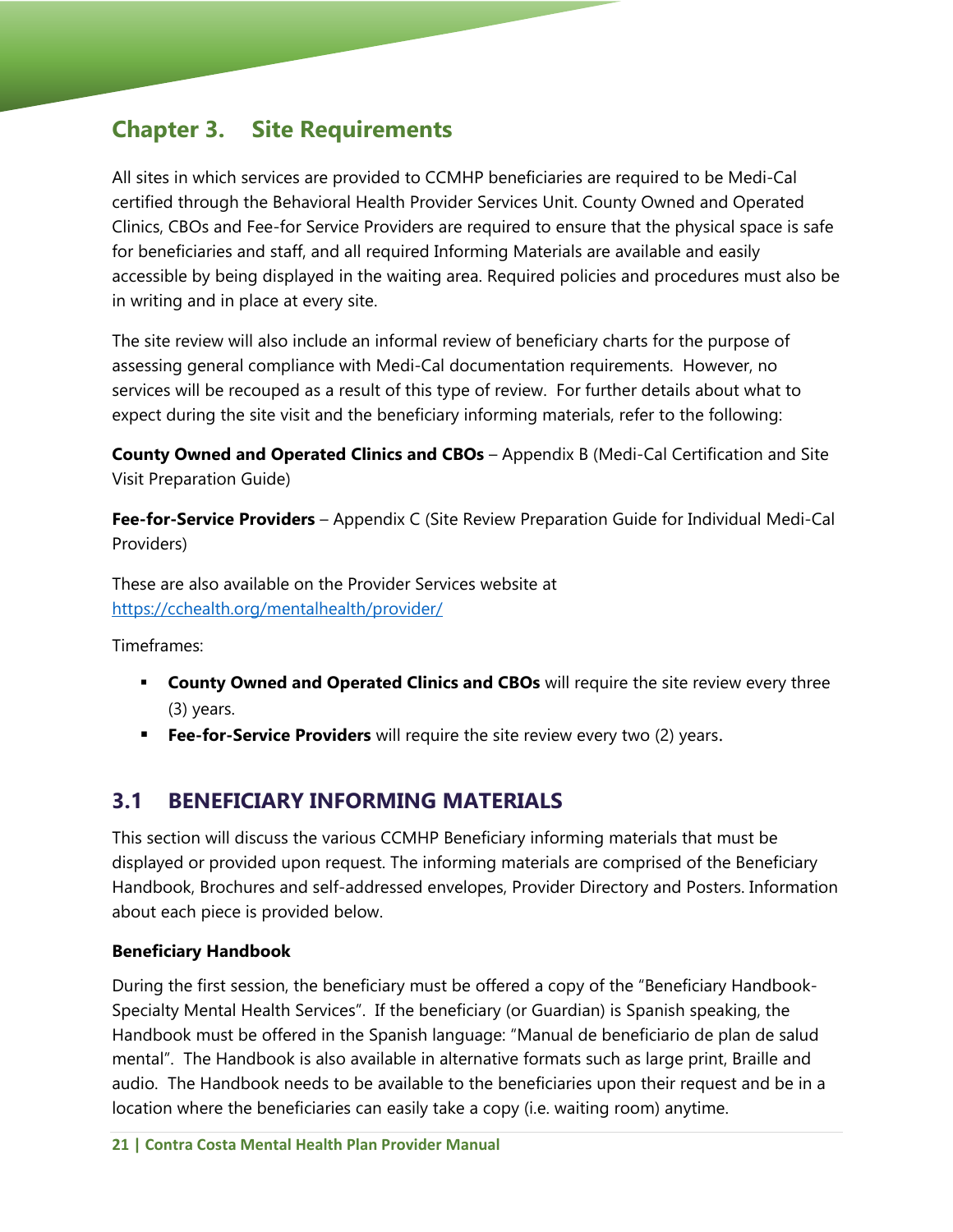#### **Brochures**

During the first visit and upon request, the beneficiary must be offered or made aware of the various brochures explaining their rights and benefits along with self-addressed envelopes. The brochures and envelopes must be displayed in a conspicuous location that does not require the knowledge of the provider. These should be available to beneficiaries to pick up without having to make a verbal or written request to anyone. The following brochures must be displayed in both English and Spanish at all times:

- **Appeal or Expedited Appeal Request**
- **Beneficiary Request for Change of Provider**
- **Beneficiary Suggestion**
- **Beneficiary Grievance Review Request**
- **Advance Directive**
- **Continuity of Care**

The above brochures are also available in large print for those with visual impairments. These do not need to be displayed but retained by the provider and offered to those needing a larger font size. These are also available in Braille and audio format and may be requested by calling the Access Line at 1-888-678-7277 or the Provider Services Unit at 925-608-6790.

## **Provider Directory**

A copy of the CCMHP Provider Directory must be available to the beneficiary at all times. This can be accomplished by either displaying the Directory for beneficiaries to look through or with a posted sign stating the Provider Directory is available upon request in both English and Spanish. The Provider Directory is also available on the Provider Services website at https://cchealth.org/mentalhealth/provider/.

#### **Posters**

The following posters must be displayed in both English and Spanish at all times in a conspicuous place for the beneficiaries to see and read (for example in the therapy room or waiting room):

- **Informing Materials**
- Grievance, Change of Provider, Appeal
- **Consumer Rights**

If more copies of the informing materials are needed, please contact the Provider Services Unit at (925) 608-6790.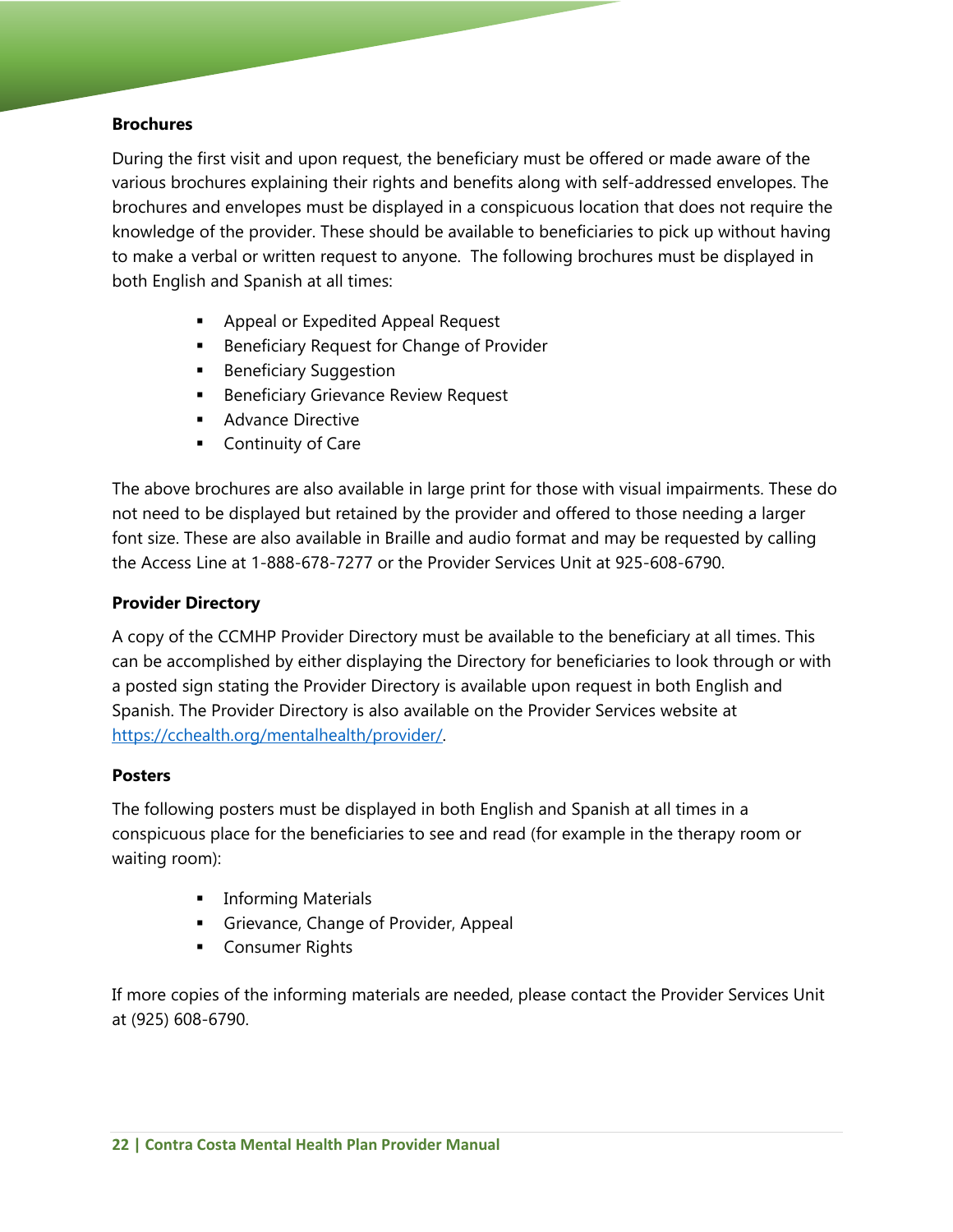# **Chapter 4. Portal Access**

The type of provider you are will determine how you submit your billing. County Owned and Operated Clinics and CBOs bill through ShareCare and Fee-for-Service Providers bill through the Provider Portal managed by CMU.

# **4.1 COUNTY OWNED AND OPERATED CLINICS AND CBOs**

## **Access to ShareCare (CBOs only)**

Staff who are providing direct service to the beneficiaries are assigned a ShareCare Staff ID number upon the completion of the credentialing process. For staff who need access to ShareCare to enter billing, they must complete and submit the ShareCare Access and Training Request for CBOs form. The form is available on the Provider Services website at https://cchealth.org/mentalhealth/provider/.

A Supervisor must approve all ShareCare access requests prior to submission. Staff must complete ShareCare training before access can be granted. If report access is being requested, it will be granted to no more than three (3) people per facility.

For technical support, contact the Help Desk (925) 957-7272.

## **Access to CBO Portal**

Select staff at each CBO will be granted access to the ccLink Provider Portal. This will allow the staff to view charts and referrals for the beneficiaries they serve. To request access, an authorized individual from the CBO will need to submit a ccLink Provider Portal Access Request Form to the Provider Services Unit. Along with the portal request, the staff person they are requesting access for must complete a required training and must sign and submit an attestation for that training.

# **4.2 FEE-FOR-SERVICE PROVIDERS**

## **Provider Portal**

The provider portal allows you to obtain information regarding the beneficiary and submission of claims. Please refer to the CMU Provider Portal Guide to Procedures for details, which is found on the following website: https://cchealth.org/mentalhealth/network-provider/#Materials

The Care Management "CMU Review" trainings are an opportunity for new Network Providers to learn the necessary procedures to obtain authorizations and submit claims. The trainings also cover the features and benefits of using the county Provider Portal. Seasoned Network Providers are welcome at any time for a refresher. Please go to CMU website for details. https://cchealth.org/mentalhealth/network-provider/#Training.

For technical support, contact the Provider Portal Support Help Desk (925) 957-7272.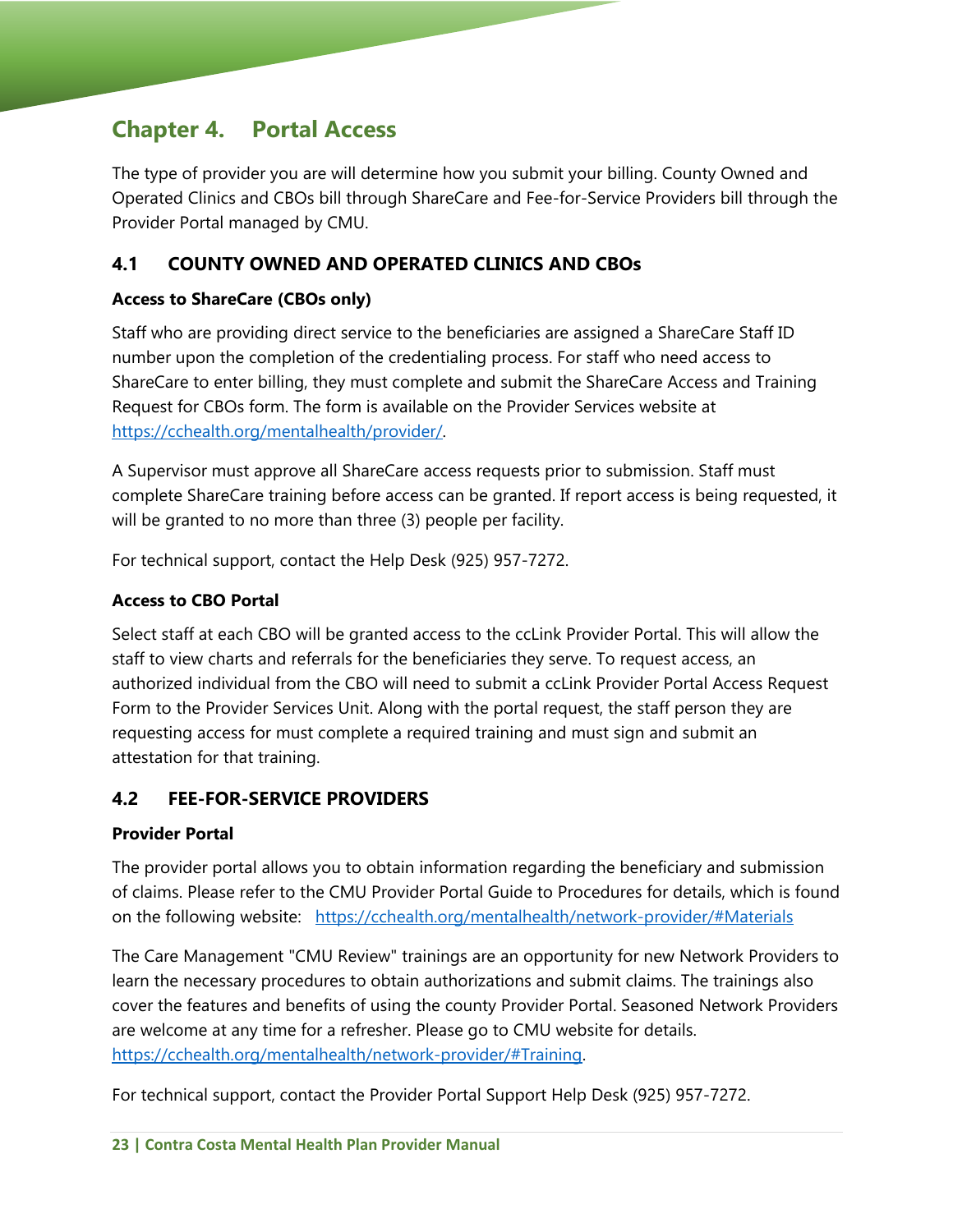# **Chapter 5. Beneficiary Access to Services**

# **5.1 SCREENING AND REFERRAL**

The 24-hour Behavioral Health Access Line 1-888-678-7277 must be the first point of access for requesting Medi-Cal specialty mental health services from CCMHP, as well as obtaining information about how to access specialty mental health services, including specialty mental health services required to assess whether medical necessity criteria are met, services needed to treat a beneficiary's urgent condition, and how to use the beneficiary problem resolution and fair hearing process. The 24/7 Access Line provides initial screening to determine immediate beneficiary needs, referral to appropriate services, and coordination with community resources that provide substance abuse, educational, health, housing and vocational rehabilitation services.

## **The Behavioral Health Access Line offers the following:**

- Information and referrals to Medi-Cal beneficiaries seeking specialty mental health services;
- Determination of appropriateness for specialty mental health services through the CCMHP based on medical necessity;
- Screening and triage of beneficiary calls to identify service needs;
- Crisis intervention;
- Connection to emergency services such as the Mobile Crisis Response Team and other urgent delivery service systems;
- Determination of programs currently providing services to a specific beneficiary;
- Referrals to County Owned and Operated Clinics, CBOs, and Fee-for-Service Providers;
- Direction for out-of-county providers to beneficiary enrollment and authorization services;
- Direction for out-of-county and out-of-state provider authorization requests to the appropriate resource;
- Information regarding linkage to community resources;
- Information and referrals for other non-related mental health services;
- Linkage and referral to services provided by the CCMHP;
- Information regarding beneficiary problem resolution processes; and
- Referral to the Patients' Rights Office and the Quality Improvement and Assurance unit.

## **Timeframes for Providing Initial Services**

#### Emergency Services

If screening and/or triage indicates the potential beneficiary needs immediate services, the need must be addressed as soon as possible and, in all cases; the same day the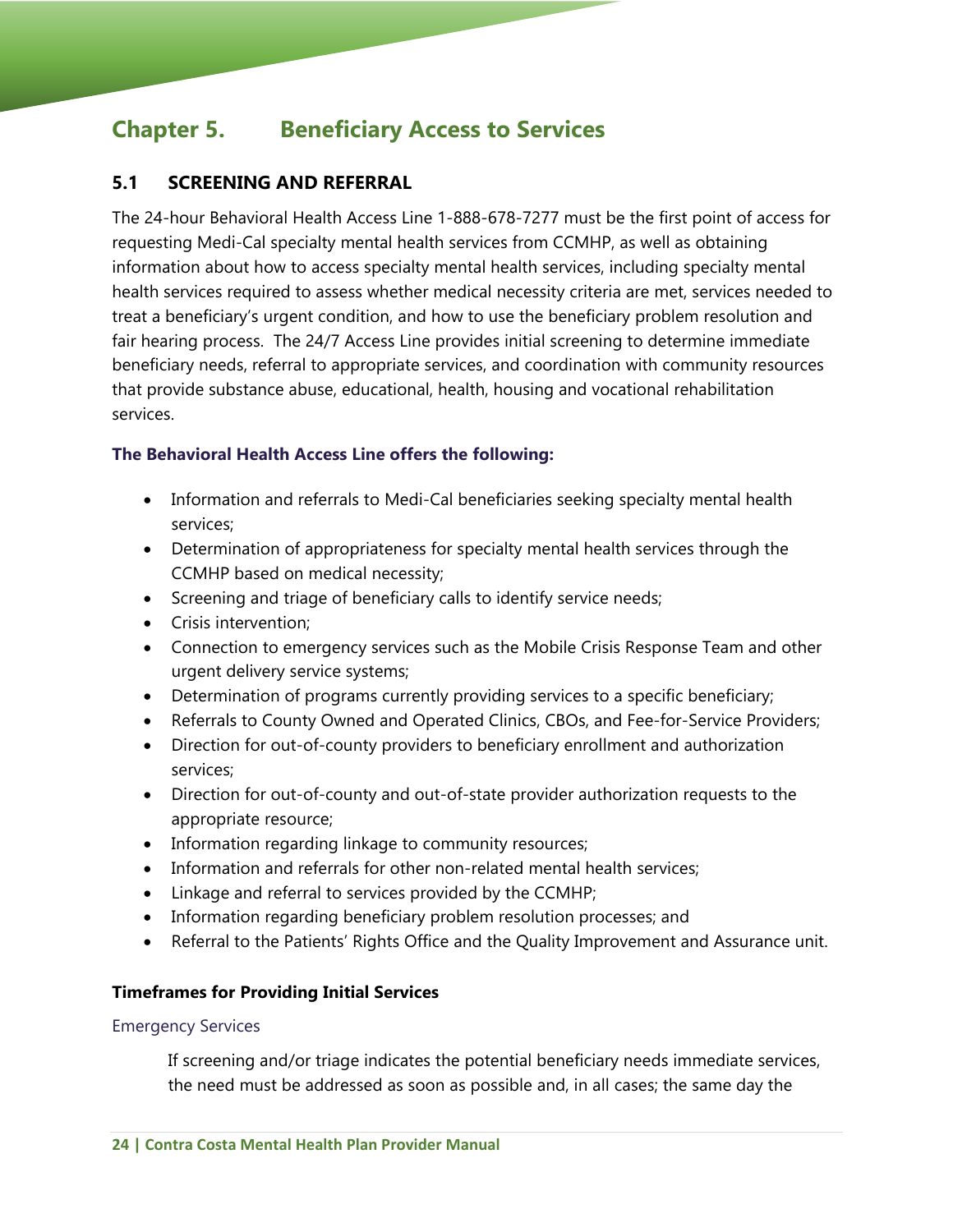request is received. Access Line staff shall immediately refer the potential beneficiary to an appropriate provider.

#### Urgent Services

If screening and/or triage indicates a request for services is urgent, a referral must be made within 48 hours of the request.

#### Routine Services

If screening and/or triage indicates a request for services is appropriate for scheduling a routine appointment for intake, times, and dates for an initial clinical appointment shall be offered as close as possible to the date of the original initial request but no more than ten (10) business days from the date of the request for services.

#### Psychiatric Services

If at any time the beneficiary requests psychiatric services, an appointment shall be offered with a psychiatrist within fifteen (15) business days.

#### **What to do when beneficiaries contact you directly requesting services**

#### **County Owned and Operated Clinics and CBOs**

Beneficiaries should be encouraged to call the Behavioral Health Access Line directly at 1 (888) 678-7277. CBOs, who have been designated by CCMHP to assess beneficiaries and authorize services, are to follow all procedures set by CCMHP to ensure beneficiary access to services and protection of beneficiary rights.

#### **Fee-for-Service Providers**

Beneficiaries should be encouraged to call the Behavioral Health Access Line directly at 1 (888) 678-7277.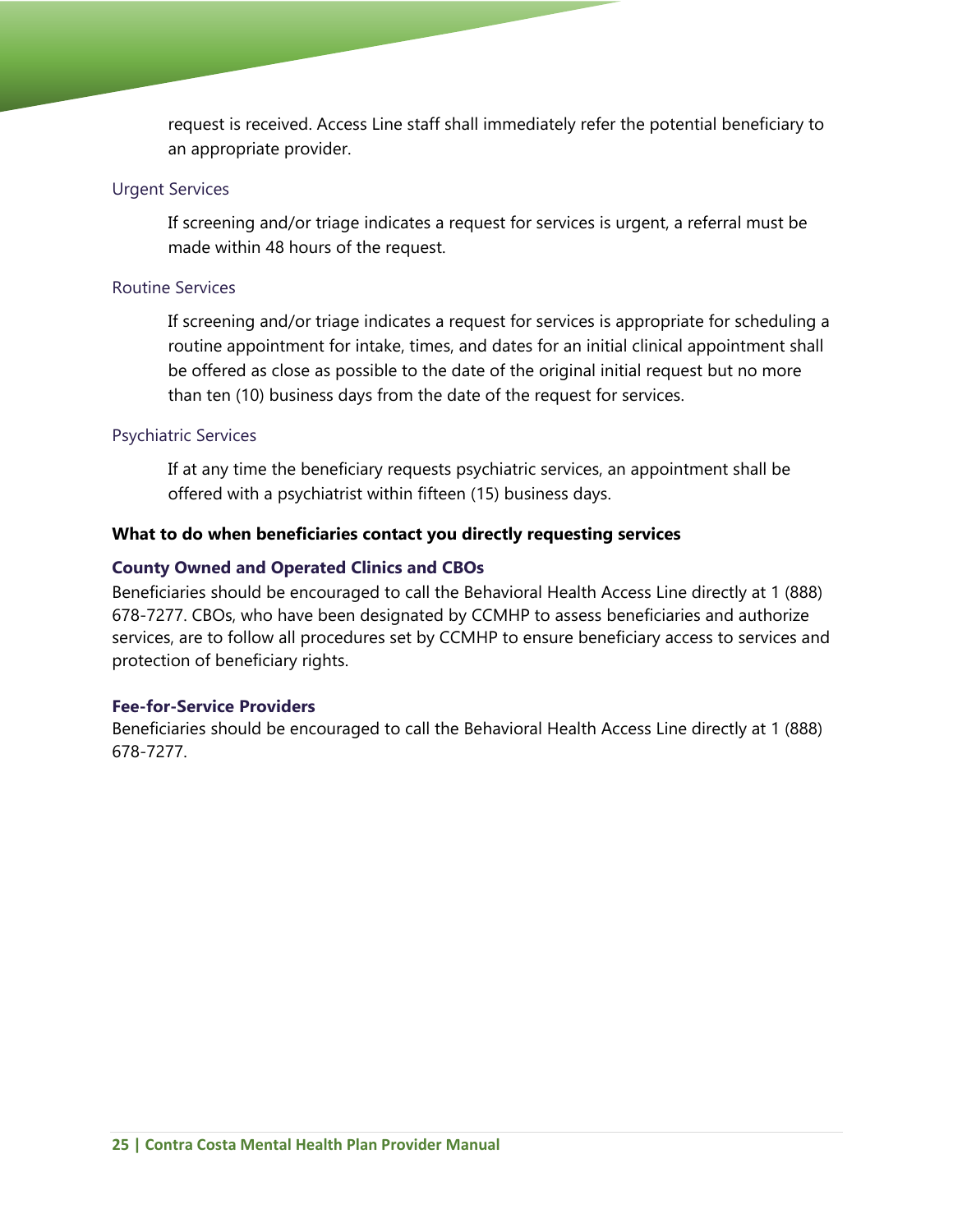# **Chapter 6. Eligibility**

All Contra Costa County Medi-Cal beneficiaries are eligible for membership in CCMHP. A Contra Costa Medi-Cal beneficiary is any person certified as eligible for services under the Medi-Cal Program according to Section 51001, Title 22, Code of California Regulations, whose beneficiary identification information includes Contra Costa Code Number 07.

For children/ adolescent beneficiaries who do not have the Contra Costa Code Number 07, but have certain special aid codes assigned to them, they still may be eligible to receive services in Contra Costa County, per the guidelines of the program's contract with Contra Costa County.

County Owned and Operated Clinics, CBOs and Fee-for Services Providers are responsible for monitoring their beneficiaries' eligibility throughout the duration of services. It is expected that eligibility will be checked, at minimum, at the beginning of the month and it is strongly encouraged to check again mid-month.

# **6.1 COUNTY OWNED AND OPERATED CLINICS AND CBOs**

Please contact the assigned UR clerk to your clinic.

# **6.2 FEE-FOR-SERVICE PROVIDERS**

Through Provider Portal, providers can check Medi-Cal eligibility at any time. Please refer to the CMU Provider Portal Guide to Procedures for details.

If not using Provider Portal, providers must call the AEVS (Medi-Cal Automated Eligibility Verification System) phone line to verify beneficiary eligibility at the beginning of each month.

The AEVS phone number is 1-800-456-2387.

- You will be asked to select English or Spanish as your language
- You will be asked to enter your Provider Identification Number. Individual Providers will be given this number on the CCMHP Welcome Letter
- **Select the option for eligibility verification (Option 1)**
- You will then be asked for the subscriber's ID number = State CIN.
	- $\checkmark$  To enter the letter at the end of the CIN, select the "star key," then enter the number on the key pad that corresponds to the letter, then enter 1, 2, or 3, depending on the position of the letter on the number key. For instance, to enter the letter "C", press the star key, then the number 2, then the number 3 (because "C" is the third letter associated with the number 2)
	- $\checkmark$  Instructions on how to enter the letter are also available when calling the AEVS line.
- Enter birth month/year  $(01/1965 = 011965)$
- **Enter service date (06/01/2018 = 06012018)**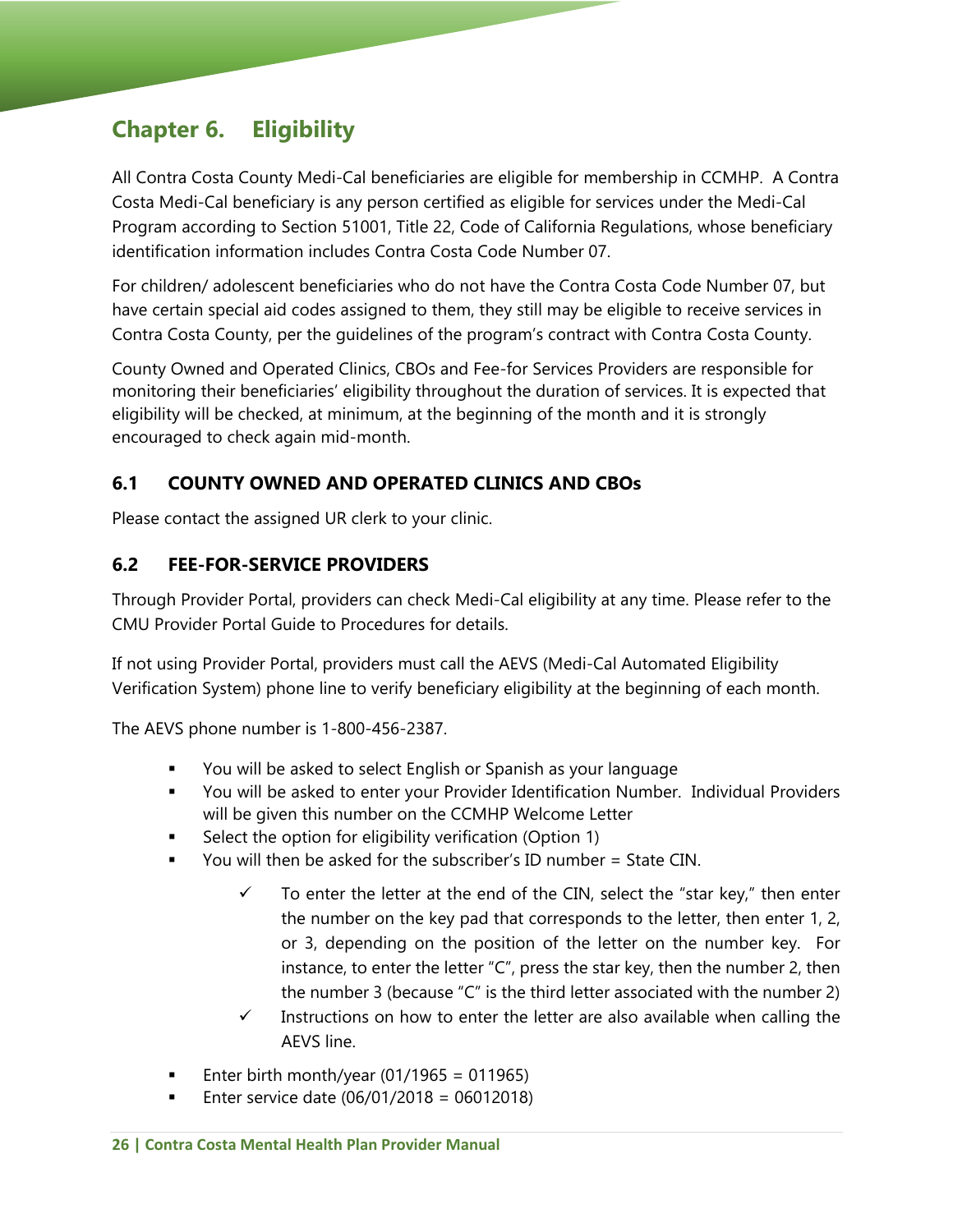- **Example 1** Listen for the system to verify the county code as "07" Medi-Cal = Contra Cost Medi-Cal
- **•** Continue listening to the entire message for additional eligibility information, such as Medicare.
- Document the eligibility response verification number.

# **6.3 CONTINUITY OF CARE**

All eligible Medi-Cal beneficiaries who meet medical necessity criteria for Specialty Mental Health Services have the right to request continuity of care. Beneficiaries with pre-existing provider relationships who make a continuity of care request to CCMHP shall be given the options to continue treatment for up to 12 months with an out-of-network Medi-Cal provider or terminated network provider, necessary to complete a course of treatment and to arrange for safe transfer to another provider.

In order to determine if the beneficiary meets these requirements, please have the beneficiary contact the Access Line 1-888-678-7277.

# **6.4 MEDICARE**

Some beneficiaries, mostly in the adult population may receive both Medi-Cal and Medicare coverage. These beneficiaries are referred to as "Medi-Medi." Medicare providers include Physicians, Nurse Practitioners, Licensed Clinical Social Workers, and Psychologists. Depending upon the organization, those providers listed above may be required to complete the Medicare enrollment. Please refer to your Clinic Manager or Clinical Supervisor for further details.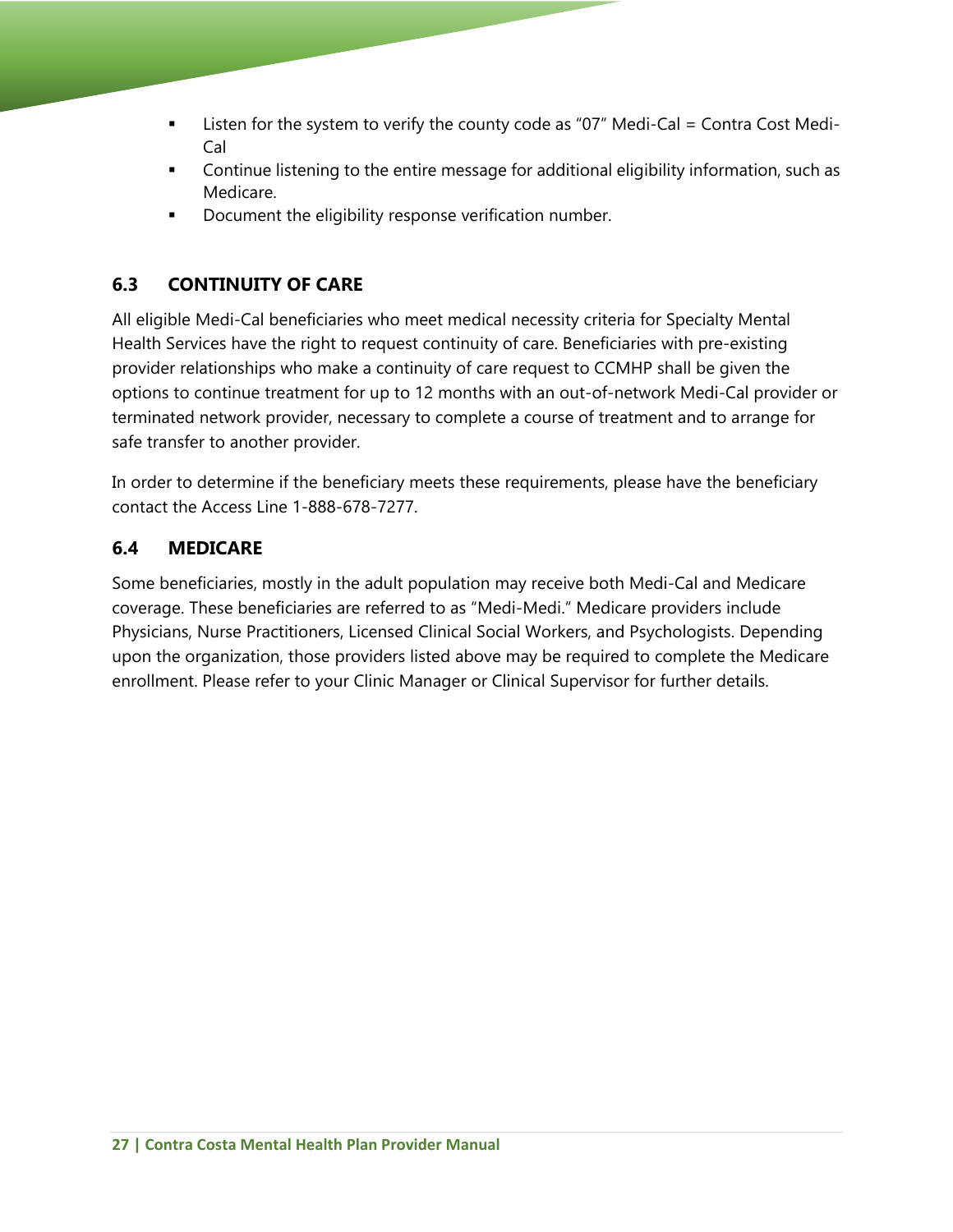# **Chapter 7. Consent and Protected Health Information**

## **7.1 INFORMED DECISION-MAKING**

We strive to provide excellent quality care to every beneficiary who receives services from CCMHP. We aim to involve the beneficiary and/or the family in treatment in order to provide services that are meaningful to them and will help them thrive. We must include the beneficiary/family in the treatment process at the onset of services. It is our responsibility to ensure that every beneficiary and/or family is treated with respect and that every person is informed about what services are offered from CCMHP, we provide information on treatment options in the community in a way that helps support the beneficiary in making an informed decision about whether the services offered through CCMHP are right for them or for their child. All CCMHP providers are expected to discuss issues related to individual's treatment along with the risks and benefits associated with these treatments in order to support the beneficiary/family in making an informed decision about their treatment. Equally as important is to have ongoing communication with every beneficiary/family about the treatment process and discharge planning.

## **Confidentiality**

The confidentiality of medical, psychiatric, and substance abuse information is protected by State and Federal statutes, rules and regulations. The statues, rules, and regulations require that we protect the beneficiary's personal health information (PHI) and that we obtain informed consent from the beneficiary or beneficiary's parents in the case of a minor, in order to disclose any PHI information, prior to doing so, except under specific conditions as indicated by law. Only staff members who are directly involved in the beneficiary's treatment may access the health record for treatment purposes. It is never okay for staff members to access a beneficiary's health record to satisfy a curiosity for their own purpose, even when the beneficiary is related to the staff member. The electronic medical record stores information on who has accessed the medical record as part of the audit trail. The audit record is necessary to make efforts to safeguard the beneficiary's confidentiality as well as to provide an "account of disclosure" if requested by the beneficiary or legal entities via subpoena.

A beneficiary or authorized representative who consents to release of any and/or specific information about their health record must appropriate documentation that allows the release of medical records and/or the exchange of information. The Authorization, once obtained, may be valid for a designated period of time or on an event. A beneficiary may decide to revoke the Authorization, at any time. The Authorization will at that time be revoked, making it invalid. If the beneficiary, at a later time, decides to reactivate the Authorization, a new Authorization must be completed as indicated above.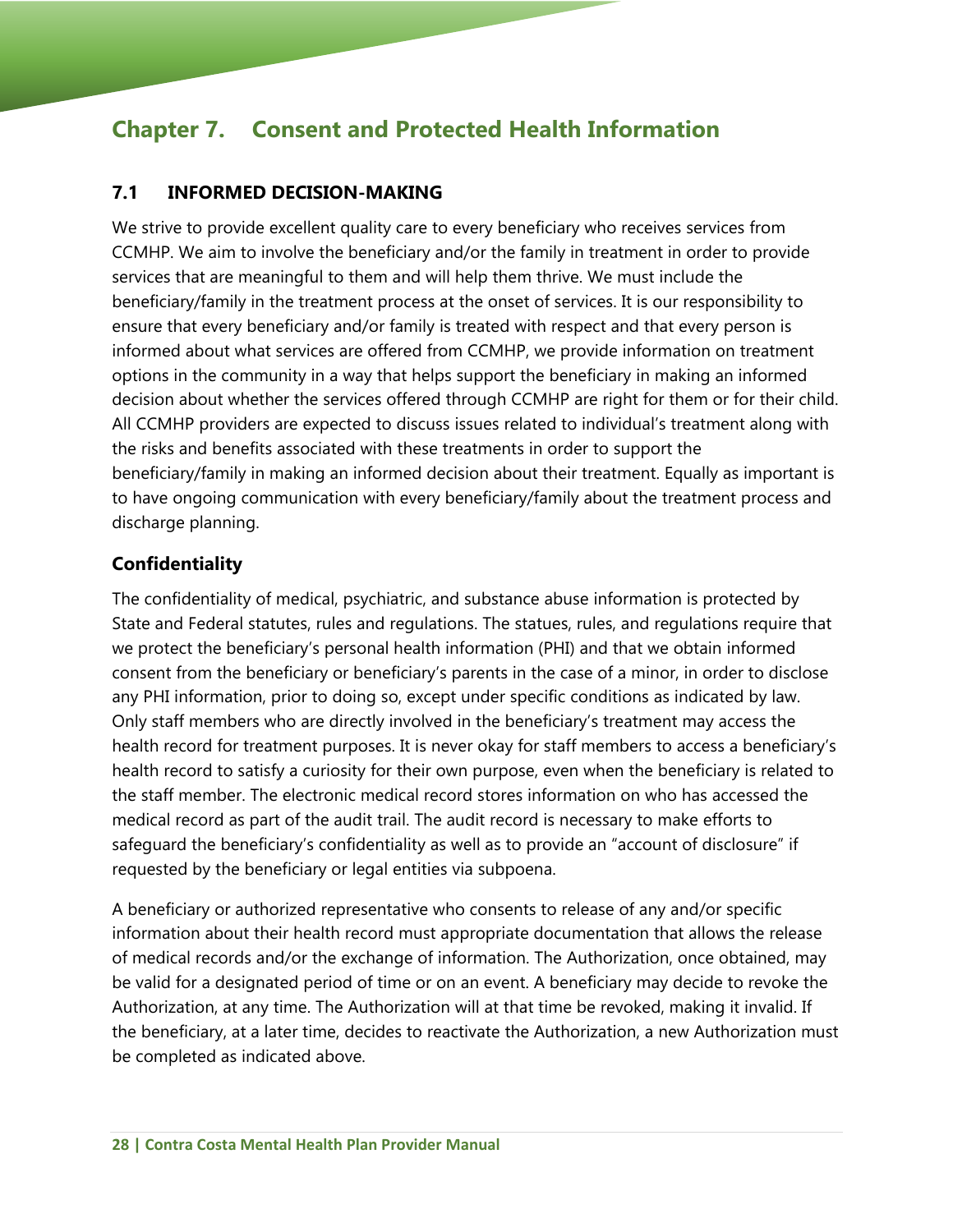Note: Any subpoenas regarding requests for medical records should be directed to the Quality Improvement office.

#### **Informed Consent**

Beneficiaries should be given the necessary information and opportunity to exercise the degree of control they choose over health care decisions that affect them. The system should be able to accommodate differences in beneficiary preferences and encourage shared decision making.

Adults, including those receiving mental health services, have the right to give or refuse consent to medical, diagnostic or treatment procedures. California Health and Safety Code § 7185.5(a) states that "the legislature finds that adult persons have the fundamental right to control the decisions relating to the rendering of their own medical care..." California Code of Regulations, Title22 § 70707(b)(6) provides that a beneficiary has a right to "participate actively in decisions regarding medical care. To the extent permitted by law, this includes the right to refuse treatment." The range of services provided shall be discussed prior to admission with the prospective beneficiary or an authorized representative so that the program's services are clearly understood.

CCMHP has an obligation to inform beneficiaries of the risks and benefits of treatment. At the onset of services, we must ensure that beneficiaries understand the content of not only the Informed Consent form but of all the onset of services documentation prior to the beneficiary agreeing to services and signing these forms. This includes ensuring that minors who are able to consent for their own services without a parent are fully educated about the similarities and differences in the types of services they can receive. In addition, although we do not need to have beneficiaries re-sign Informed Consent forms when they transfer from program-toprogram, it is important we inform them of the specific risks and benefits of each particular service when they initially transfer.

An important part of informed consent is the person's capacity to consent. A person is deemed to have legal capacity to consent to treatment if he/she has the ability to understand the nature and consequences of the proposed health care, including its significant benefits, risks and alternatives (including doing nothing), and can make and communicate a health care decision. A person's lack of mental capacity to consent to medical care may be temporary or it may be permanent, and the provider should determine capacity on a case-by-case basis whenever consent is sought. For example, a beneficiary who is clearly under the influence of drugs or alcohol may lack capacity temporarily, but could provide consent at a later time, when not so impaired. If you have any questions regarding a beneficiary's ability to consent, please consult with your supervisor and Quality Improvement Unit.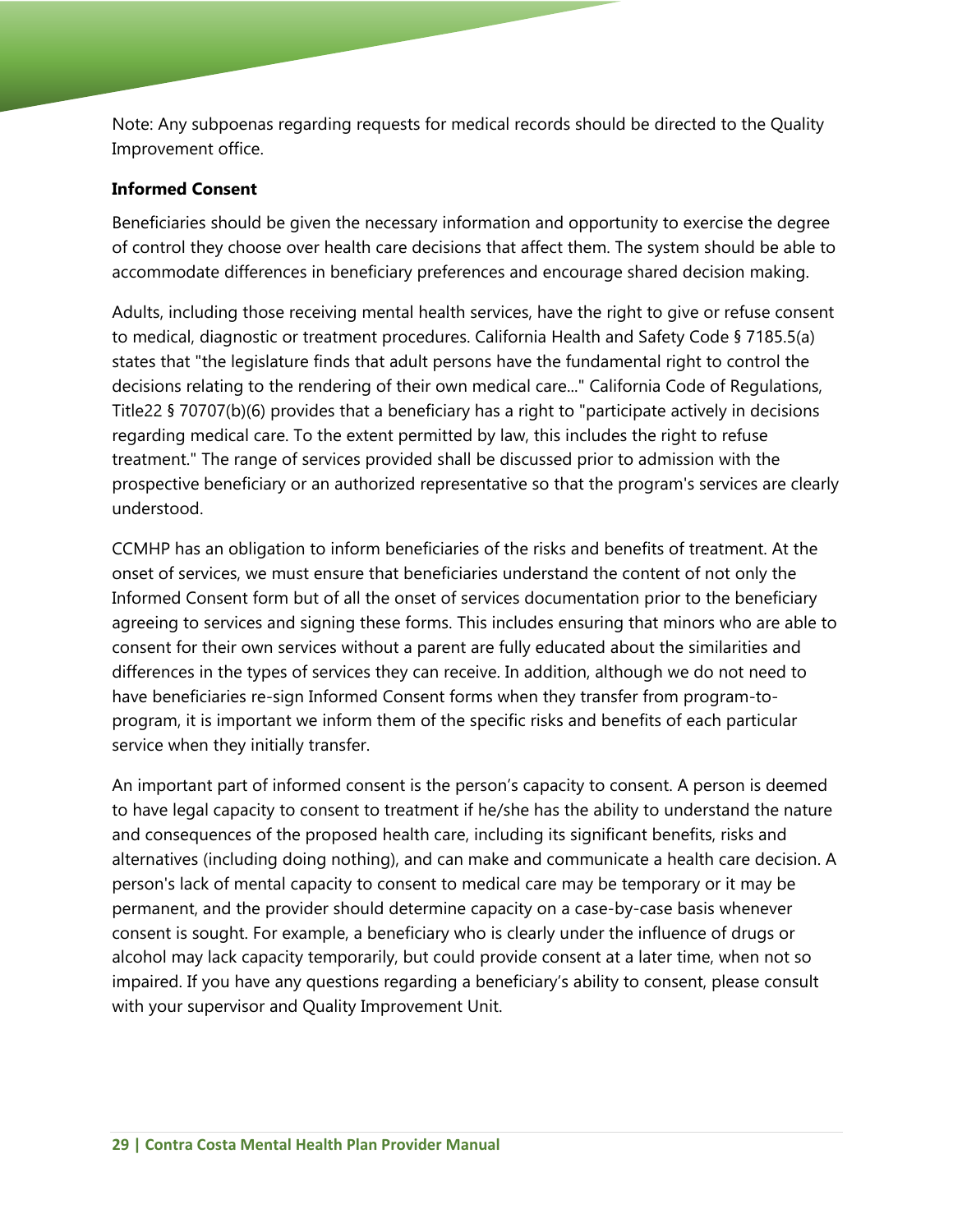# **7.2 SAFEGUARDING PROTECTED HEALTH INFORMATION (PHI)**

CCMHP, its offices, programs and facilities have policies and procedures in place for appropriate administrative, technical and physical safeguards to reasonably protect health information from intentional or unintentional unauthorized use or disclosure. This applies to protected health information (PHI) held in any medium including paper, electronic, oral, or visual.

#### **Safeguarding PHI Stored in paper format**

- **Paper files and documents must be stored in locked desks, rooms, or storage systems.**
- Where desks, file rooms, or open area storage systems are not lockable, reasonable efforts must be implemented to safeguard PHI.
- Each workplace will ensure that files and documents awaiting disposal or destruction in desk-site containers, storage rooms or centralized waste/shred bins, are appropriately labeled, are disposed of on a regular basis, and that all reasonable measures are taken to minimize access.

#### **Safeguarding information on health system identification cards**

- **Health System Identification Cards contain the beneficiary's name, date of birth,** medical record number, phone number, the abbreviated name of the clinic where they receive services, and the name of their health provider. This information is considered to be "confidential information" and is therefore subject to the same protections under Federal and State law as other health information.
- Workforce members must take precautions to prevent the unauthorized access, use, or disclosure of the Health System Identification Card itself, any document embossed with this information or any document with this information written on any part of it.
- Staff must be very careful to give the correct health system identification cards and paperwork to the proper beneficiary.

#### **Safeguarding oral PHI**

Workforce members must take reasonable steps (e.g., lowering voices, moving to a more protected area, etc.) to protect the privacy of all verbal exchanges or discussions of confidential information, regardless of where the discussion occurs, and should be aware of risk levels.

- **Low risk: interview rooms, enclosed offices and conference rooms.**
- **Medium risk: employee only areas, telephone, and individual cubicles.**
- High risk: public areas, reception areas and shared cubicles housing multiple staff where beneficiaries are routinely present.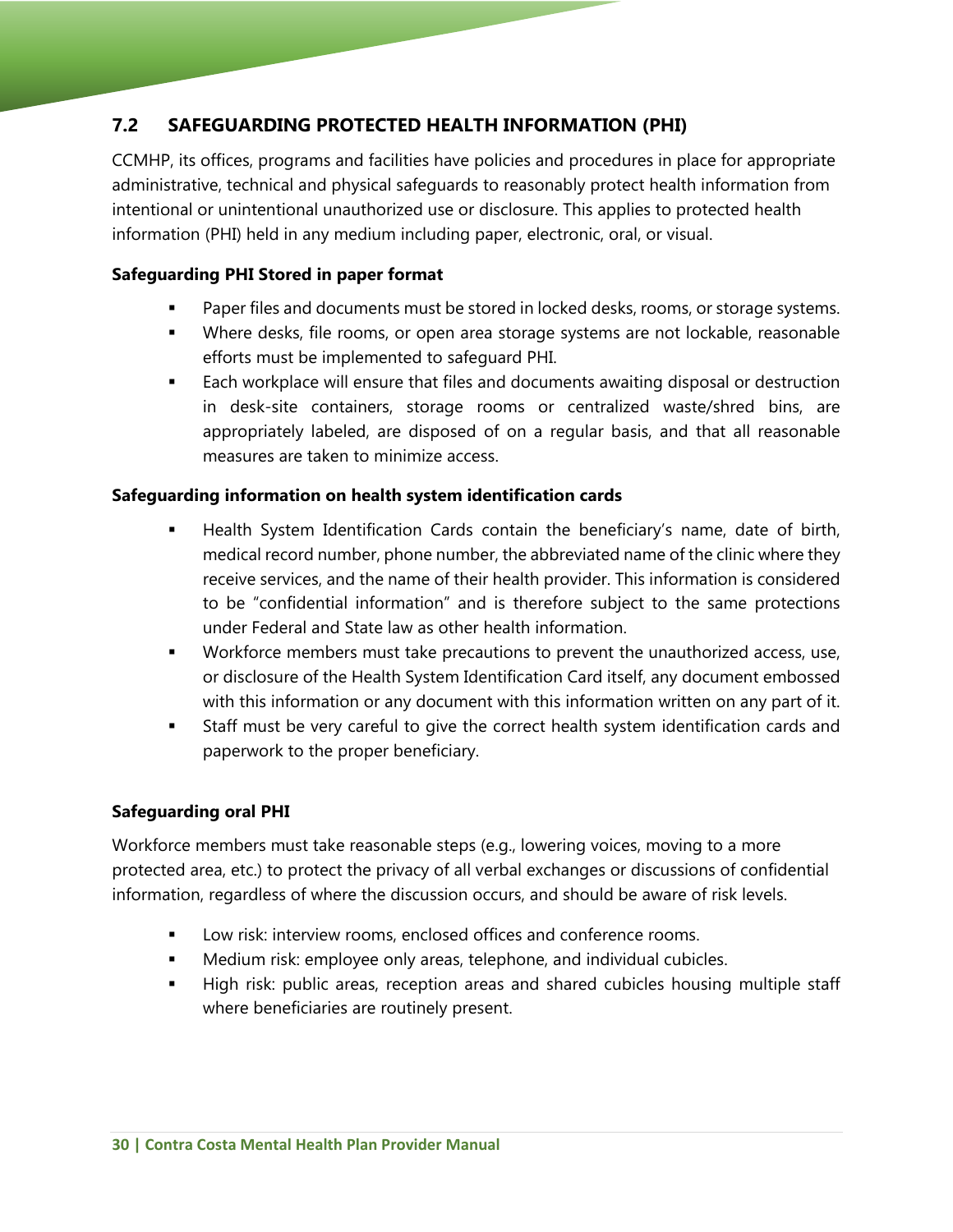## **Safeguarding visual PHI**

Workforce members will ensure that observable confidential information is adequately shielded from unauthorized use and disclosure.

- Suggested means of safeguarding computer screens include: use of polarized screens or other overlay devices that shield information on the screen from persons not authorized to view; placement of computers out of the visual range of persons not authorized; clearing information from the screen when not actually being used; locking-down computer work stations when not in use; and, other effective means as available.
- Suggested means of safeguarding paper documents: placing paper or charts face down or in a location where unauthorized disclosure is avoided; locating fax machines, photocopiers, printers, etc., in areas not accessible by the general public.

#### **Safeguarding electronic PHI held in computerized systems**

#### Role-Based Access

Roles will be created and defined for each workforce member based on their need for the minimum necessary computerized information to perform their job. Their role will be the basis for establishing access to the computerized information systems used by CCMHP.

- **CCMHP** managers and supervisors will determine the role and request appropriate access for each of their workforce members based on the work member's job function.
- Each computerized information system holding protected health information has a defined data "owner" who is the manager responsible for its contents. Each owner will review and approve all access requests based on roles, as defined above.

Refer to Appendix A, Contra Costa Health Services Policy PCC 504, Safeguarding Protected Health Information, for additional detail on the policies and procedures to ensure beneficiary confidentiality.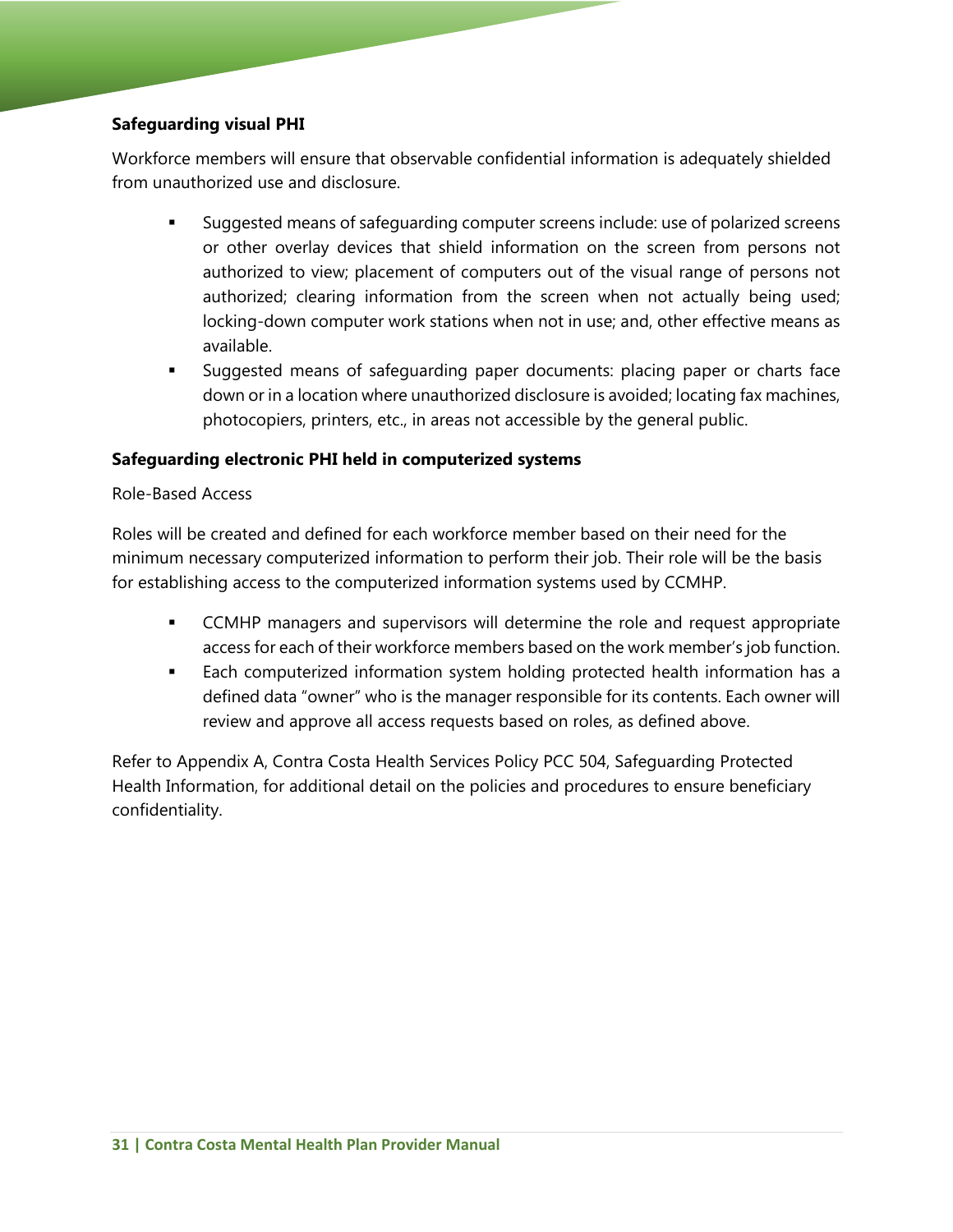# **Chapter 8. Beneficiary Rights**

As the provider, it is important to understand the beneficiary rights. The information below can also be found in the Beneficiary Handbook.

As a person eligible for Medi-Cal, the beneficiary has a right to receive medically necessary specialty mental health services from the CCMHP. When accessing these services, the beneficiary has the right to:

- 1. Be treated with personal respect and respect for their dignity and privacy.
- 2. Receive information on available treatment choices and have them explained in a manner you can understand.
- 3. Take part in decisions regarding their mental health care, including the right to refuse treatment.
- 4. Be free from any form of restraint or seclusion used as a means of coercion, discipline, convenience, punishment, or retaliation about the use of restraints and seclusion.
- 5. Ask for and get a copy of their medical records, and request that they be changed or corrected, if needed.
- 6. Beneficiaries also have the right to receive information provided to them by the MHP in a form that is easy to understand.
- 7. Get specialty mental health services from an MHP that follows its contract with the state for availability of services, assurances of adequate capacity and services, coordination and continuity of care, and coverage and authorization of services. The MHP is required to:
	- **Employ or have written contracts with enough providers to make sure that all** Medi-Cal eligible beneficiaries who qualify for specialty mental health services can receive them in a timely manner.
	- Cover medically necessary services out-of-network for you in a timely manner, if the MHP does not have an employee or contract provider who can deliver the services. "Out-of-network provider" means a provider who is not on the MHP's list of providers.
	- The MHP must make sure the beneficiary does not pay anything extra for seeing an out-of-network provider.
	- Make sure providers are trained to deliver the specialty mental health services that the providers agree to cover.
	- Make sure that the specialty mental health services the MHP covers are enough in amount, length of time, and scope to meet the needs of Medi Cal eligible beneficiaries. This includes making sure the MHP's system for approving payment for services is based on medical necessity and makes sure the medical necessity criteria is fairly used.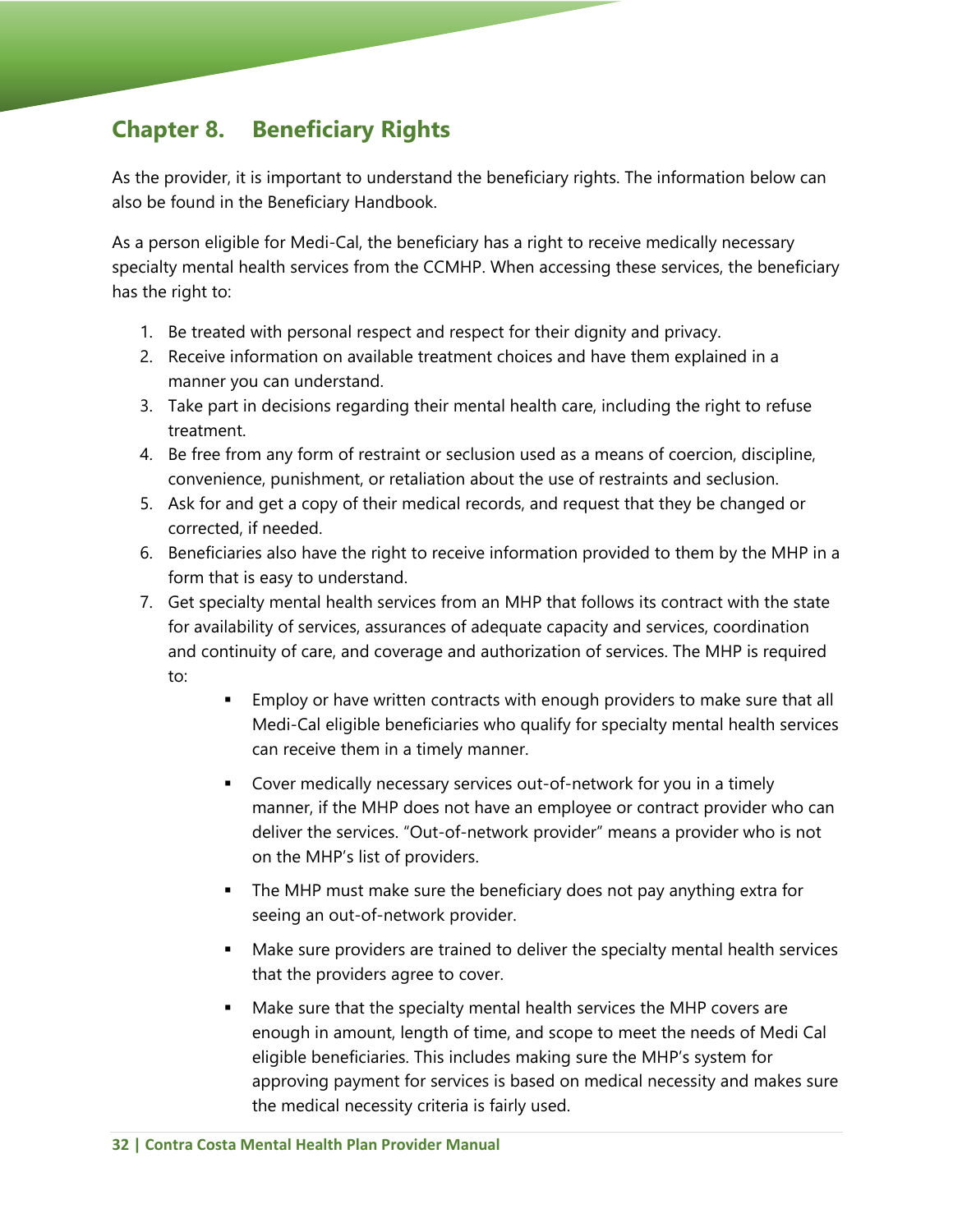- Make sure that its providers do adequate assessments of people who may receive services and that they work with people who will receive services to put together a treatment plan that includes the goals for the treatment and services that will be given
- Provide for a second opinion from a qualified health care professional within the MHP's network, or one outside the network, at no additional cost to the beneficiary if they request it.
- Coordinate the services it provides with services being provided to the beneficiary through a Medi Cal managed care health plan or with their primary care provider, if necessary, and make sure their privacy is protected as specified in federal rules on the privacy of health information.
- Provide timely access to care, including making services available 24 hours a day, seven days a week, when medically necessary to treat an emergency psychiatric condition or an urgent or crisis condition.
- **Participate in the state's efforts to encourage the delivery of services in a** culturally competent manner to all people, including those with limited English proficiency and varied cultural and ethnic backgrounds.
- 8. CCMHP must make sure the beneficiary's treatment is not changed in a harmful way as a result of them expressing their rights. MHP is required to follow other applicable federal and state laws (such as: Title VI of the Civil Rights Act of 1964 as implemented by regulations at 45 CFR part 80; the Age Discrimination Act of 1975 as implemented by regulations at 45 CFR part 91; the Rehabilitation Act of 1973; Title IX of the Education Amendments of 1972 (regarding education programs and activities); Titles II and III of the Americans with Disabilities Act); Section 1557 of the Patient Protection and Affordable Care Act; as well as the rights described here.
- 9. Beneficiaries may have additional rights under state laws about mental health treatment. If they wish to contact their county's Patients' Rights Advocate, they can do so by calling (925) 293-4942 or (844) 666-0472. Collect calls are accepted.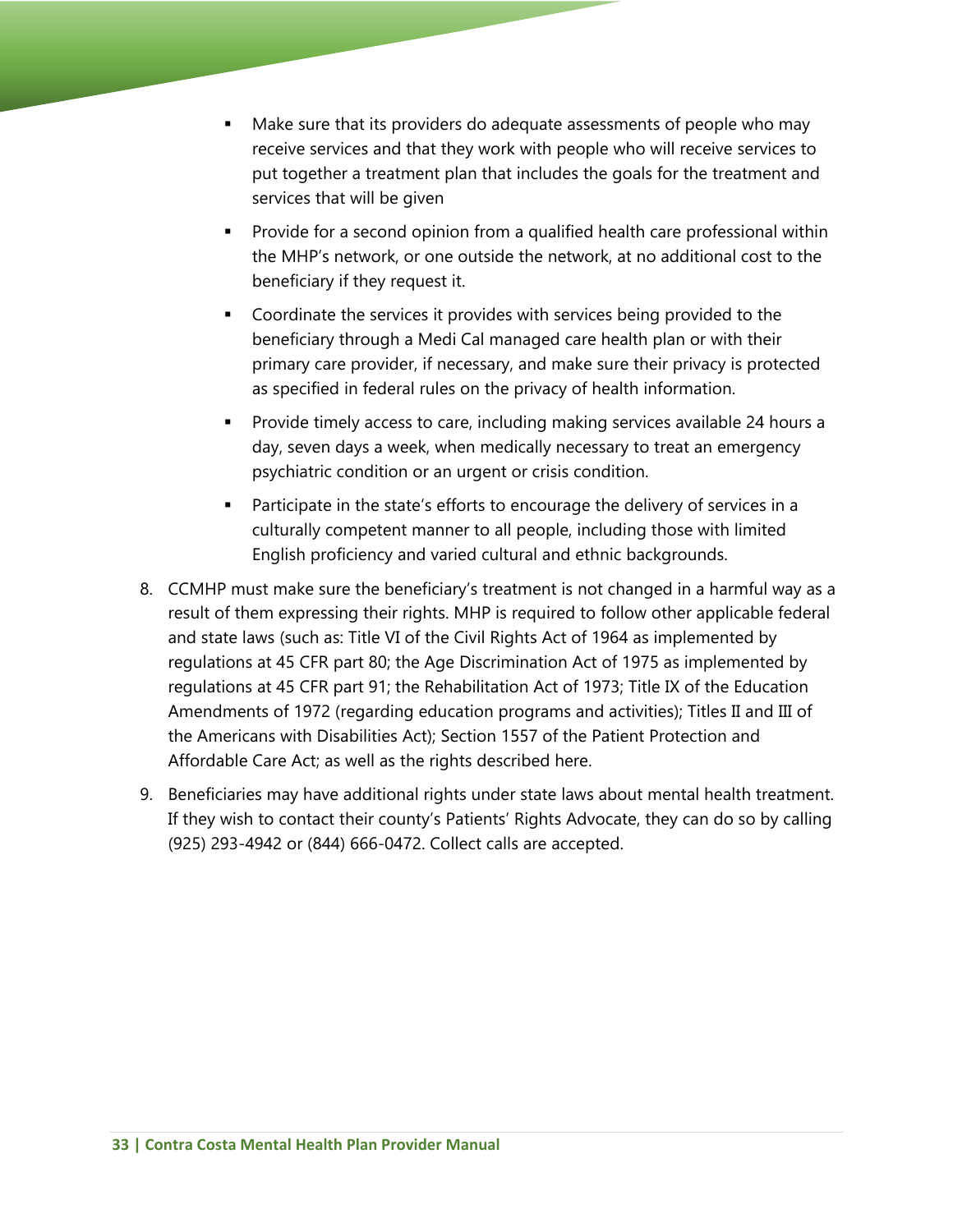# **Chapter 9. Medical Necessity**

Medi-Cal requires specific standards to be met by all providers. Refer to current CCMHP policies and DHCS Information Notices for up-to-date standards. In order to obtain reimbursement for services, the beneficiary must meet Medical Necessity requirements.

Criteria for Beneficiaries to Access Specialty Mental Health Services for Adults:

For beneficiaries 21 years of age or older who meet **both of the following** criteria, (1) and (2) below:

- (1) The beneficiary has **one or both** of the following:
	- a. Significant impairment, where impairment is defined as distress, disability, or dysfunction in social, occupational, or other important activities

#### **AND/OR**

b. A reasonable probability of significant deterioration in an important area of life functioning.

## **AND**

- (2) The beneficiary's condition as described in paragraph (1) is due to **either of the following**:
	- a. A diagnosed mental health disorder, according to the criteria of the current editions of the Diagnostic and Statistical Manual of Mental Disorders and the International Statistical Classification of Diseases and Related Health Problems. To obtain the current version of the Included Diagnosis, please go to the following website: https://cchealth.org/mentalhealth/clinicaldocumentation/#Documents

## **OR**

b. A suspected mental disorder that has not yet been diagnosed.

# Criteria for Beneficiaries to Access Specialty Mental Health Services for Beneficiaries under Age 21:

For enrolled beneficiaries under 21 years of age who meet **either of the following** criteria, (1) or (2) below:

(1) The beneficiary has a condition placing them at high risk for a mental health disorder due to experience of trauma evidenced by any of the following: scoring in the high-risk range under a trauma screening tool approved by the department,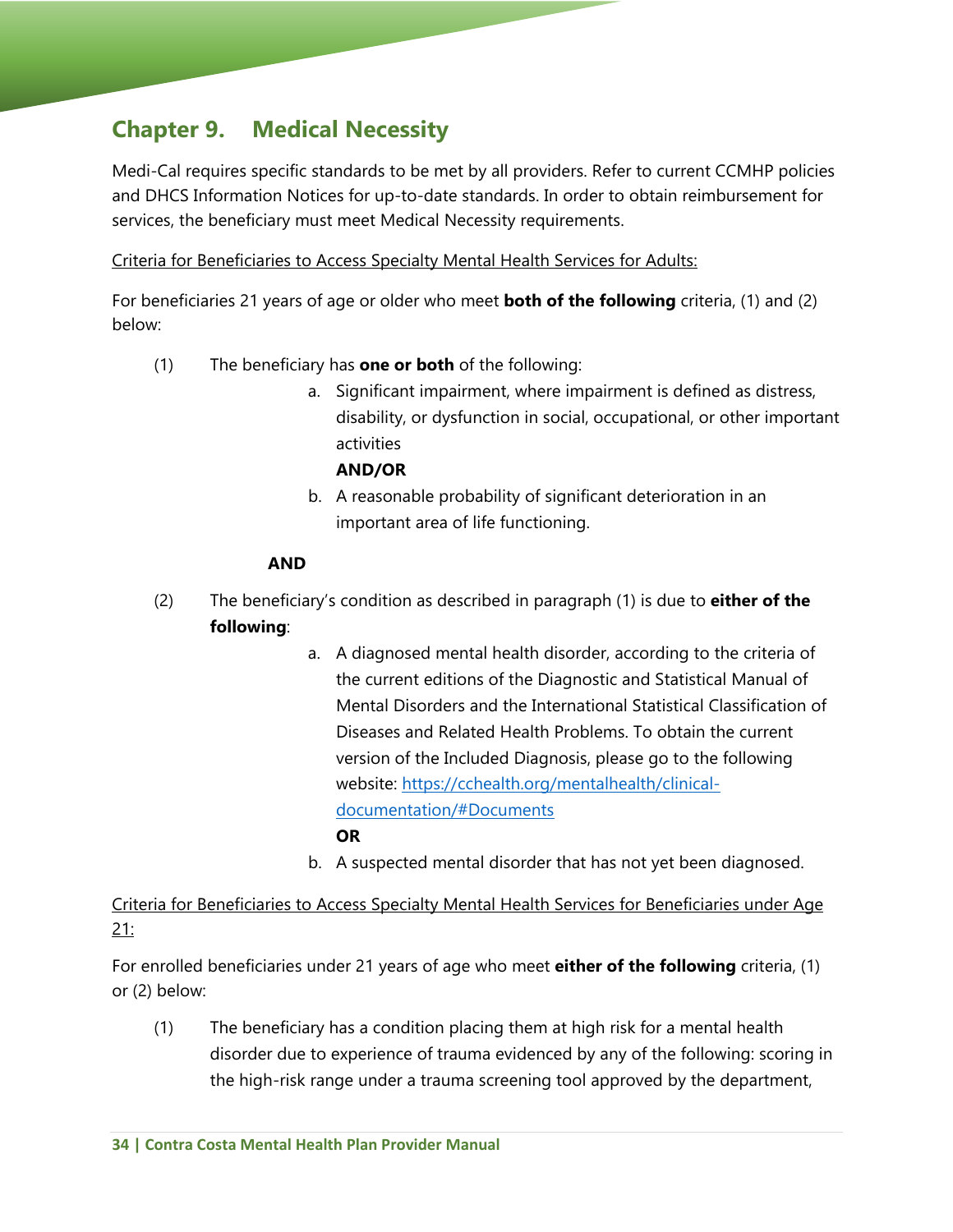involvement in the child welfare system, juvenile justice involvement, or experiencing homelessness.

#### **OR**

- (2) The beneficiary meets **both of the following** requirements in a) and b), below:
	- (a) The beneficiary has **at least one** of the following:
		- i. A significant impairment

#### **AND/OR**

ii. A reasonable probability of significant deterioration in an important area of life functioning

#### **AND/OR**

- iii. A reasonable probability of not progressing developmentally as appropriate **AND/OR**
- iv. A need for specialty mental health services, regardless of presence impairment, that are not included within the mental health benefits that a Medi-Cal managed care plan is required to provide.

#### **AND**

b) The beneficiary's condition as described in a subparagraph (2) above is due to **one of the following**:

i. A diagnosed mental health disorder, according to the criteria of the current editions of the Diagnostic and Statistical Manual of Mental Disorders and the International Statical Classification of diseases and Related Health Problems. To obtain the current version of the Included Diagnosis, please go to the following website: https://cchealth.org/mentalhealth/clinicaldocumentation/#Documents

#### **OR**

ii. A suspected mental health disorder that has not yet been diagnosed.

#### **AND/OR**

iii. Significant trauma placing the beneficiary at risk of a future mental health condition, based on the assessment of a licensed mental health professional.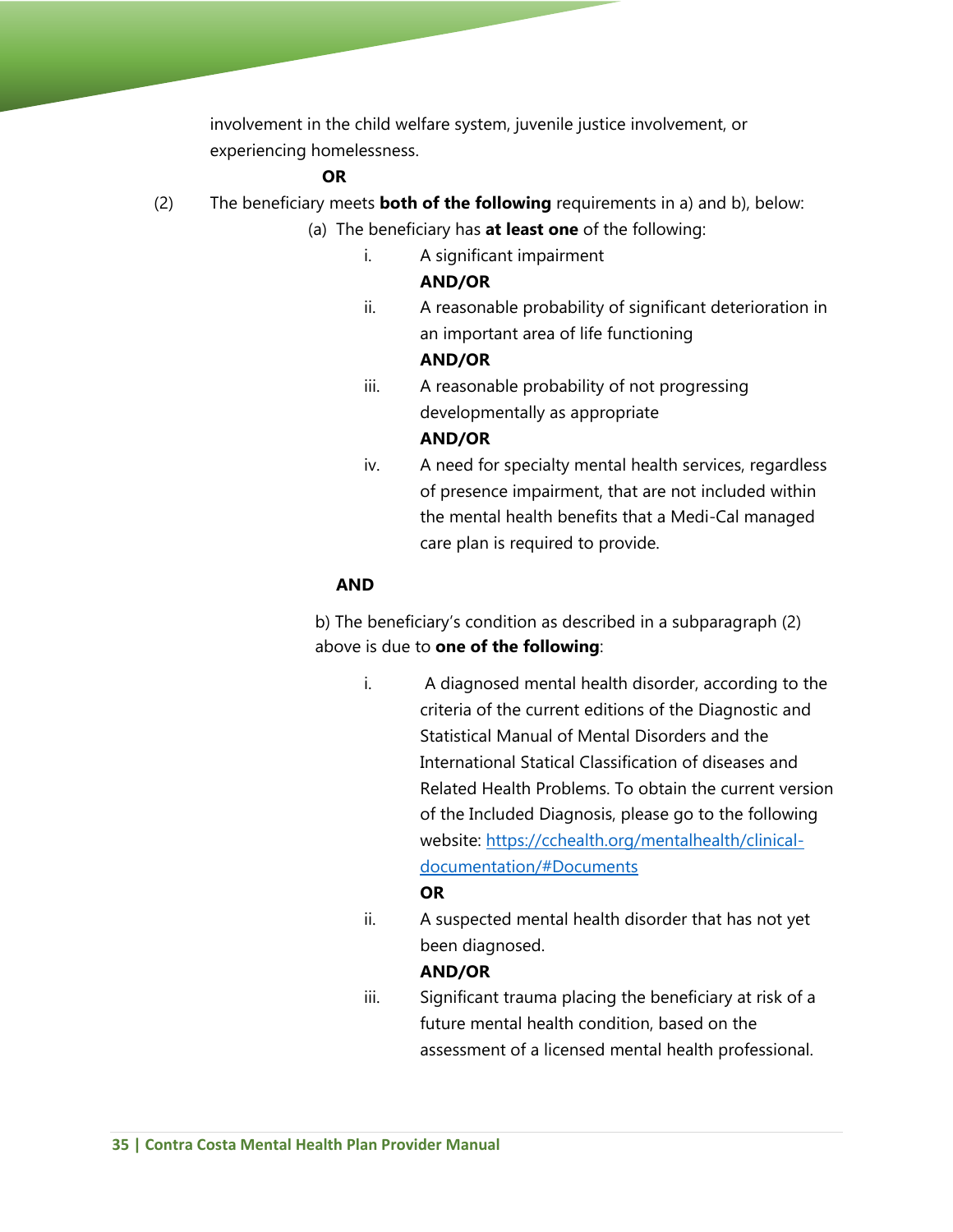#### Definitions:

**Involvement in child welfare:** The beneficiary has an open child welfare services case, or the beneficiary is determined by a child welfare services agency to be at imminent risk of entering foster care but able to safely remain in their home or kinship placement with the provision of services under a prevention plan, or the beneficiary is a child whose adoption or guardianship occurred through the child welfare system. A child has an open child welfare services case if: a) the child is in foster care or in out of home care, including both court-ordered and by voluntary agreement; or b) the child has a family maintenance case (pre-placement or post-reunification), including both courtordered and by voluntary agreement. A child can have involvement in child welfare whether the child remains in the home or is placed out of the home.

**Homelessness:** The beneficiary meets the definition established in section 11434a of the federal McKinney-Vento Homeless Assistance Act.15 Specifically, this includes (A) individuals who lack a fixed, regular, and adequate nighttime residence (within the meaning of section 103(a)(1) of the Act); and (B) includes (i) children and youths who are sharing the housing of other persons due to loss of housing, economic hardship, or a similar reason; are living in motels, hotels, trailer parks, or camping grounds due to the lack of alternative adequate accommodations; are living in emergency or transitional shelters; or are abandoned in hospitals; (ii) children and youths who have a primary nighttime residence that is a public or private place not designed for or ordinarily used as a regular sleeping accommodation for human beings (within the meaning of section 103(a)(2)(C)); (iii) children and youths who are living in cars, parks, public spaces, abandoned buildings, substandard housing, bus or train stations, or similar settings; and (iv) migratory children (as such term is defined in section 1309 of the Elementary and Secondary Education Act of 1965) who qualify as homeless for the purposes of this subtitle because the children are living in circumstances described in clauses (i) through (iii)

**Juvenile justice involvement:** The beneficiary (1) has ever been detained or committed to a juvenile justice facility, or (2) is currently under supervision by the juvenile delinquency court and/or a juvenile probation agency. Beneficiaries who have ever been in custody and held involuntarily through operation of law enforcement authorities in a juvenile justice facility, including youth correctional institutions, juvenile detention facilities, juvenile justice centers, and other settings such as boot camps, ranches, and forestry/conservation camps, are included in the "juvenile justice involvement" definition. Beneficiaries on probation, who have been released home or detained/placed in foster care pending or post-adjudication, under probation or court supervision, participating in juvenile drug court or other diversion programs, and who are otherwise under supervision by the juvenile delinquency court and/or a juvenile probation agency also meet the "juvenile justice involvement" criteria.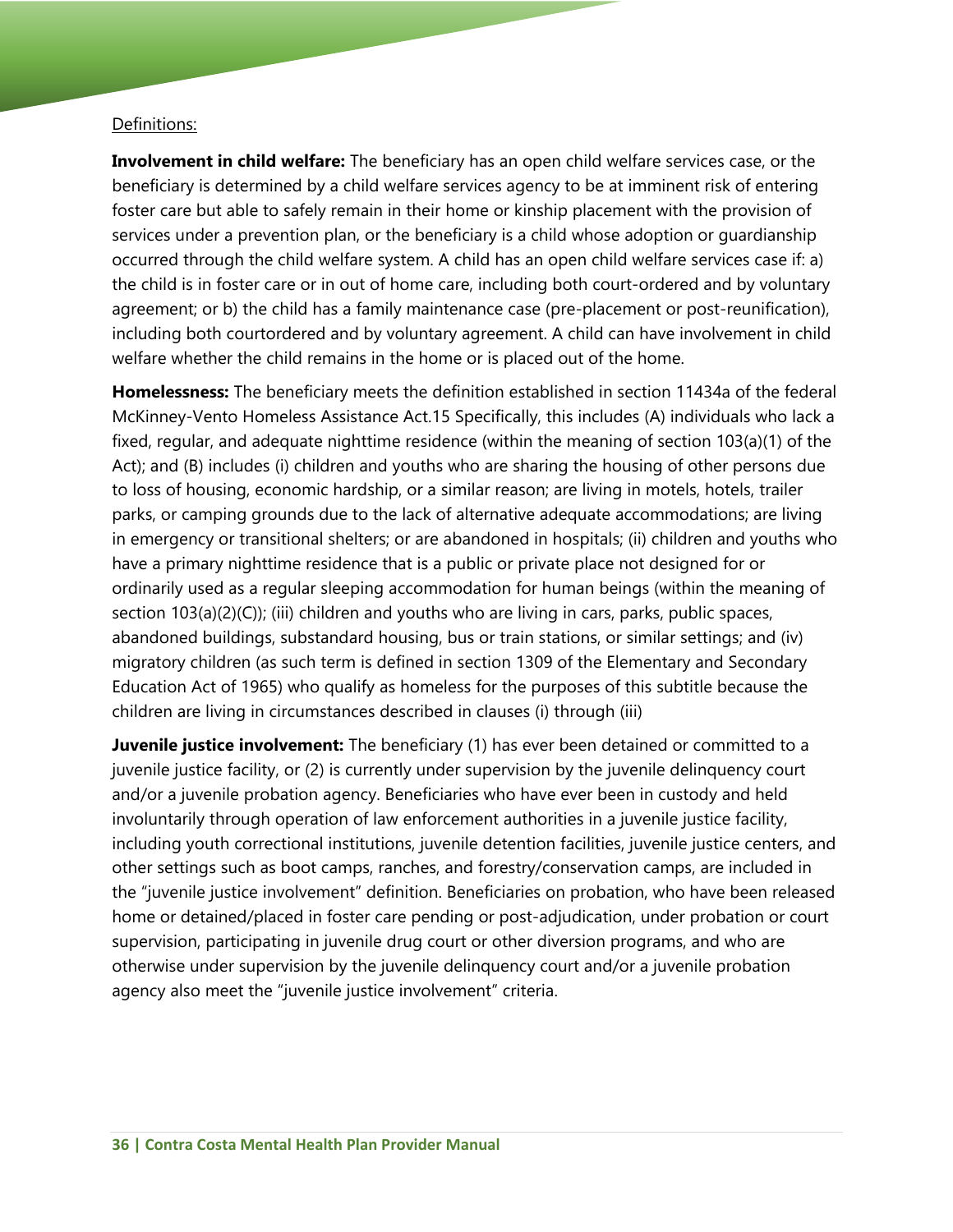# **9.1 COUNTY OWNED AND OPERATED CLINICS AND CBOs**

All information regarding these standards is available through the Utilization Review Unit. Please refer to Utilization Review Documentation Manual for further details. The manual is available through the following link:

https://cchealth.org/mentalhealth/clinical-documentation/#Documents

# **9.2 FEE-FOR-SERVICE PROVIDERS**

All information regarding these standards is available through Care Management Unit. Please refer to Care Management Unit Network Provider Training Manual for further details. The manual is available through the following link

https://cchealth.org/mentalhealth/network-provider/#Materials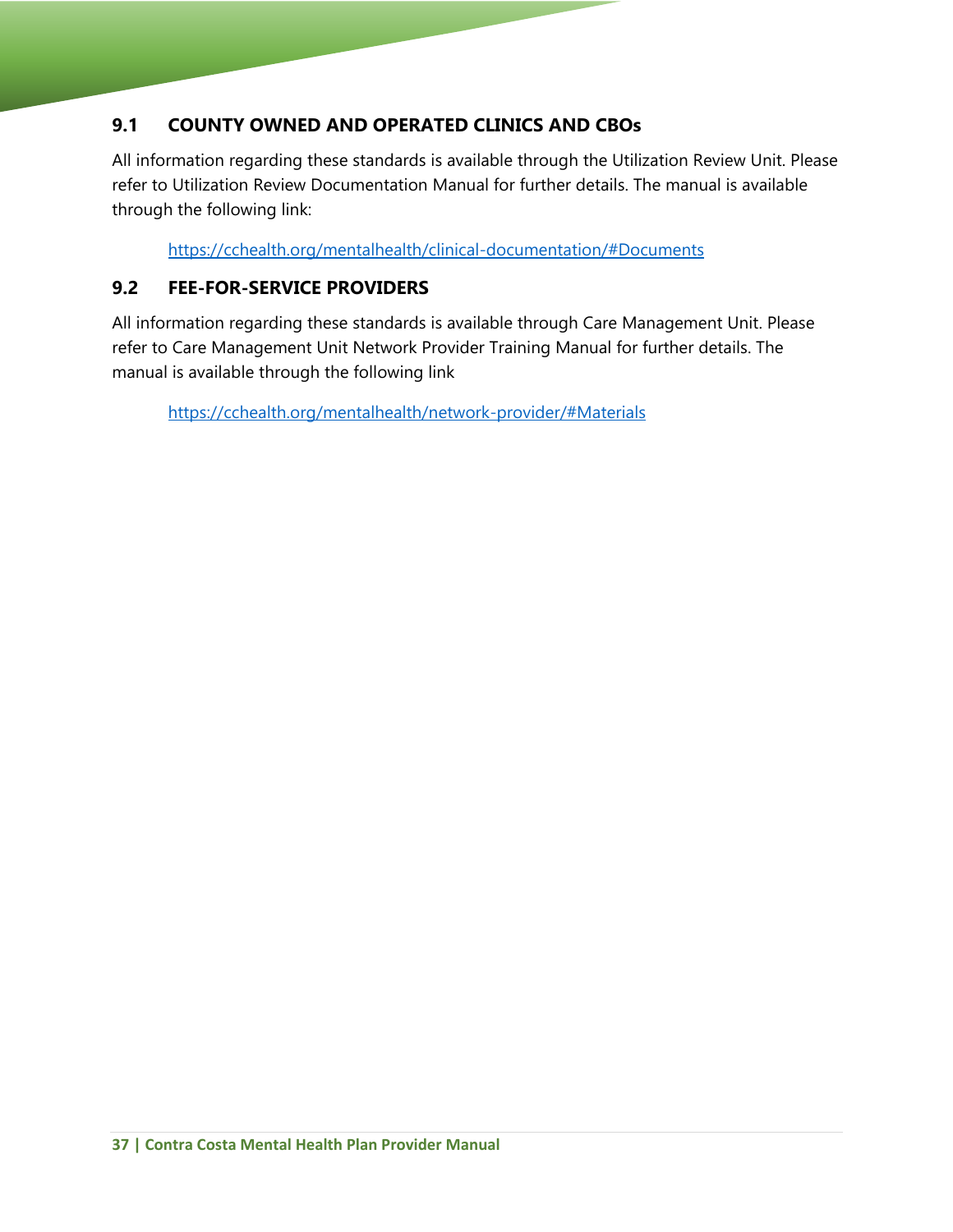# **Chapter 10. Documentation**

A key component for the reimbursement of services is proper documentation by the provider. CCMHP establishes documentation standards in order to help realize the commitment to clinical and service excellence. In addition, accurate and complete documentation protects providers from risk in legal proceedings, helps maintain compliance with all regulatory requirements when claiming for services, and enables professionals to discharge their legal and ethical duties.

CCMHP submits a claim for each covered service provided by each service provider. All services are documented using Medi-Cal Specialty Mental Health documentation rules, regardless of beneficiary status.

Throughout the documentation the golden thread must be found. The golden thread begins with the assessment (identified needs), then pulls through the treatment plan (interventions and goals) to ongoing progress notes (client efforts, services provided, progress made).

It is golden because, if accurately followed through, the documentation that supports each decision, intervention, or client progress note contributes to a complete record of client care that is error-free and ready for reimbursement.

Each piece of documentation must flow logically from one to another so that someone reviewing the record can see the logic.

# **10.1 COUNTY OWNED AND OPERATED CLINICS AND CBOs**

Please refer to Utilization Review Unit documentation manual for more details regarding Medi-Cal Specialty Mental Health documentation standards.

Website: https://cchealth.org/mentalhealth/clinical-documentation/#Documents

# **10.2 FEE-FOR-SERVICE PROVIDERS**

Please refer to Care Management Unit documentation manual for more details regarding Medi-Cal Specialty Mental Health documentation standards.

Website: https://cchealth.org/mentalhealth/network-provider/#Materials

## **10.3 FORMS**

County Owned and Operated Clinics, CBOs and Fee-for Service Providers should only use CCMHP "approved" forms or templates. If a provider chooses to use their own forms or templates, they must obtain approval from CCMHP before using them.

Please ensure that you are using the "most current" approved version of the form. Recycle older versions.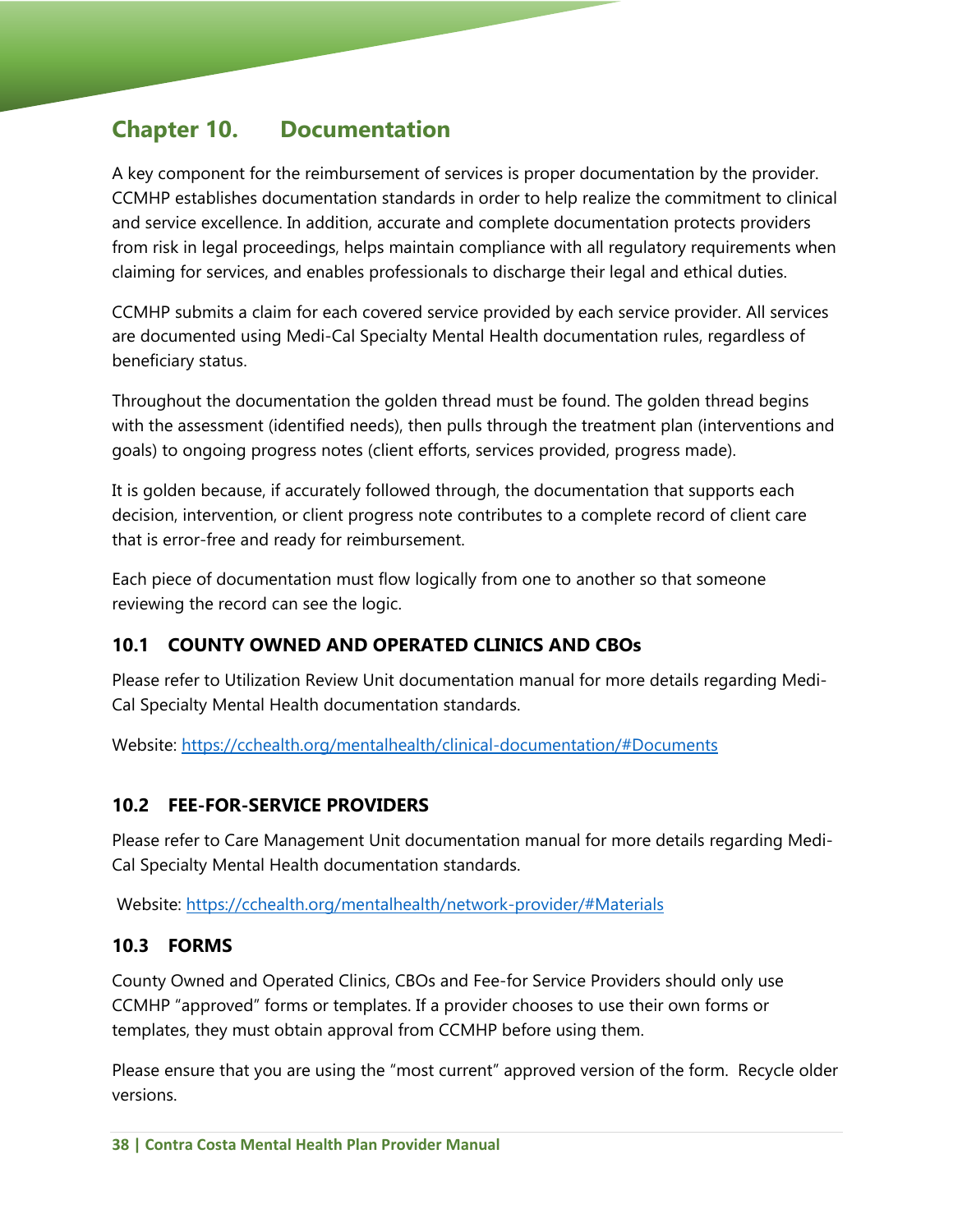Current forms can be found here:

- **County Owned and Operated Clinics** should only use ccLink for documentation and billing forms
- **CBOs:** http://cchealth.org/mentalhealth/clinical-documentation/
- **Fee-for-Service Providers:** https://cchealth.org/mentalhealth/networkprovider/#Materials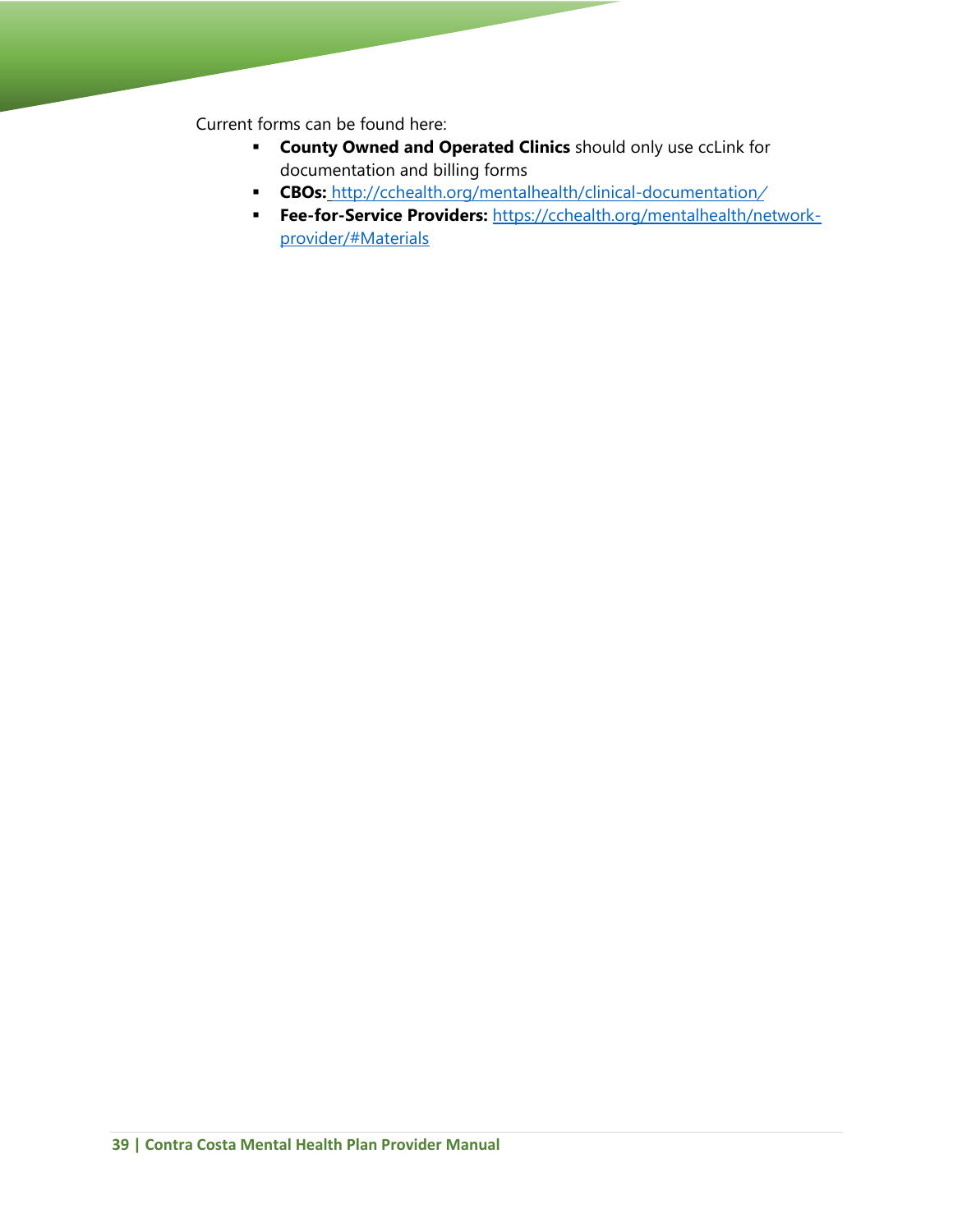# **Chapter 11. Authorization**

CCMHP created the process of authorization in order to maintain the timeliness of Assessment and Partnership Plans. The Utilization Review Unit is responsible for the completion of all authorization for County Owned and Operated Clinics and CBOs. Care Management Unit is responsible for the completion of all authorization for Fee-for-Service Providers. If any provider is unable to meet the requirements for authorization, they may receive a Notice of Adverse Benefit Determination.

# **11.1 NOTICE OF ADVERSE BENEFIT DETERMINATION (NOABD)**

A Notice of Adverse Benefit Determination (NOABD) is a form given to the beneficiary which advises them of a determination that has taken place regarding their case. This form also advises the beneficiary about their right to appeal the determination, including their right to request a State Hearing.

What is a NOABD and what is its primary purpose?

 To inform Beneficiaries of their rights, including their ability to appeal the adverse benefit determination.

NOABD are issued for the following actions:

- **Denial or limited authorization of a requested service including determinations based on** type/level of service, medical necessity appropriateness, setting or effectiveness of a covered benefit.
- **The reduction, suspension or termination of a previously authorized service.**
- **The denial, in whole or in part, of a payment for a service**
- **The failure to provide services in a timely manner**
- The Denial of a beneficiary's request to dispute financial liability.

Beneficiaries must receive a written notice when a NOABD is issued.

What are the NOABD Requirements and Timeframes?

- A description of the criteria used to make the determination
- **Beneficiary's rights to be provided upon request free of charge all documents, records** and other info relevant to the beneficiary's adverse benefit determination.
- Initial communication is to be made within 24 hours to the Provider. This communication can be via phone, followed in writing.
- Termination, suspension or reduction of a previously authorized service, at least 10 days before the date of action, except as permitted under 42 CFR pt 431.213 and 431.214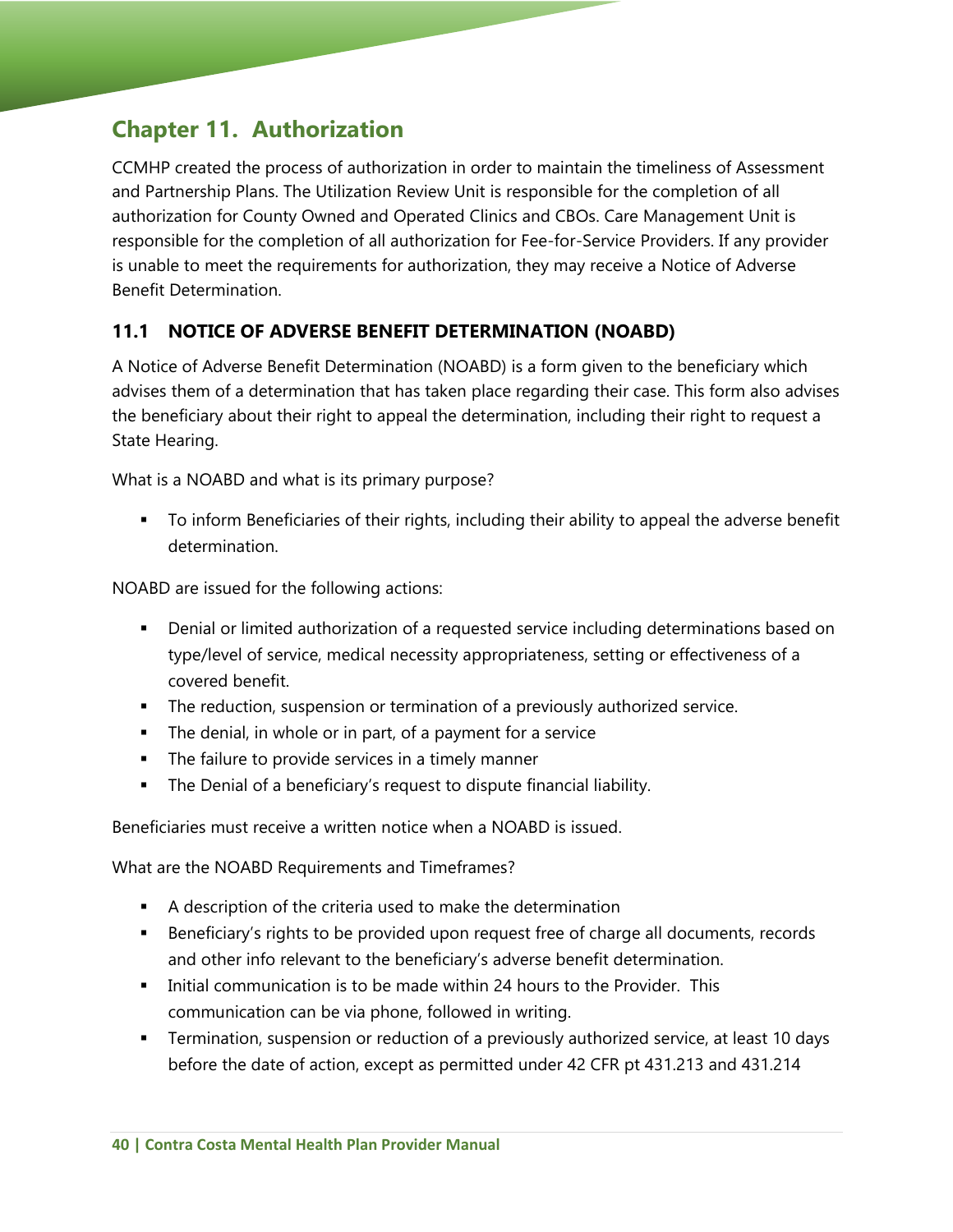For decisions resulting in denial, delay or modification of all or part of the requested specialty mental health or substance abuse services within 2 business days of the decision. (These are issued by Utilization Review Unit/Care Management Unit)

For notifications resulting from the failure to provide access to services within standards or failure to adhere to required timeframes for appeals, expedited appeals or grievances on or before the last date of compliance.

# **11.2 MEDI-CAL REVIEWS/AUDITS**

To ensure compliance with all documentation requirements, any Medi-Cal beneficiary's chart can be audited at any time. The purpose of these audits is to ensure CCMHP meets state standards of compliance.

As a Medi-Cal Mental Health Service Provider, your records can be reviewed by:

- **State Department of Health Care Services**
- **CCMHP Centralized UR**
- **Provider Services Unit for Questionable Medi-Cal Billing**

If any documentation fails to meet all required documentation standards, it will be subjected to current CCMHP policies.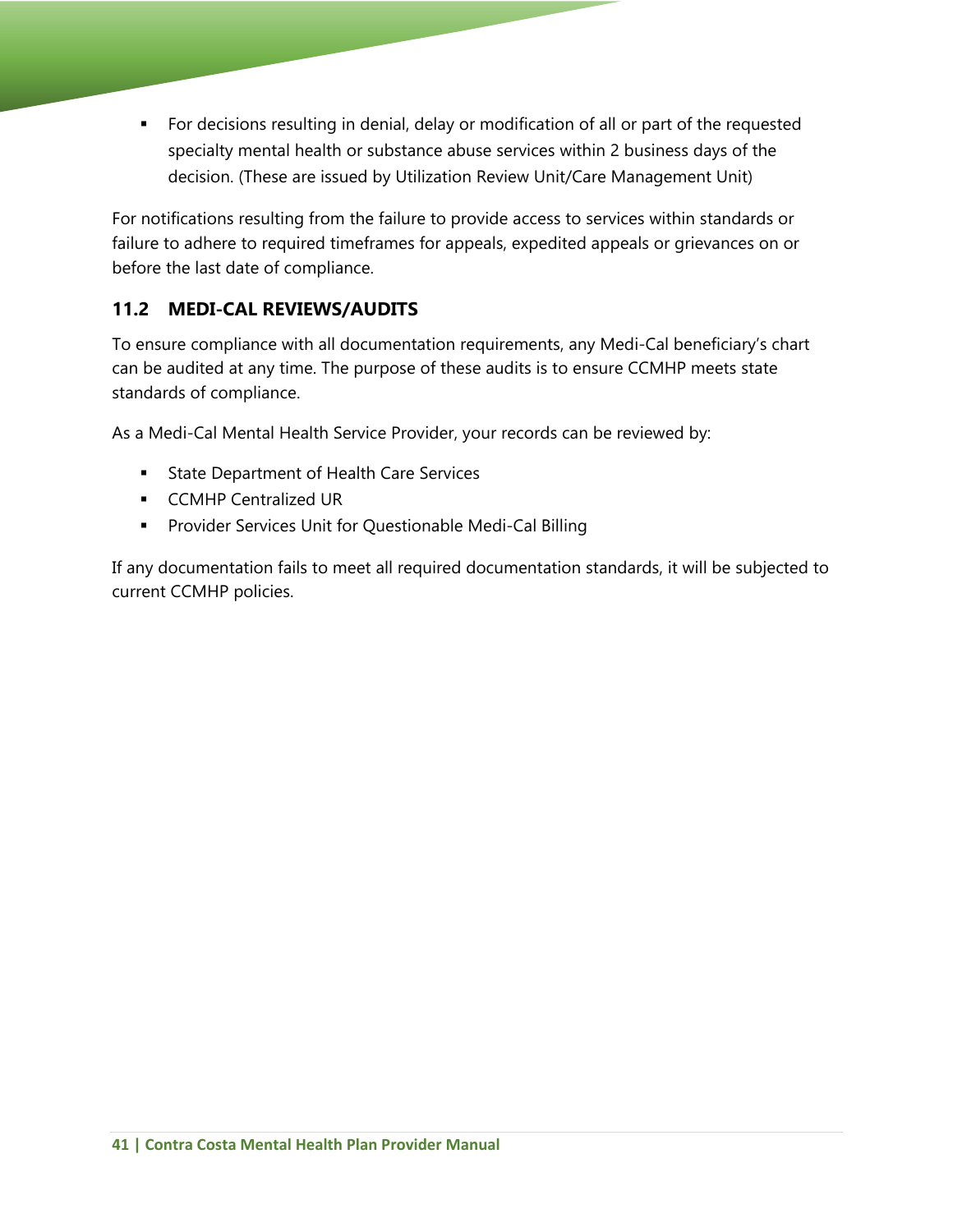# **Chapter 12. Trainings and Meetings**

CCMHP makes various trainings and meetings available to County Owned and Operated Clinics, CBOs and Fee-for-Service Providers. Please refer below to obtain more information about the specific training or meeting offered.

# **12.1 COUNTY OWNED AND OPERATED CLINICS AND CBOs**

#### **Trainings**

- 1. **Documentation Training** is provided by the Utilization Review Unit on an ongoing basis. It addresses common problems with proper Medi-Cal documentation. It provides training and tools to improve current documentation skills for licensed and non-licensed mental health providers. If you have questions or would like to be added to the training distribution list, please email CCMH.Training@cchealth.org.
- 2. **System of Care Utilization Review Memo** is released on a regular basis. The purpose of the memo is to update and inform providers of any upcoming changes related to UR that will impact the authorization process, audit reviews, and compliance requirement. If you have any questions regarding a memo, please email Utilization Review at BHSUtilizationReview@cchealth.org.
- 3. CANS is now a requirement, as part of a statewide implementation of a standardized functional assessment tool that allows providers to better meeting the needs of children, youth and families. In order to conduct CANS, you must be certified on a yearly basis. To register for the **CANS training,** please go to https://cchealth.org/mentalhealth/outcome-measures.php If you have any questions regarding CANS, please email canspc@cchealth.org.
- 4. **Beneficiary Protection Training** must be completed at the time of initial credentialing and again every three (3) years at recredentialing. It is offered periodically at the Provider Services Quarterly Meeting and is also available on the Provider Services website https://cchealth.org/mentalhealth/provider/
- 5. **NACT Training** provides guidance on how to complete the tool. It is offered periodically at the Provider Services Quarterly Meeting and is also available on the Provider Services website https://cchealth.org/mentalhealth/provider/
- 6. **ShareCare Training** may be requested by completing the ShareCare Access and Training Request for CBOs form. You can access the form on the Provider Services website at https://cchealth.org/mentalhealth/provider/
- 7. **ccLink training** may be requested by completing the training request form. You can access the training request form in several ways: